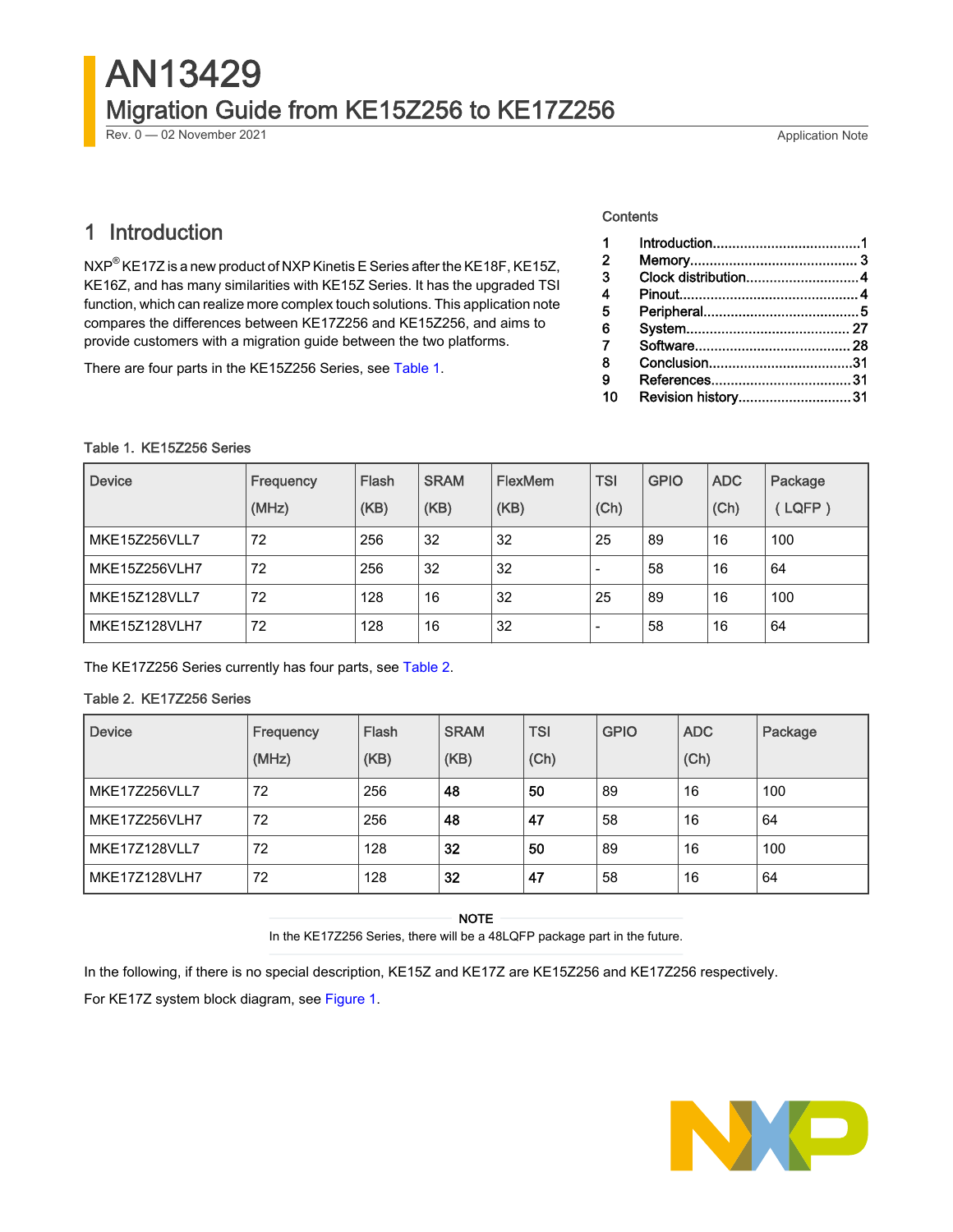<span id="page-1-0"></span>

For the comparison of KE15Z and KE17Z (in terms of system resources), see Table 3.

|  | Table 3. Comparison of system resources between KE17Z and KE15Z |  |  |  |  |  |
|--|-----------------------------------------------------------------|--|--|--|--|--|
|--|-----------------------------------------------------------------|--|--|--|--|--|

| <b>System resource</b>     | <b>KE15Z256</b>                                                   | <b>KE17Z256</b>                                                 |
|----------------------------|-------------------------------------------------------------------|-----------------------------------------------------------------|
| Core                       | 72 MHz Arm Cortex-M0+                                             | 72 MHz Arm Cortex-M0+                                           |
| Flash                      | 256 KB                                                            | 256 KB                                                          |
| <b>RAM</b>                 | 32 KB                                                             | 48 KB                                                           |
| <b>EEPROM / FlexMemory</b> | 2 KB / 32 KB                                                      |                                                                 |
| Boot ROM                   | Yes                                                               |                                                                 |
| eDMA                       | 8 ch                                                              | 8 ch                                                            |
| <b>HW Acceleration</b>     | MMDVSQ+BME                                                        | $\blacksquare$                                                  |
| <b>RWW</b>                 | Yes                                                               |                                                                 |
| Clock System               | IRC48M (±1 %) + IRC8M (±3 %) +<br>LPFLL + LPO + OSC32K + OSC4-40M | IRC48M (±1 %) + IRC8M (±3 %) + LPFLL +<br>$LPO + OSC4-40M$      |
| <b>ADC</b>                 | 2x 12bit ADC, 1 Msps                                              | 1x 12bit ADC, 1 Msps                                            |
| ACMP / DAC buffer          | 2/1                                                               | 1/0                                                             |
| <b>FlexTimers</b>          | $1x$ 8ch + 2x 4ch FTM                                             | 1x 8ch + 2x 4ch FTM (removed deadtime<br>and quadrature decode) |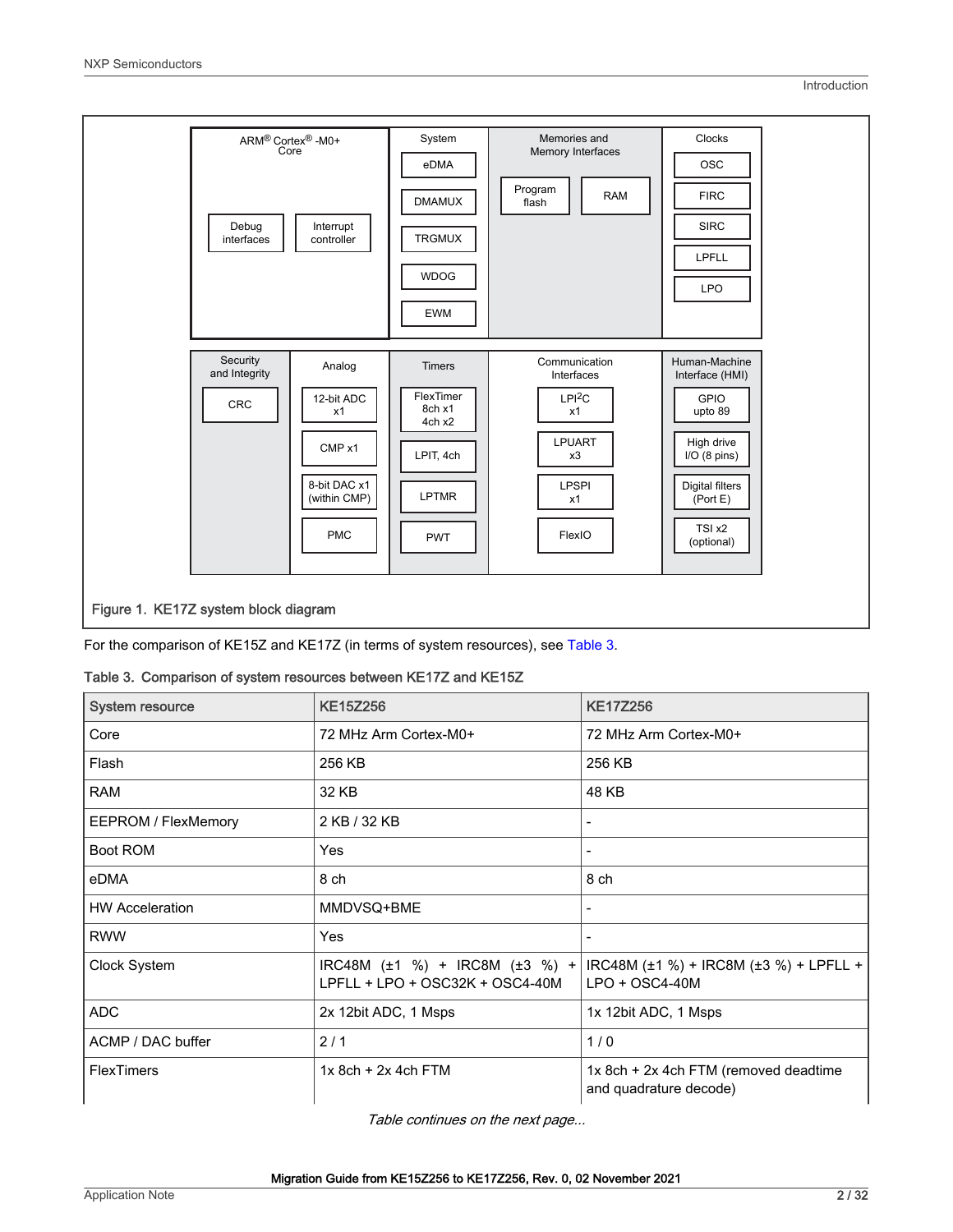| <b>System resource</b>  | <b>KE15Z256</b>                              | <b>KE17Z256</b>                            |
|-------------------------|----------------------------------------------|--------------------------------------------|
| <b>General Timers</b>   | 4ch 32-bit LPIT + 16-bit LPTMR + PDB         | 4ch 32-bit LPIT + 16-bit LPTMR             |
| <b>PWT</b>              |                                              |                                            |
| <b>RTC</b>              | Yes                                          | No                                         |
| <b>UART / SPI / I2C</b> | 3/2/2                                        | 3/1/1                                      |
| FlexIO                  | Yes $(4 \text{ times} + 4 \text{ shifts})$   | Yes $(4 \text{ times} + 4 \text{ shifts})$ |
| <b>TSI</b>              | 1 x 25ch (each TSI have 1 shield<br>channel) | 2 x 25ch (each TSI have 3 shield channels) |
| Package                 | 100LQFP, 64LQFP                              | 100LQFP, 64LQFP, 48LQFP (TBD)              |

<span id="page-2-0"></span>Table 3. Comparison of system resources between KE17Z and KE15Z (continued)

The following section of this document provides the comparison and differences between KE15Z and KE17Z in terms of memory, clock, and peripherals.

# 2 Memory

This section compares the differences between KE15Z256 and KE17Z256 in terms of memory.

### 2.1 Flash memory

The flash size of KE15Z256 and KE17Z256 is 256 KB, but KE17Z does not have FlexMemory. FlexMemory on KE15Z can be used as 32 KB flash or 2 KB EEPROM. KE17Z also has no boot ROM. When operating the flash of KE17Z, only one array is accessible at a time through the platform slave port, so Read-While-Write (RWW) is not supported.

KE17Z also has no Flash Access Control (FAC) function. FAC is a configurable memory protection scheme designed to allow end users to utilize software libraries while offering programmable restrictions to these libraries. This allows NXP or third-party vendors to pre-program software libraries into a chip and distribute parts to end customers who can use the pre-programmed software libraries.

### 2.2 SRAM memory

The SRAM size of KE15Z is 32 KB and the SRAM size of KE17Z is 48 KB. For the memory comparison of KE15Z and KE17Z, see Table 4.

| <b>Memory</b> | <b>KE15Z256</b>           | <b>KE17Z256</b>           |
|---------------|---------------------------|---------------------------|
| Flash         | 256 KB                    | 256 KB                    |
|               | (0x0000 0000-0x0003 FFFF) | (0x0000_0000-0x0003_FFFF) |
| FlexNVM       | 32 KB                     | No                        |
|               | (0x1000_0000-0x1000_7FFF) |                           |
| FlexRAM       | 2 KB                      | No                        |
|               | (0x1400_0000-0x1400_07FF) |                           |
| <b>SRAM</b>   | 32 KB                     | 48 KB                     |

Table 4. KE17Z and KE15Z memory comparison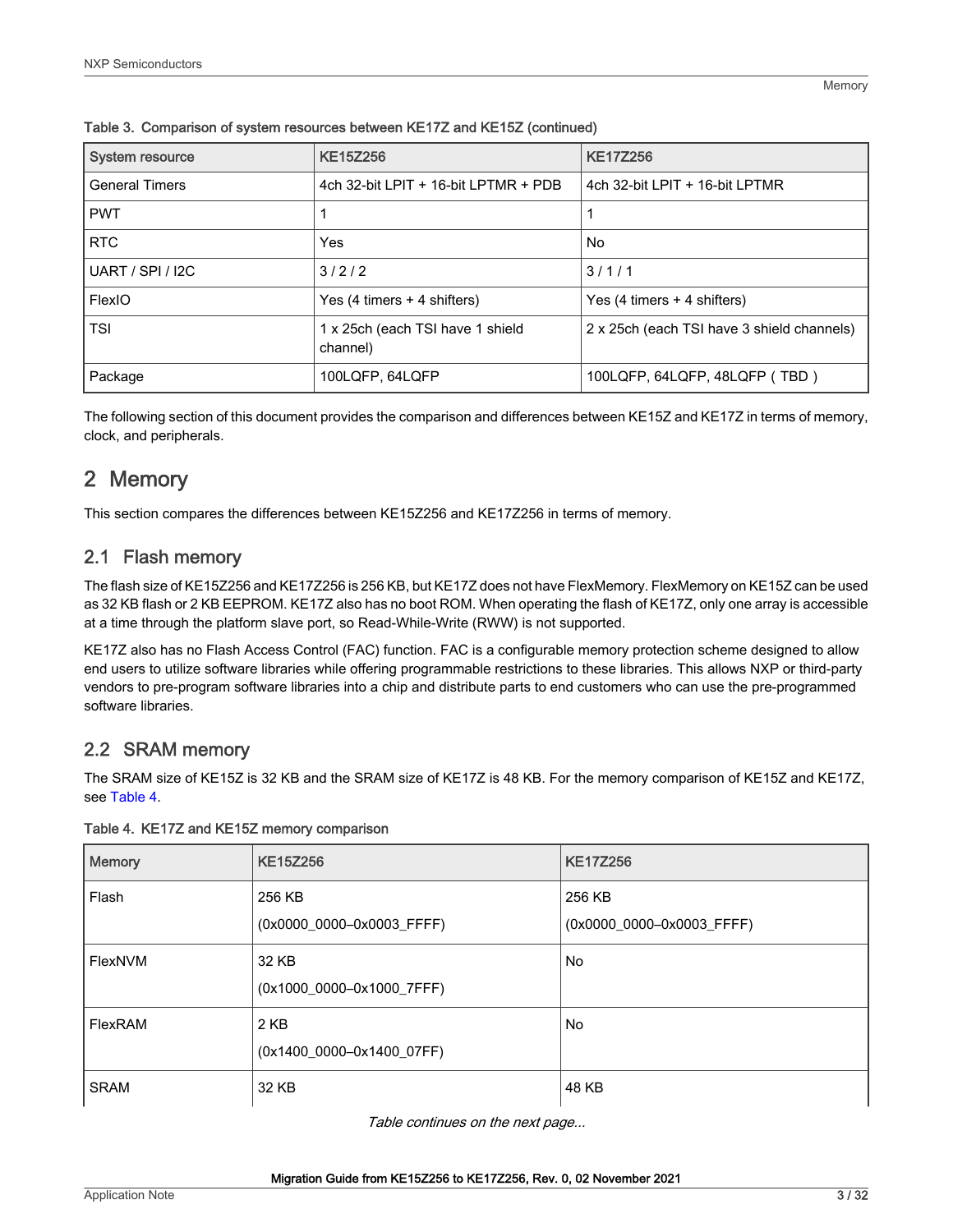| Memory   | <b>KE15Z256</b>                    | KE17Z256                  |
|----------|------------------------------------|---------------------------|
|          | (0x1FFF_E000-0x2000_5FFF)          | (0x1FFF_C000-0x2000_7FFF) |
| Boot ROM | 16 KB<br>(0x1C00_0000-0x1C00_3FFF) | No                        |

<span id="page-3-0"></span>Table 4. KE17Z and KE15Z memory comparison (continued)

# 3 Clock distribution

See Figure 2 for the clock distribution of KE17Z.



Compared with the KE15Z clock system, there is no OSC32 module on the KE17Z, so the LPTMR cannot choose OSC32\_CLK as the clock source. The KE17Z also does not have RTC module.

# 4 Pinout

For the KE17Z in 100LQFP and 64LQFP packages, its pin assignment is compatible with the KE15Z, that is, the number and position of GPIO pins are the same, see [Figure 3](#page-4-0), but the pin multiplexing function on some GPIO ports is different. For the pin assignment of each peripheral, see [Peripheral.](#page-4-0)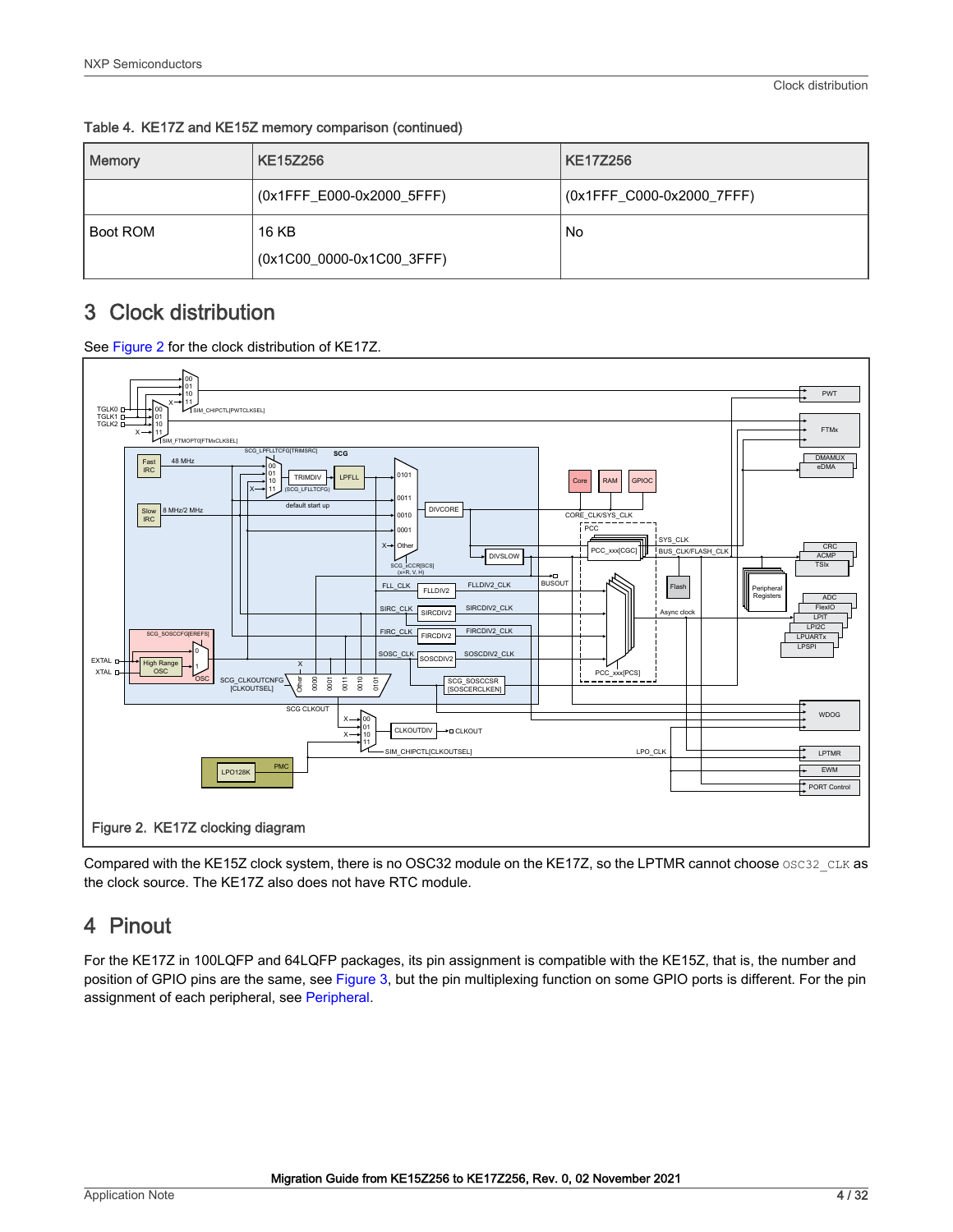<span id="page-4-0"></span>

# 5 Peripheral

This section compares the differences between KE15Z256 and KE17Z256 in terms of peripherals.

## 5.1 Touch Sensing Input (TSI)

The KE17Z has two TSI modules, each module has 25 TSI channels, a total of 50 TSI channels, and each TSI module has three shield channels, the shield channels are CH4, CH12, and CH21. The KE15Z has only one TSI module, a total of 25 TSI channels, and only one shield channel. For the TSI0 module, the TSI channel assignment of KE17Z and KE15Z is also very different. For the TSI channel assignment of the KE15Z, see [Table 5.](#page-5-0)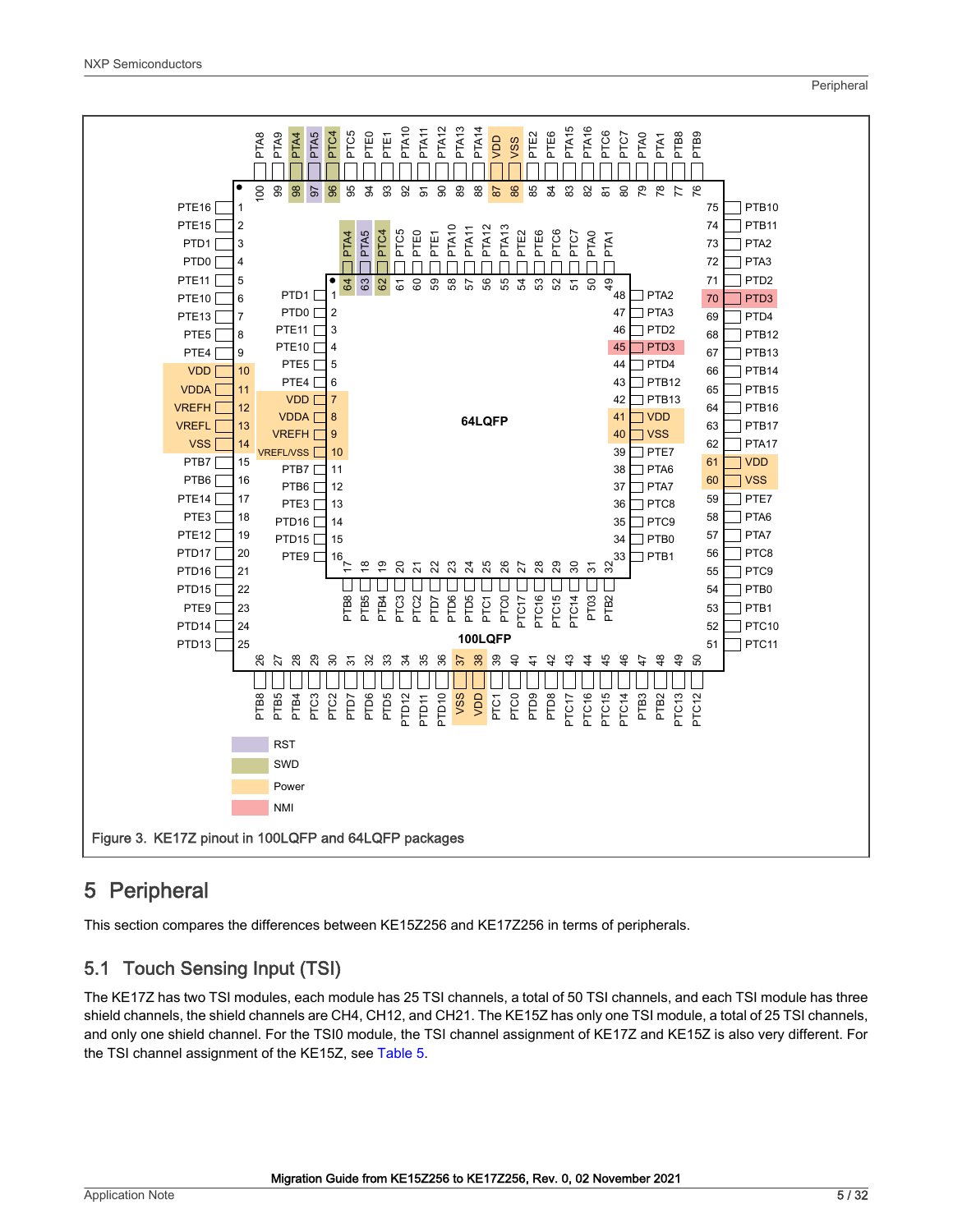<span id="page-5-0"></span>Table 5. Pin assignment of the KE15Z TSI module

| <b>KE15Z</b><br>(100QFP) | <b>KE15Z</b><br>(80QFP)   | <b>KE15Z</b><br>(64QFx) | Pin name          | ALT <sub>0</sub>             | ALT1              | HD pins        |
|--------------------------|---------------------------|-------------------------|-------------------|------------------------------|-------------------|----------------|
| $\sqrt{3}$               | $\mathbf{1}$              | $\mathbf{1}$            | PTD1              | TSI0_CH5                     | PTD <sub>1</sub>  | HD pin         |
| $\overline{4}$           | $\boldsymbol{2}$          | $\boldsymbol{2}$        | PTD <sub>0</sub>  | TSI0_CH4                     | PTD <sub>0</sub>  | HD pin         |
| 5                        | $\ensuremath{\mathsf{3}}$ | $\mathsf 3$             | PTE <sub>11</sub> | TSI0_CH3                     | PTE <sub>11</sub> |                |
| 6                        | $\overline{\mathbf{4}}$   | $\overline{\mathbf{4}}$ | PTE <sub>10</sub> | TSI0_CH2                     | PTE <sub>10</sub> |                |
| $\bf 8$                  | $\,6$                     | $\overline{5}$          | PTE <sub>5</sub>  | TSI0_CH0                     | PTE <sub>5</sub>  |                |
| $\boldsymbol{9}$         | $\overline{7}$            | $\,6\,$                 | PTE4              | TSI0_CH1                     | PTE4              |                |
| 18                       | 15                        | 13                      | PTE3              | <b>TSI0_CH24</b>             | PTE3              |                |
| 26                       | 21                        | 17                      | PTE8              | ACMP0_IN3/TSI0_CH11          | PTE8              |                |
| 27                       | 22                        | 18                      | PTB <sub>5</sub>  | TSI0_CH9                     | PTB5              | HD pin         |
| 28                       | 23                        | 19                      | PTB4              | ACMP1_IN2/TSI0_CH8           | PTB4              | HD pin         |
| 31                       | 26                        | 22                      | PTD7              | TSI0_CH10                    | PTD7              |                |
| 32                       | 27                        | 23                      | PTD <sub>6</sub>  | TSI0_CH7                     | PTD6              |                |
| 33                       | 28                        | 24                      | PTD <sub>5</sub>  | TSI0_CH6                     | PTD <sub>5</sub>  |                |
| 39                       | 31                        | 25                      | PTC1              | ADC0_SE9/ACMP1_IN3/TSI0_CH23 | PTC1              |                |
| 40                       | 32                        | 26                      | PTC0              | ADC0_SE8/ACMP1_IN4/TSI0_CH22 | PTC0              |                |
| 47                       | 39                        | 31                      | PTB <sub>3</sub>  | ADC0_SE7/TSI0_CH21           | PTB3              | $\overline{a}$ |
| 48                       | 40                        | 32                      | PTB <sub>2</sub>  | ADC0_SE6/TSI0_CH20           | PTB <sub>2</sub>  |                |
| 78                       | 61                        | 49                      | PTA1              | ADC0_SE1/ACMP0_IN1/TSI0_CH18 | PTA1              |                |
| 79                       | 62                        | 50                      | PTA0              | ADC0_SE0/ACMP0_IN0/TSI0_CH17 | PTA0              |                |
| 80                       | 63                        | 51                      | PTC7              | ADC1_SE5/TSI0_CH16           | PTC7              |                |
| 81                       | 64                        | 52                      | PTC6              | ADC1_SE4/TSI0_CH15           | PTC6              |                |
| 85                       | 68                        | 54                      | PTE <sub>2</sub>  | ADC1_SE10/TSI0_CH19          | PTE <sub>2</sub>  |                |
| 93                       | 75                        | 59                      | PTE <sub>1</sub>  | <b>TSI0_CH14</b>             | PTE <sub>1</sub>  | HD pin         |
| 94                       | 76                        | 60                      | PTE0              | <b>TSI0_CH13</b>             | PTE0              | HD pin         |
| 95                       | 77                        | 61                      | PTC5              | <b>TSI0_CH12</b>             | PTC5              |                |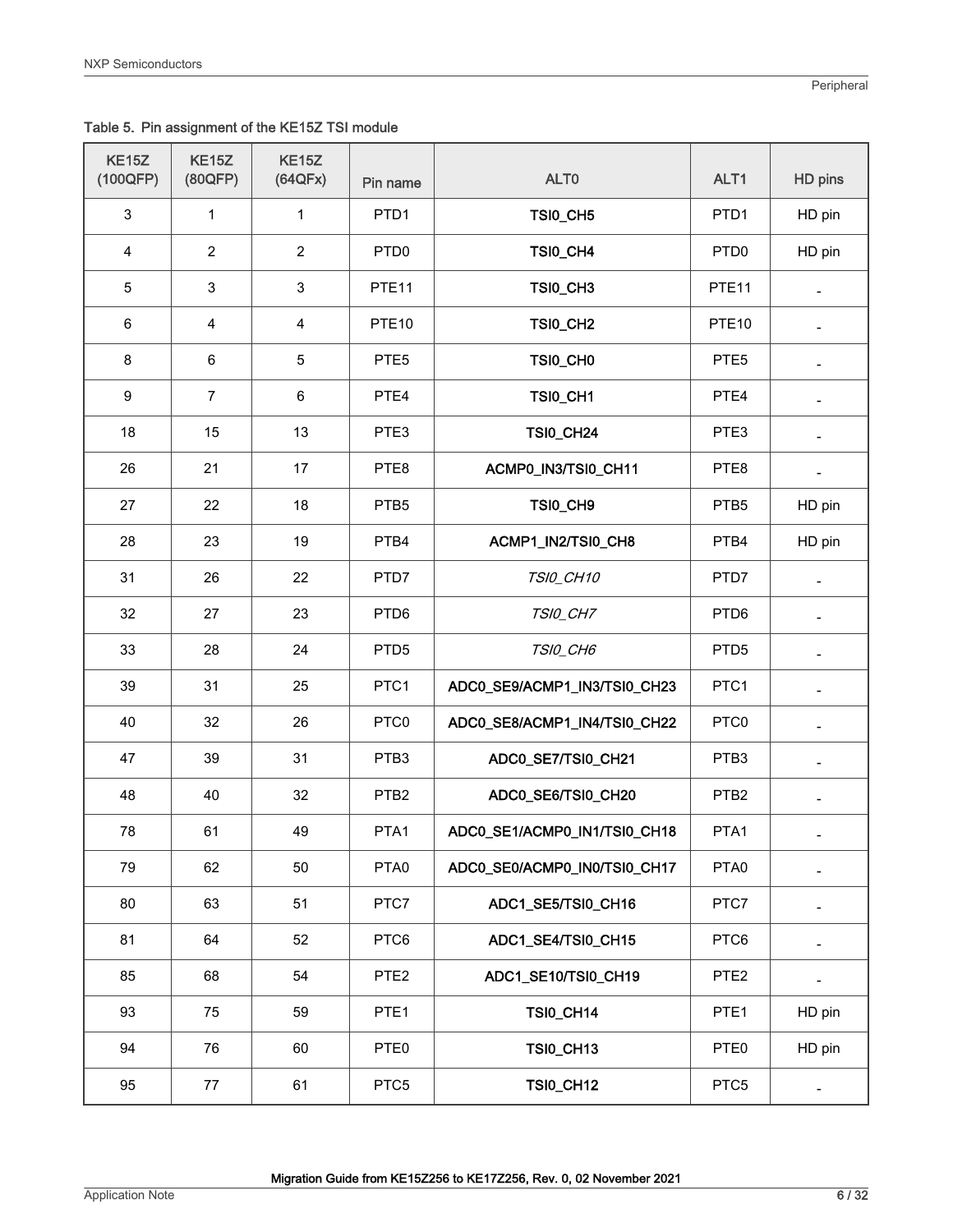The pins corresponding to the "Bold" text can be used as TSI pins in both chips, but their corresponding TSI channels may be different. The pin corresponding to the "italic" text is the unique pin of the current chip that can be used as a TSI pin.

For the pin assignment of the TSI module of the KE17Z, see Table 6.

Table 6. Pin assignment of the KE17Z TSI module

| KE17Z<br>(100QFP) | <b>KE17Z</b><br>(64QFx)  | <b>KE17Z</b><br>(48QFx)  | Pin name          | ALT <sub>0</sub>             | ALT1              | HD pins        |
|-------------------|--------------------------|--------------------------|-------------------|------------------------------|-------------------|----------------|
| 1                 |                          | $\overline{\phantom{m}}$ | PTE <sub>16</sub> | TSI0_CH13                    | PTE <sub>16</sub> |                |
| $\overline{2}$    |                          |                          | PTE <sub>15</sub> | TSI0_CH14                    | PTE <sub>15</sub> |                |
| $\mathsf 3$       | 1                        | 1                        | PTD1              | <b>TSI0_CH11</b>             | PTD1              | HD pin         |
| 4                 | $\sqrt{2}$               | $\overline{2}$           | PTD <sub>0</sub>  | <b>TSI0_CH12</b>             | PTD <sub>0</sub>  | HD pin         |
| 5                 | $\sqrt{3}$               | $\mathbf{3}$             | PTE <sub>11</sub> | TSI0_CH9                     | PTE <sub>11</sub> |                |
| 6                 | $\overline{\mathbf{4}}$  | $\overline{\mathbf{4}}$  | PTE <sub>10</sub> | <b>TSI0_CH10</b>             | PTE <sub>10</sub> |                |
| $\overline{7}$    | $\overline{\phantom{a}}$ | $\overline{\phantom{0}}$ | PTE <sub>13</sub> | TSI0_CH15                    | PTE <sub>13</sub> |                |
| $\bf 8$           | $\mathbf 5$              | $\sqrt{5}$               | PTE <sub>5</sub>  | <b>TSI0_CH16</b>             | PTE <sub>5</sub>  |                |
| $\boldsymbol{9}$  | $\,6$                    | $\,6$                    | PTE4              | <b>TSI0_CH17</b>             | PTE4              |                |
| 18                | 13                       | 13                       | PTE3              | ADC0_SE6/TSI0_CH18           | PTE3              |                |
| 21                | 14                       | $\overline{a}$           | PTD <sub>16</sub> | ADC0_SE4/TSI0_CH19           | PTD <sub>16</sub> | HD pin         |
| 22                | 15                       | $\frac{1}{2}$            | PTD <sub>15</sub> | ADCO_SE2/TSIO_CH20           | PTD <sub>15</sub> | HD pin         |
| 23                | 16                       | $\overline{a}$           | PTE9              | ADCO_SE0/TSI0_CH21           | PTE9              |                |
| 26                | 17                       | 14                       | PTE8              | ACMP0_IN3/ADC0_SE1/TSI0_CH22 | PTE8              | $\overline{a}$ |
| 27                | 18                       | 15                       | PTB <sub>5</sub>  | ADC0_SE3/TSI0_CH23           | PTB5              | HD pin         |
| 28                | 19                       | 16                       | PTB4              | ADC0_SE5/TSI0_CH24           | PTB4              | HD pin         |
| 39                | 25                       | 22                       | PTC1              | ADC0_SE8/TSI1_CH24           | PTC1              | ÷              |
| 40                | 26                       | 23                       | PTC0              | ADC0_SE10/TSI1_CH23          | PTC0              |                |
| 43                | 27                       |                          | PTC17             | ADC0_SE12/TSI1_CH22          | PTC17             |                |
| 44                | 28                       |                          | PTC16             | ADC0_SE14/TSI1_CH21          | PTC16             |                |
| 45                | 29                       |                          | PTC <sub>15</sub> | TSI1_CH20                    | PTC <sub>15</sub> |                |
| 46                | 30                       |                          | PTC14             | <b>TSI1_CH19</b>             | PTC14             |                |
| 47                | 31                       | 24                       | PTB <sub>3</sub>  | <b>TSI1_CH18</b>             | PTB <sub>3</sub>  |                |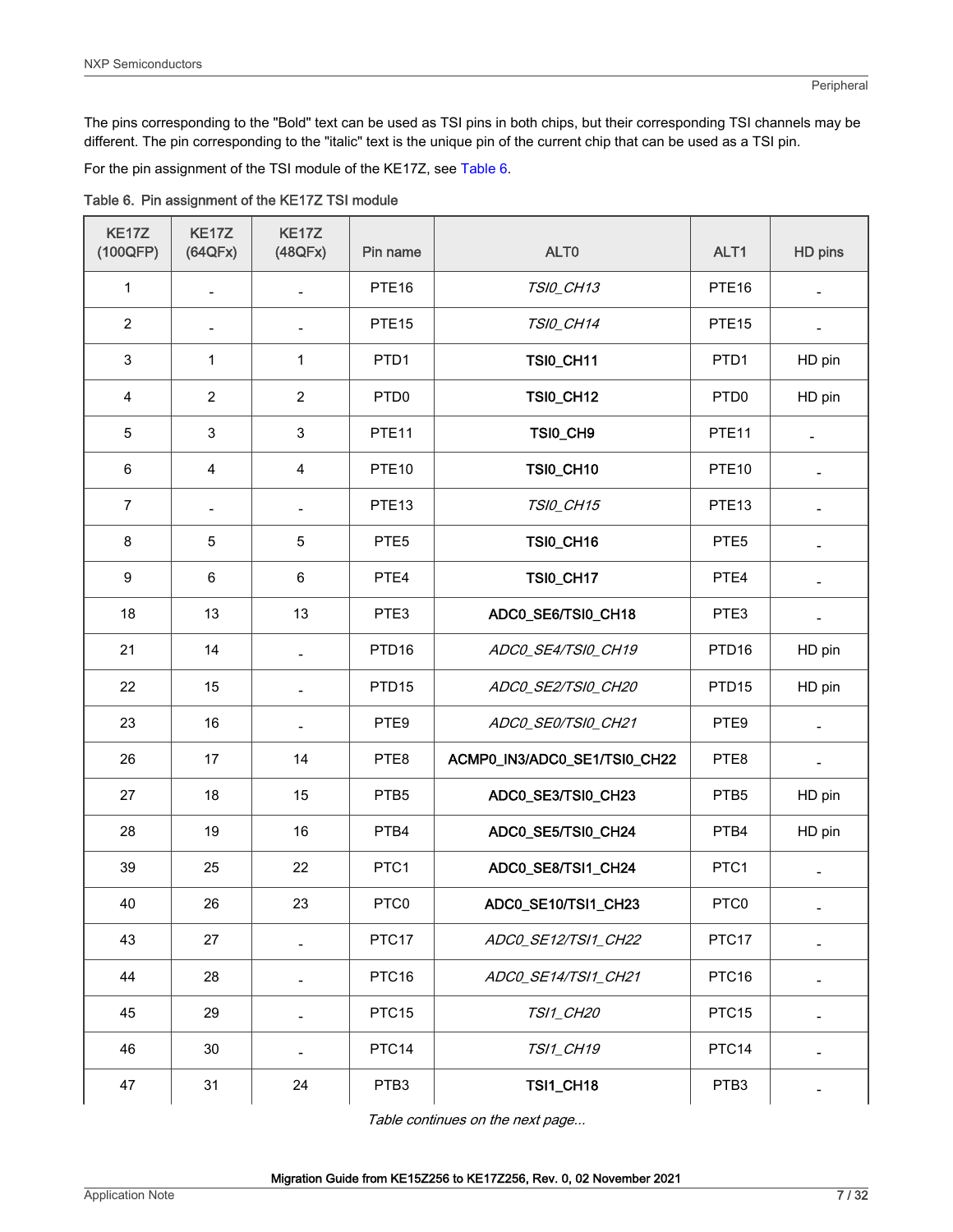| KE17Z<br>(100QFP) | KE17Z<br>(64QFx) | KE17Z<br>(48QFx)         | Pin name          | ALT0               | ALT1              | HD pins                  |
|-------------------|------------------|--------------------------|-------------------|--------------------|-------------------|--------------------------|
| 48                | 32               | 25                       | PTB <sub>2</sub>  | <b>TSI1_CH17</b>   | PTB <sub>2</sub>  | $\overline{\phantom{a}}$ |
| 53                | 33               | 26                       | PTB1              | TSI1_CH16          | PTB1              | ÷                        |
| 54                | 34               | 27                       | PTB0              | TSI1_CH15          | PTB0              |                          |
| 55                | 35               |                          | PTC9              | <b>TSI1_CH14</b>   | PTC9              |                          |
| 56                | 36               |                          | PTC8              | <b>TSI1_CH13</b>   | PTC8              |                          |
| 57                | 37               | 28                       | PTA7              | TSI1_CH12          | PTA7              |                          |
| 58                | 38               | 29                       | PTA6              | TSI1_CH11          | PTA6              |                          |
| 59                | 39               | $\overline{a}$           | PTE7              | TSI1_CH10          | PTE7              |                          |
| 67                | 42               | $\overline{\phantom{m}}$ | PTB13             | TSI1_CH9           | PTB13             |                          |
| 68                | 43               | $\overline{\phantom{a}}$ | PTB <sub>12</sub> | TSI1_CH8           | PTB <sub>12</sub> |                          |
| 69                | 44               | 32                       | PTD4              | TSI1_CH7           | PTD4              |                          |
| 71                | 46               | 34                       | PTD <sub>2</sub>  | TSI1_CH6           | PTD <sub>2</sub>  |                          |
| 72                | 47               | 35                       | PTA3              | <b>TSI1_CH5</b>    | PTA3              |                          |
| 73                | 48               | 36                       | PTA <sub>2</sub>  | TSI1_CH4           | PTA <sub>2</sub>  |                          |
| 78                | 49               | 37                       | PTA1              | ACMP0_IN1/TSI1_CH3 | PTA1              |                          |
| 79                | 50               | 38                       | PTA0              | ACMP0_IN0/TSI1_CH2 | PTA0              |                          |
| 80                | 51               | 39                       | PTC7              | <b>TSI1_CH1</b>    | PTC7              | $\overline{a}$           |
| 81                | 52               | 40                       | PTC6              | TSI1_CH0           | PTC6              |                          |
| 84                | 53               | 41                       | PTE6              | TSIO_CHO           | PTE6              |                          |
| 85                | 54               | 42                       | PTE <sub>2</sub>  | TSI0_CH1           | PTE <sub>2</sub>  |                          |
| 89                | 55               | $\blacksquare$           | PTA <sub>13</sub> | TSI0_CH2           | PTA <sub>13</sub> |                          |
| 90                | 56               |                          | PTA <sub>12</sub> | TSI0_CH3           | PTA <sub>12</sub> |                          |
| 91                | 57               | $\blacksquare$           | PTA11             | TSI0_CH4           | PTA11             |                          |
| 92                | 58               | $\overline{\phantom{a}}$ | PTA <sub>10</sub> | TSI0_CH5           | PTA <sub>10</sub> |                          |
| 93                | 59               | 43                       | PTE <sub>1</sub>  | TSI0_CH6           | PTE <sub>1</sub>  | HD pin                   |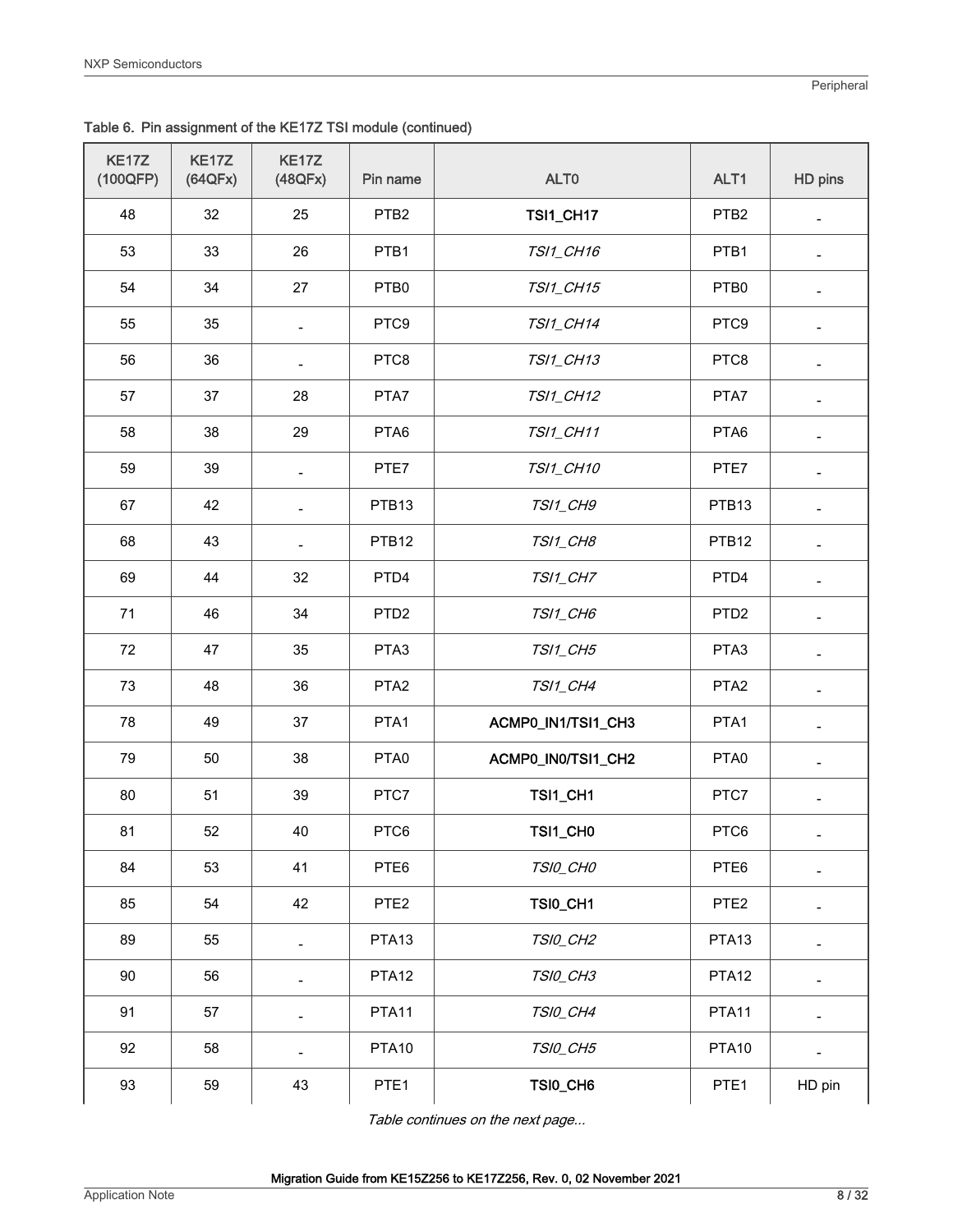| <b>KE17Z</b><br>(100QFP) | <b>KE17Z</b><br>(64QFx) | <b>KE17Z</b><br>(48QFx) | Pin name         | ALT <sub>0</sub> | ALT <sub>1</sub> | HD pins |
|--------------------------|-------------------------|-------------------------|------------------|------------------|------------------|---------|
| 94                       | 60                      | 44                      | PTE0             | TSI0_CH7         | PTE <sub>0</sub> | HD pin  |
| 95                       | 61                      | 45                      | PTC <sub>5</sub> | TSI0_CH8         | PTC <sub>5</sub> | -       |

Table 6. Pin assignment of the KE17Z TSI module (continued)

The pins corresponding to the "Bold" text can be used as TSI pins in both chips, but their corresponding TSI channels may be different. The pin corresponding to the "italic" text is the unique pin of the current chip that can be used as a TSI pin.

### 5.2 Programmable Delay Block (PDB)

The KE17Z256 has no PDB module.

### 5.3 Analog-to-Digital Converter (ADC)

The KE15Z256 has two ADC modules, and each module has two data registers. For different packages, the number of external channels supported by each module is also different, see Table 7. The KE17Z256 has only one ADC module ADC0, but it has four result registers, and the ADC0 external channel assignment is also different from the KE15Z, see [Table 8](#page-9-0).

| <b>KE15Z</b><br>(100QFP) | <b>KE15Z</b><br>(80QFP) | <b>KE15Z</b><br>(64QFx) | Pin name          | ALT <sub>0</sub>             | ALT <sub>1</sub>  |
|--------------------------|-------------------------|-------------------------|-------------------|------------------------------|-------------------|
| 29                       | 24                      | 20                      | PTC <sub>3</sub>  | ADC0_SE11/ACMP0_IN4/EXTAL32  | PTC <sub>3</sub>  |
| 30                       | 25                      | 21                      | PTC <sub>2</sub>  | ADC0_SE10/ACMP0_IN5/XTAL32   | PTC <sub>2</sub>  |
| 39                       | 31                      | 25                      | PTC <sub>1</sub>  | ADC0_SE9/ACMP1_IN3/TSI0_CH23 | PTC1              |
| 40                       | 32                      | 26                      | PTC0              | ADC0_SE8/ACMP1_IN4/TSI0_CH22 | PTC0              |
| 43                       | 35                      | 27                      | PTC <sub>17</sub> | ADCO SE15                    | PTC <sub>17</sub> |
| 44                       | 36                      | 28                      | PTC <sub>16</sub> | ADC0_SE14                    | PTC <sub>16</sub> |
| 45                       | 37                      | 29                      | PTC <sub>15</sub> | ADC0_SE13                    | PTC <sub>15</sub> |
| 46                       | 38                      | 30                      | PTC14             | ADCO SE12                    | PTC <sub>14</sub> |
| 47                       | 39                      | 31                      | PTB <sub>3</sub>  | ADCO_SE7/TSI0_CH21           | PTB <sub>3</sub>  |
| 48                       | 40                      | 32                      | PTB <sub>2</sub>  | ADCO SE6/TSIO CH20           | PTB <sub>2</sub>  |
| 53                       | 41                      | 33                      | PTB1              | ADCO SE5                     | PTB1              |
| 54                       | 42                      | 34                      | PTB <sub>0</sub>  | ADCO SE4                     | PTB <sub>0</sub>  |
| 57                       | 45                      | 37                      | PTA7              | ADCO SE3/ACMP1 IN1           | PTA7              |
| 58                       | 46                      | 38                      | PTA6              | ADCO SE2/ACMP1 INO           | PTA6              |

Table 7. Pin assignment of the KE15Z ADC module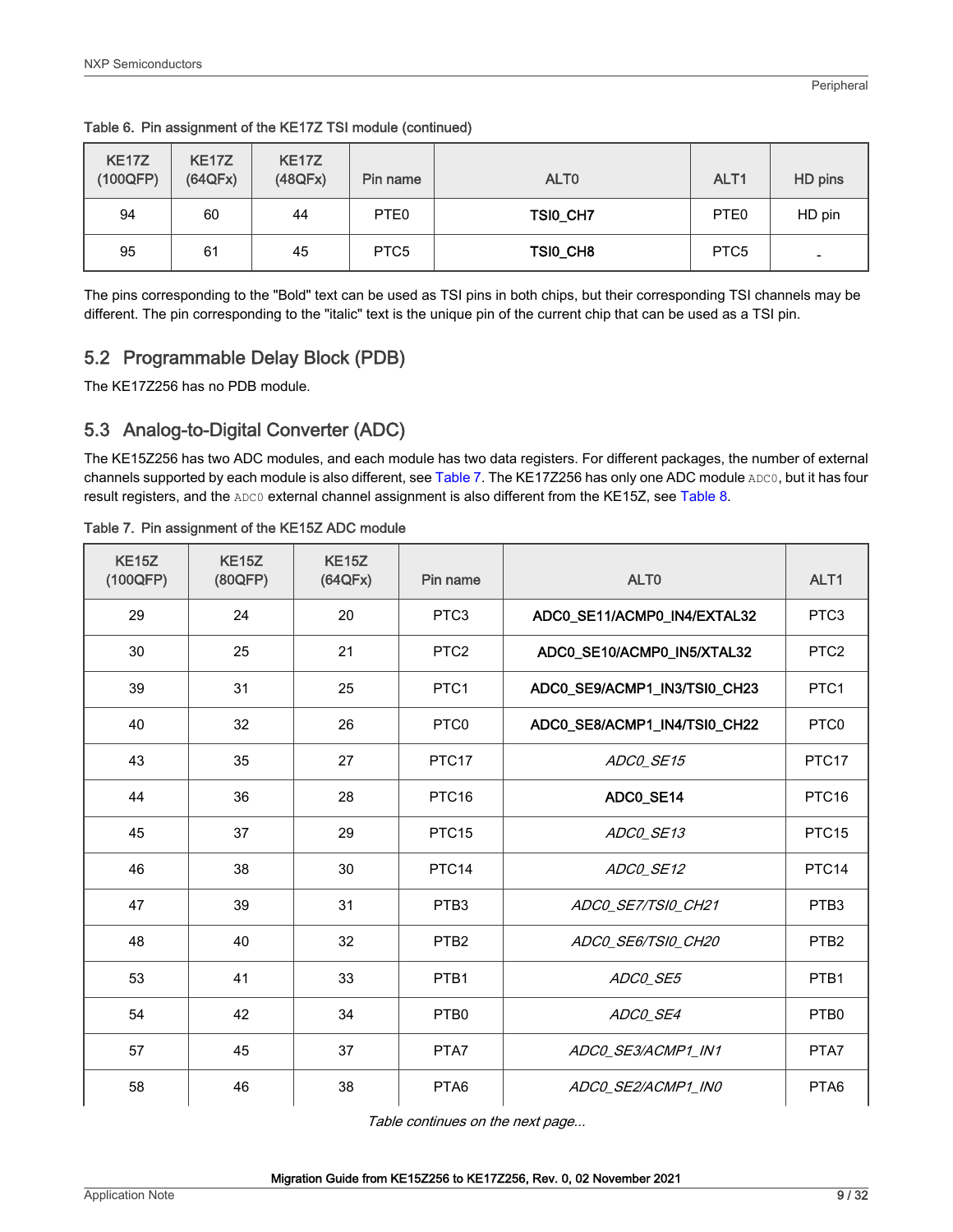| <b>KE15Z</b><br>(100QFP) | <b>KE15Z</b><br>(80QFP) | <b>KE15Z</b><br>(64QFx) | Pin name          | ALT <sub>0</sub>             | ALT1              |
|--------------------------|-------------------------|-------------------------|-------------------|------------------------------|-------------------|
| 66                       | 53                      |                         | PTB <sub>14</sub> | ADC1_SE9                     | PTB <sub>14</sub> |
| 67                       | 54                      | 42                      | PTB <sub>13</sub> | ADC1_SE8                     | PTB <sub>13</sub> |
| 68                       | 55                      | 43                      | PTB <sub>12</sub> | ADC1_SE7                     | PTB <sub>12</sub> |
| 69                       | 56                      | 44                      | PTD4              | ADC1_SE6                     | PTD4              |
| 70                       | 57                      | 45                      | PTD <sub>3</sub>  | ADC1_SE3                     | PTD <sub>3</sub>  |
| 71                       | 58                      | 46                      | PTD <sub>2</sub>  | ADC1_SE2                     | PTD <sub>2</sub>  |
| 72                       | 59                      | 47                      | PTA <sub>3</sub>  | ADC1_SE1                     | PTA3              |
| 73                       | 60                      | 48                      | PTA <sub>2</sub>  | ADC1_SE0                     | PTA <sub>2</sub>  |
| 78                       | 61                      | 49                      | PTA1              | ADCO_SE1/ACMPO_IN1/TSIO_CH18 | PTA1              |
| 79                       | 62                      | 50                      | PTA <sub>0</sub>  | ADCO SEO/ACMPO INO/TSIO CH17 | PTA <sub>0</sub>  |
| 80                       | 63                      | 51                      | PTC7              | ADC1_SE5/TSI0_CH16           | PTC7              |
| 81                       | 64                      | 52                      | PTC6              | ADC1_SE4/TSI0_CH15           | PTC6              |
| 84                       | 67                      | 53                      | PTE <sub>6</sub>  | ADC1_SE11                    | PTE <sub>6</sub>  |
| 85                       | 68                      | 54                      | PTE <sub>2</sub>  | ADC1_SE10/TSI0_CH19          | PTE <sub>2</sub>  |

<span id="page-9-0"></span>Table 7. Pin assignment of the KE15Z ADC module (continued)

The pins corresponding to the "Bold" text can be used as ADC pins in both chips, but their corresponding ADC channels may be different. The pin corresponding to the "italic" text is the unique pin of the current chip that can be used as an ADC pin.

|  | Table 8. Pin assignment of the KE17Z ADC module |  |  |  |
|--|-------------------------------------------------|--|--|--|
|--|-------------------------------------------------|--|--|--|

| <b>KE17Z</b><br>(100QFP) | <b>KE17Z</b><br>(64QFx) | <b>KE17Z</b><br>(48QFx) | Pin name          | ALT <sub>0</sub>             | ALT <sub>1</sub>  |
|--------------------------|-------------------------|-------------------------|-------------------|------------------------------|-------------------|
| 18                       | 13                      | 13                      | PTE <sub>3</sub>  | ADCO SE6/TSIO CH18           | PTE <sub>3</sub>  |
| 21                       | 14                      |                         | PTD <sub>16</sub> | ADCO SE4/TSIO CH19           | PTD <sub>16</sub> |
| 22                       | 15                      |                         | PTD <sub>15</sub> | ADCO SE2/TSIO CH20           | PTD <sub>15</sub> |
| 23                       | 16                      |                         | PTE <sub>9</sub>  | ADCO SEO/TSIO CH21           | PTE <sub>9</sub>  |
| 26                       | 17                      | 14                      | PTE8              | ACMPO IN3/ADCO SE1/TSIO CH22 | PTE8              |
| 27                       | 18                      | 15                      | PTB <sub>5</sub>  | ADCO SE3/TSIO CH23           | PTB <sub>5</sub>  |
| 28                       | 19                      | 16                      | PTB4              | ADC0 SE5/TSI0 CH24           | PTB4              |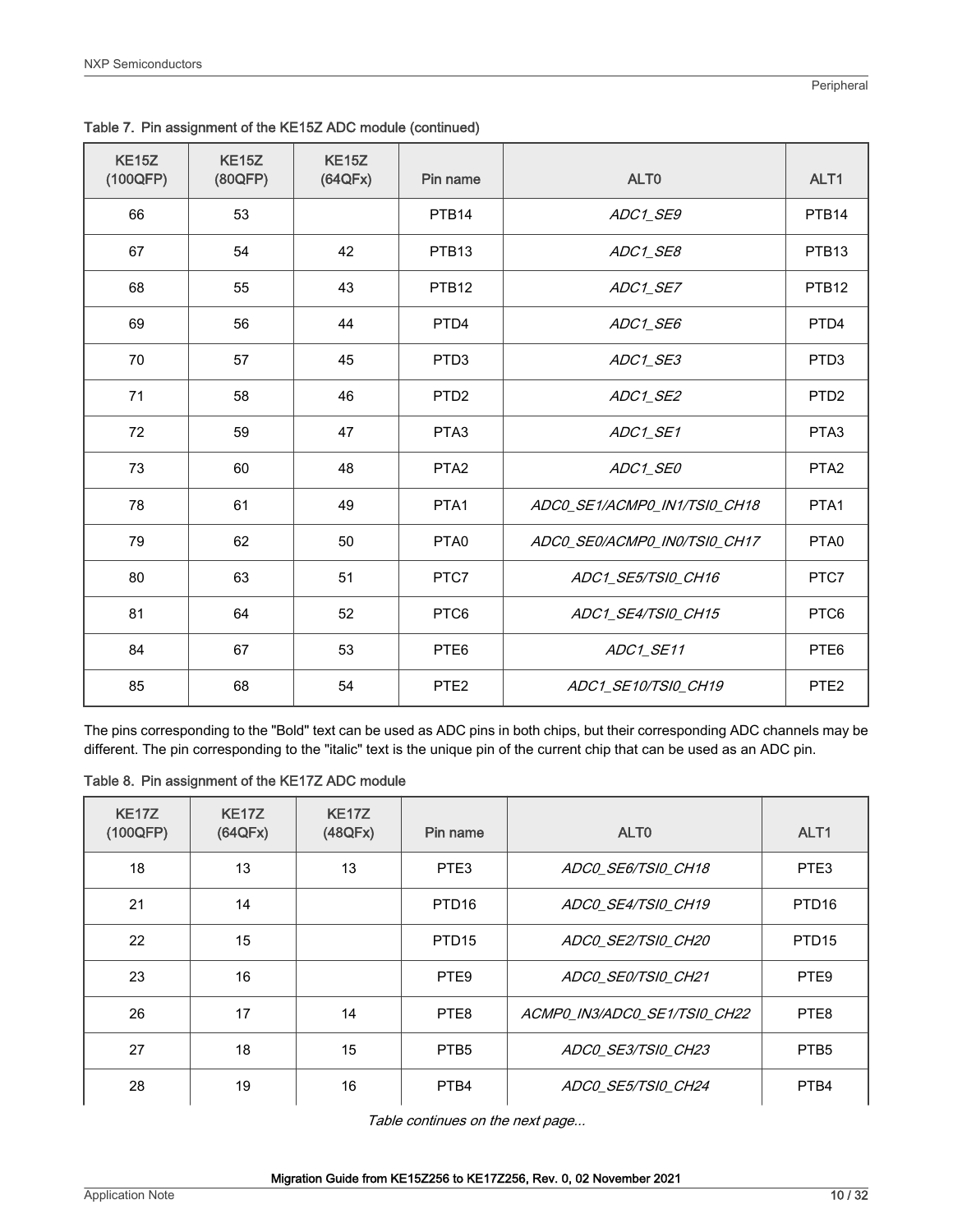| <b>KE17Z</b><br>(100QFP) | <b>KE17Z</b><br>(64QFx) | <b>KE17Z</b><br>(48QFx) | Pin name          | ALT <sub>0</sub>    | ALT <sub>1</sub>  |
|--------------------------|-------------------------|-------------------------|-------------------|---------------------|-------------------|
| 29                       | 20                      | 17                      | PTC <sub>3</sub>  | ADC0_SE7/ACMP0_IN4  | PTC <sub>3</sub>  |
| 30                       | 21                      | 18                      | PTC <sub>2</sub>  | ADC0_SE15/ACMP0_IN5 | PTC <sub>2</sub>  |
| 31                       | 22                      | 19                      | PTD7              | ADCO SE13           | PTD7              |
| 32                       | 23                      | 20                      | PTD <sub>6</sub>  | ADCO_SE11           | PTD <sub>6</sub>  |
| 33                       | 24                      | 21                      | PTD <sub>5</sub>  | ADCO_SE9            | PTD <sub>5</sub>  |
| 39                       | 25                      | 22                      | PTC <sub>1</sub>  | ADC0_SE8/TSI1_CH24  | PTC <sub>1</sub>  |
| 40                       | 26                      | 23                      | PTC <sub>0</sub>  | ADC0_SE10/TSI1_CH23 | PTC <sub>0</sub>  |
| 43                       | 27                      |                         | PTC <sub>17</sub> | ADC0 SE12/TSI1 CH22 | PTC <sub>17</sub> |
| 44                       | 28                      |                         | PTC <sub>16</sub> | ADC0_SE14/TSI1_CH21 | PTC <sub>16</sub> |

Table 8. Pin assignment of the KE17Z ADC module (continued)

The pins corresponding to the "Bold" text can be used as ADC pins in both chips, but their corresponding ADC channels may be different. The pin corresponding to the "italic" text is the unique pin of the current chip that can be used as an ADC pin.

For the 100LQFP package, the ADC module of the KE15Z has 28 single-ended input pins, and KE17Z has 16 single-ended input pins. In addition to the different pin assignments, the ADC trigger source is also different. The KE17Z does not have a PDB module, so the ADC does not have a trigger source from the PDB module, and the SIM ADCOPT [ADCxTRGSEL] bit does not exist.

### 5.4 Analog Comparator (ACMP)

The KE15Z has two ACMP modules, each ACMP module supports 6 external analog inputs, and each ACMP module has a built-in 8-bit DAC. ACMP0 also has a DAC buffer through which the output of DAC0 can be connected to an external pin, see Figure 4.

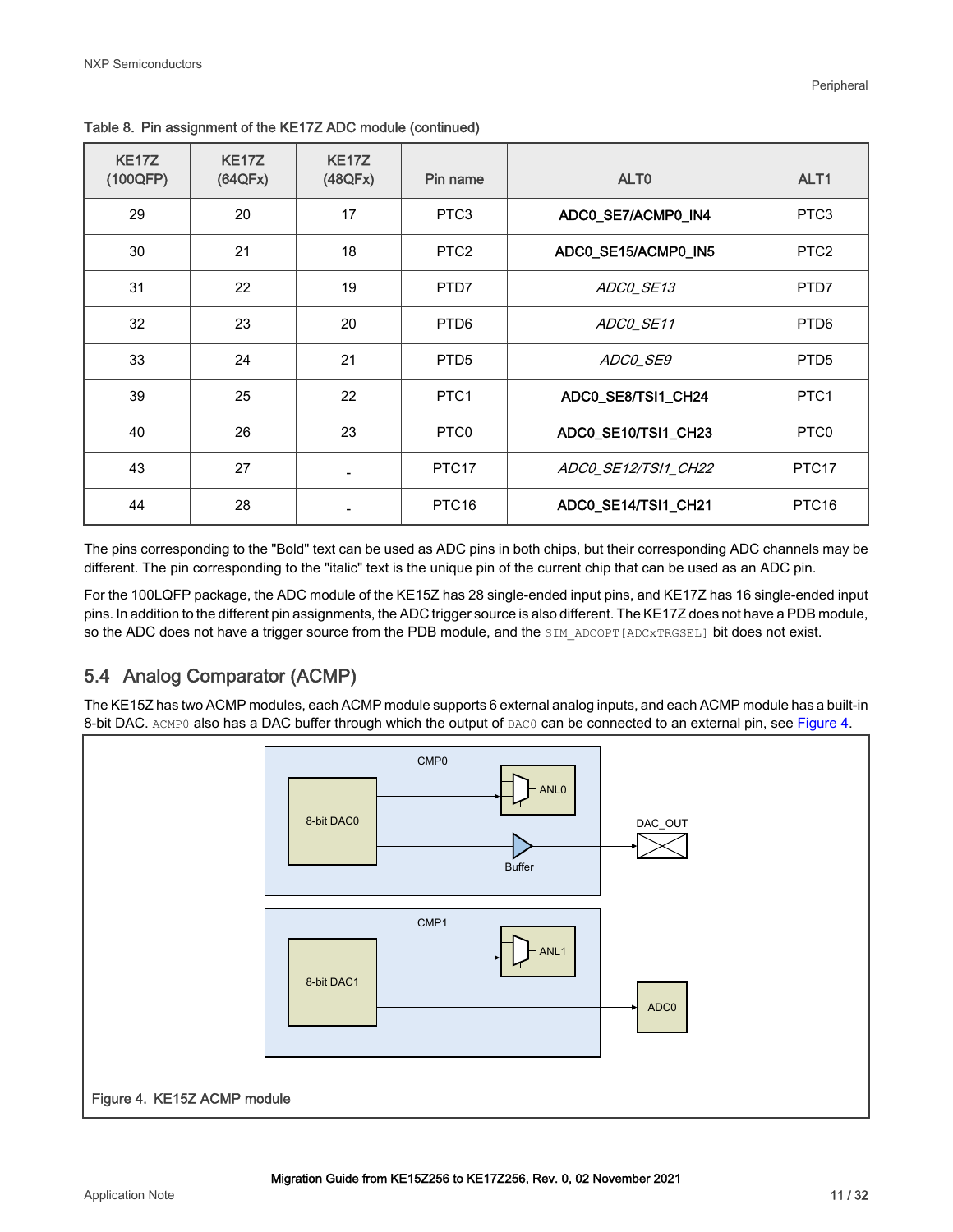<span id="page-11-0"></span>The KE17Z has only one ACMP module and does not support DAC buffer, so the output of DAC cannot be connected to external pins.

For the pin assignment of KE15Z ACMP module, see Table 9.

| <b>KE15Z</b><br>(100QFP) | <b>KE15Z</b><br>(80QFP) | <b>KE15Z</b><br>(64QFx) | Pin name         | ALT <sub>0</sub>             | ALT <sub>1</sub> | HD pins |
|--------------------------|-------------------------|-------------------------|------------------|------------------------------|------------------|---------|
| 26                       | 21                      | 17                      | PTE8             | ACMP0_IN3/TSI0_CH11          | PTE8             |         |
| 28                       | 23                      | 19                      | PTB4             | ACMP1 IN2/TSI0 CH8           | PTB4             | HD pin  |
| 29                       | 24                      | 20                      | PTC <sub>3</sub> | ADC0_SE11/ACMP0_IN4/EXTAL32  | PTC <sub>3</sub> |         |
| 30                       | 25                      | 21                      | PTC <sub>2</sub> | ADC0_SE10/ACMP0_IN5/XTAL32   | PTC <sub>2</sub> |         |
| 39                       | 31                      | 25                      | PTC <sub>1</sub> | ADCO SE9/ACMP1 IN3/TSIO CH23 | PTC <sub>1</sub> |         |
| 40                       | 32                      | 26                      | PTC <sub>0</sub> | ADC0_SE8/ACMP1_IN4/TSI0_CH22 | PTC <sub>0</sub> |         |
| 41                       | 33                      |                         | PTD <sub>9</sub> | ACMP1_IN5                    | PTD <sub>9</sub> |         |
| 57                       | 45                      | 37                      | PTA7             | ADC0 SE3/ACMP1 IN1           | PTA7             |         |
| 58                       | 46                      | 38                      | PTA6             | ADCO_SE2/ACMP1_IN0           | PTA <sub>6</sub> |         |
| 78                       | 61                      | 49                      | PTA <sub>1</sub> | ADC0_SE1/ACMP0_IN1/TSI0_CH18 | PTA <sub>1</sub> |         |
| 79                       | 62                      | 50                      | PTA <sub>0</sub> | ADC0_SE0/ACMP0_IN0/TSI0_CH17 | PTA <sub>0</sub> |         |
| 96                       | 78                      | 62                      | PTC4             | ACMP0_IN2                    | PTC4             |         |

Table 9. Pin assignment of the KE15Z ACMP module

#### NOTE

The functions listed in Table 9 are as follows:

- The function in "Bold" text is common to the two chips.
- The function in "*italic*" text is unique to the current chip.

For the pin assignment of the KE17Z ACMP module, see Table 10.

Table 10. Pin assignment of the KE17Z ACMP module

| <b>KE17Z</b><br>(100QFP) | <b>KE17Z</b><br>(64QFx) | <b>KE17Z</b><br>(48QFx) | Pin name         | ALT <sub>0</sub>             | ALT <sub>1</sub> | HD pins |
|--------------------------|-------------------------|-------------------------|------------------|------------------------------|------------------|---------|
| 26                       | 17                      | 14                      | PTE8             | ACMP0_IN3/ADC0_SE1/TSI0_CH22 | PTE8             |         |
| 29                       | 20                      | 17                      | PTC <sub>3</sub> | ADC0_SE7/ACMP0_IN4           | PTC <sub>3</sub> |         |
| 30                       | 21                      | 18                      | PTC <sub>2</sub> | ADC0_SE15/ACMP0_IN5          | PTC <sub>2</sub> |         |
| 78                       | 49                      | 37                      | PTA <sub>1</sub> | ACMP0_IN1/TSI1_CH3           | PTA <sub>1</sub> |         |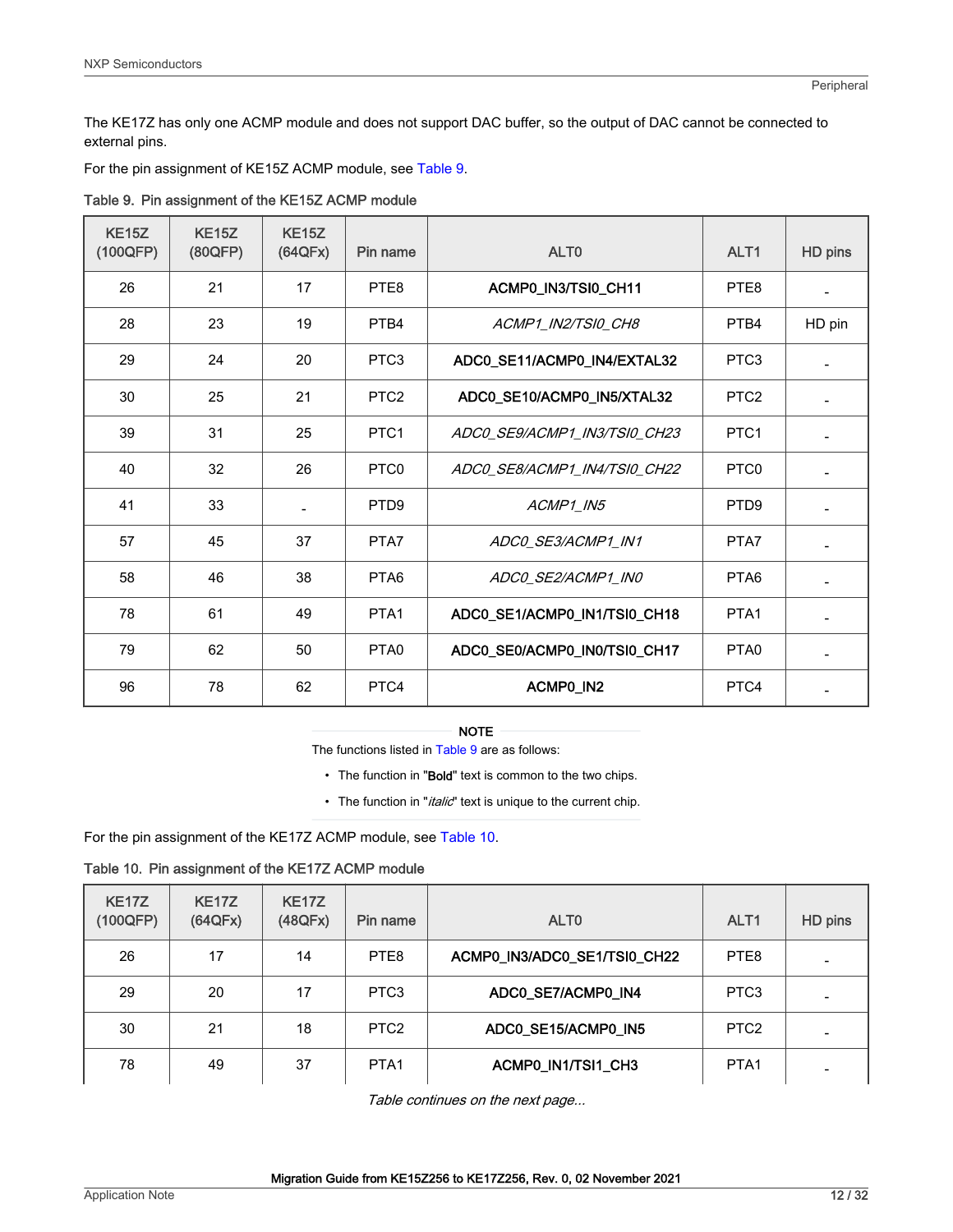|  |  | Table 10. Pin assignment of the KE17Z ACMP module (continued) |  |
|--|--|---------------------------------------------------------------|--|
|--|--|---------------------------------------------------------------|--|

| <b>KE17Z</b><br>(100QFP) | <b>KE17Z</b><br>(64QFx) | <b>KE17Z</b><br>(48QFx) | Pin name         | ALT <sub>0</sub>   | ALT <sub>1</sub> | HD pins                  |
|--------------------------|-------------------------|-------------------------|------------------|--------------------|------------------|--------------------------|
| 79                       | 50                      | 38                      | PTA <sub>0</sub> | ACMP0_IN0/TSI1_CH2 | PTA <sub>0</sub> |                          |
| 96                       | 62                      | 46                      | PTC4             | ACMPO_IN2          | PTC4             | $\overline{\phantom{0}}$ |

The functions listed in [Table 10](#page-11-0) are as follows:

• The function in "Bold" text is common to the two chips.

The KE17Z has no ACMP1 module. The pin assignment of ACMP0 is the same as KE15Z.

### 5.5 FlexTimer (FTM)

The features supported by the FTM module in the KE17Z, see Table 11.

| <b>FTM</b> instance | Number of<br>channels | Feature / usage                 | <b>GTB_EN</b> | <b>Deadtime</b> | <b>Fault control</b> | Quadrature<br>decoder |
|---------------------|-----------------------|---------------------------------|---------------|-----------------|----------------------|-----------------------|
| FTM0                | 8                     | <b>FTM</b><br>enhanced features | <b>YES</b>    | <b>YES</b>      | <b>YES</b>           | <b>NO</b>             |
| FTM1                | $\overline{4}$        | FTM basic features              | YES           | <b>YES</b>      | NO                   | <b>NO</b>             |
| FTM <sub>2</sub>    | $\overline{4}$        | FTM basic features              | YES           | <b>YES</b>      | <b>NO</b>            | NO                    |

Table 11. The features of the KE17Z FTM module

The three FTM modules of the KE15Z support all the features listed in Table 11, while the three FTM modules of the KE17Z do not have the function of quadrature decoder. In addition, FTM1 and FTM2 do not have the function of fault control.

For the pin assignment of FTM, KE17Z in the 100 LQPF package adds three pins that can be used as FTM output. For the newly added pins, see Table 12.

|  |  |  |  | Table 12. Newly added pins on the KE17Z that can be used as FTM channels |  |
|--|--|--|--|--------------------------------------------------------------------------|--|
|--|--|--|--|--------------------------------------------------------------------------|--|

| <b>KE17Z</b><br>(100QFP) | <b>KE17Z</b><br>(64QFx)  | <b>KE17Z</b><br>(48QFx) | Pin name          | <b>DEFAULT</b>  | ALT <sub>0</sub> | ALT <sub>1</sub>  | ALT <sub>2</sub> |
|--------------------------|--------------------------|-------------------------|-------------------|-----------------|------------------|-------------------|------------------|
| 42                       | $\overline{\phantom{0}}$ |                         | PTD <sub>8</sub>  | <b>DISABLED</b> |                  | PTD <sub>8</sub>  | FTM0_CH7         |
| 74                       |                          |                         | PTB <sub>11</sub> | <b>DISABLED</b> |                  | PTB <sub>11</sub> | FTM0 CH1         |
| 75                       |                          |                         | PTB <sub>10</sub> | <b>DISABLED</b> |                  | PTB <sub>10</sub> | FTM0_CH0         |

### 5.6 Flexible I/O (FlexIO)

The trigger source of the KE15Z FlexIO module comes from the TRGMUX module. The trigger source of the FlexIO module of KE17Z cannot only come from the TRGMUX module but also from two independent asynchronous clocks. The trigger source is determined by SIM CHIPCTL[FLEXIOTRIGSEL]. For details, see [Figure 5](#page-13-0).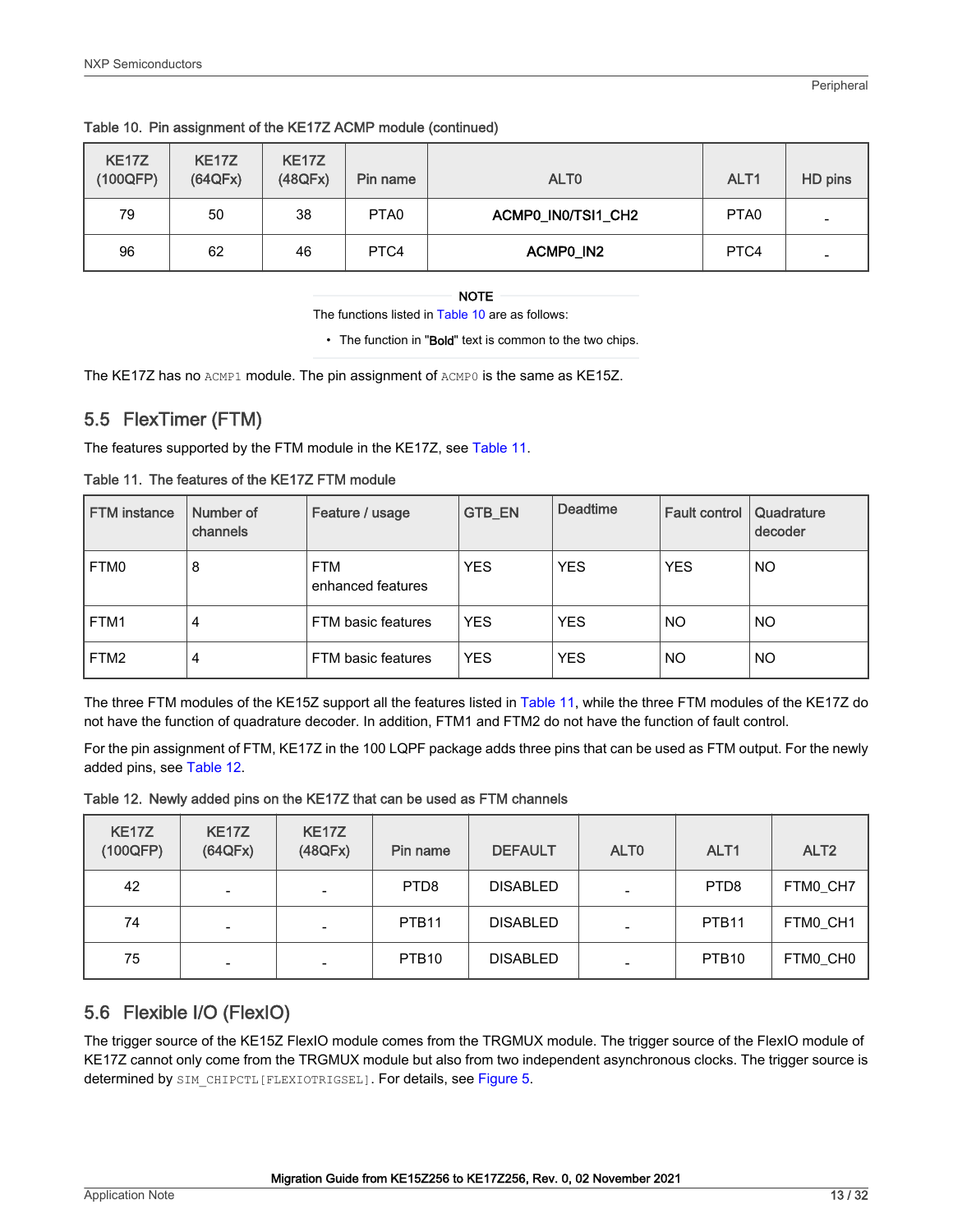<span id="page-13-0"></span>

In addition to the different trigger source selection, the pin assignments are also different. The pins that can be used as FlexIO functions on the KE15Z are listed in Table 13.

| KE15Z<br>(100QFP) | KE15Z<br>(80QFP) | KE15Z<br>(64QFx) | Pin name          | ALT0                                | ALT1              | ALT4                     | ALT6                     | HD pins                  |
|-------------------|------------------|------------------|-------------------|-------------------------------------|-------------------|--------------------------|--------------------------|--------------------------|
| $\mathbf{1}$      |                  | $\overline{a}$   | PTE <sub>16</sub> | 4                                   | PTE <sub>16</sub> | $\overline{a}$           | FXIO_D3                  | $\overline{a}$           |
| $\overline{2}$    | ٠                | ٠                | PTE <sub>15</sub> | $\overline{\phantom{0}}$            | PTE <sub>15</sub> | $\overline{\phantom{a}}$ | FXIO_D2                  | $\overline{\phantom{a}}$ |
| $\mathbf{3}$      | 1                | $\mathbf{1}$     | PTD <sub>1</sub>  | TSI0_CH5                            | PTD <sub>1</sub>  | FTM2_CH1                 | FXIO_D1                  | HD pin                   |
| $\overline{4}$    | 2                | $\overline{c}$   | PTD <sub>0</sub>  | TSI0_CH4                            | PTD <sub>0</sub>  | FTM2_CH0                 | FXIO_D0                  | HD pin                   |
| 5                 | 3                | 3                | PTE <sub>11</sub> | TSI0_CH3                            | PTE <sub>11</sub> | $\overline{a}$           | FXIO_D5                  | $\overline{a}$           |
| 6                 | 4                | $\overline{4}$   | <b>PTE10</b>      | TSI0_CH2                            | PTE <sub>10</sub> | $\overline{\phantom{a}}$ | FXIO_D4                  | ÷                        |
| 8                 | 6                | 5                | PTE <sub>5</sub>  | TSI0_CH0                            | PTE5              | FTM2_CH3                 | FXIO_D7                  | $\overline{a}$           |
| 9                 | $\overline{7}$   | 6                | PTE4              | TSI0_CH1                            | PTE4              | FTM2_CH2                 | FXIO_D6                  | $\overline{a}$           |
| 29                | 24               | 20               | PTC3              | ADC0_SE11/<br>ACMP0_IN4/<br>EXTAL32 | PTC3              | ÷,                       |                          | ä,                       |
| 30                | 25               | 21               | PTC <sub>2</sub>  | ADC0_SE10/<br>ACMP0_IN5/<br>XTAL32  | PTC <sub>2</sub>  |                          |                          |                          |
| 33                | 28               | 24               | PTD <sub>5</sub>  | TSI0_CH6                            | PTD <sub>5</sub>  | $\blacksquare$           | TRGMUX_IN7               |                          |
| 41                | 33               |                  | PTD9              | ACMP1_IN5                           | PTD9              | FTM2_FLT3                | $\overline{\phantom{a}}$ | ÷,                       |
| 70                | 57               | 45               | PTD3              | ADC1_SE3                            | PTD3              | FXIO_D5                  | TRGMUX_IN4               | ÷                        |
| 71                | 58               | 46               | PTD <sub>2</sub>  | ADC1_SE2                            | PTD <sub>2</sub>  | FXIO_D4                  | TRGMUX_IN5               |                          |
| 74                |                  | $\overline{a}$   | PTB11             | $\overline{\phantom{0}}$            | PTB11             | $\blacksquare$           |                          | $\overline{a}$           |

|  | Table 13. Pin assignment of the KE15Z FlexIO module |  |  |
|--|-----------------------------------------------------|--|--|
|  |                                                     |  |  |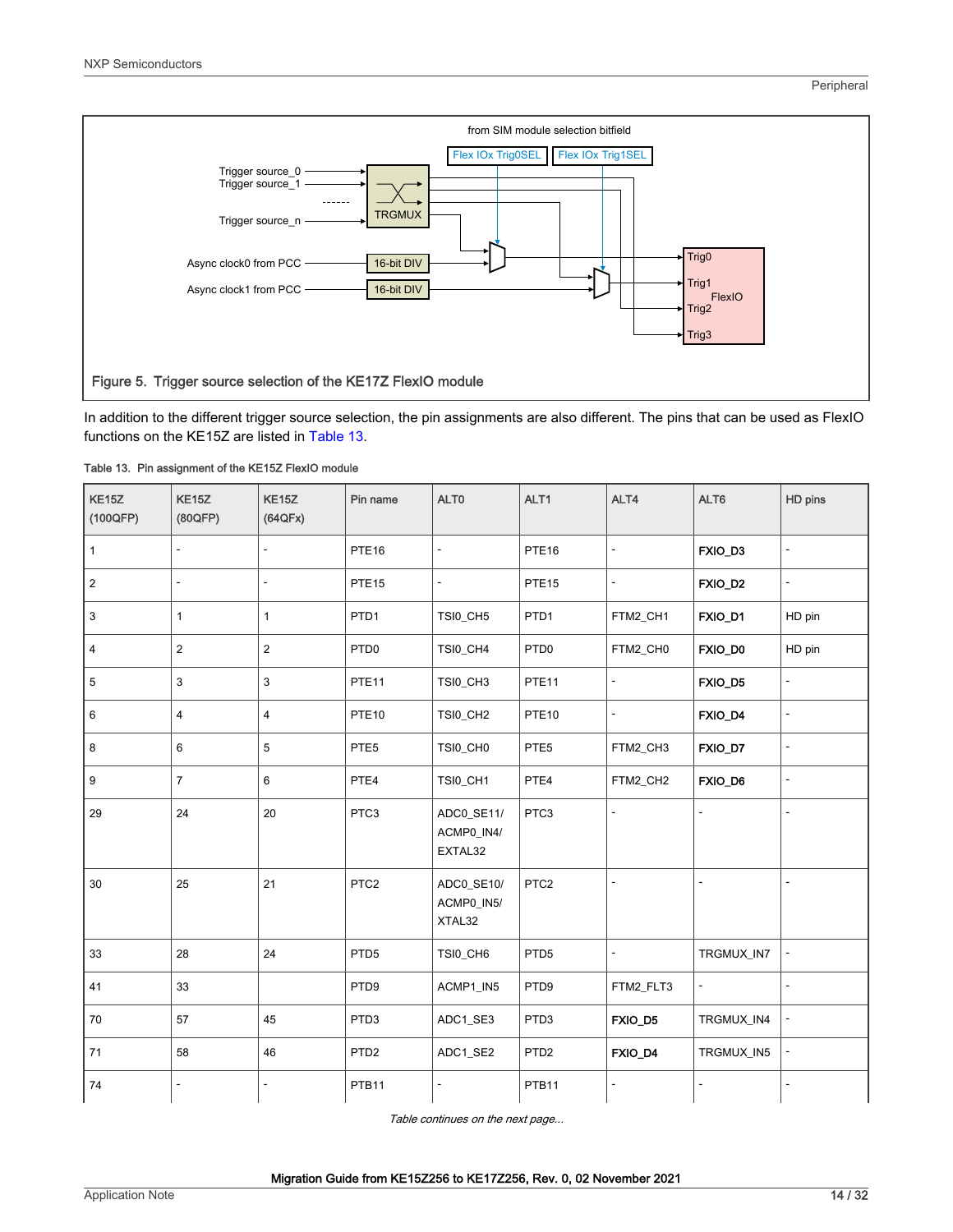| <b>KE15Z</b><br>(100QFP) | KE <sub>15</sub> Z<br>(80QFP) | KE <sub>15</sub> Z<br>(64QFx) | Pin name          | ALT0                                        | ALT1              | ALT4                     | ALT6                     | HD pins |
|--------------------------|-------------------------------|-------------------------------|-------------------|---------------------------------------------|-------------------|--------------------------|--------------------------|---------|
| 75                       |                               | $\qquad \qquad \blacksquare$  | PTB <sub>10</sub> |                                             | PTB <sub>10</sub> | $\overline{\phantom{a}}$ | $\overline{\phantom{a}}$ |         |
| 76                       |                               |                               | PTB9              |                                             | PTB9              | $\overline{\phantom{a}}$ | $\overline{\phantom{a}}$ |         |
| 77                       | ٠                             | ٠                             | PTB8              | $\overline{\phantom{a}}$                    | PTB8              | $\overline{\phantom{a}}$ | $\sim$                   |         |
| 78                       | 61                            | 49                            | PTA1              | ADC0_SE1/<br>ACMP0_IN1/<br>TSI0_CH18        | PTA1              | FXIO_D3                  | LPUART0_RT<br>S          |         |
| 79                       | 62                            | 50                            | PTA0              | ADC0_SE0/<br>ACMP0_IN0/<br><b>TSI0_CH17</b> | PTA0              | FXIO_D2                  | LPUART0_CT<br>S          |         |
| 91                       | 73                            | 57                            | PTA11             | $\overline{\phantom{a}}$                    | PTA <sub>11</sub> | FXIO_D1                  | $\overline{\phantom{a}}$ |         |
| 92                       | 74                            | 58                            | <b>PTA10</b>      | -                                           | <b>PTA10</b>      | FXIO_D0                  | $\overline{\phantom{a}}$ |         |
| 99                       | ٠                             | ٠                             | PTA9              | $\overline{\phantom{a}}$                    | PTA9              | FXIO_D7                  | FTM1_FLT3                |         |
| 100                      | ٠                             | ٠                             | PTA8              |                                             | PTA8              | FXIO_D6                  | $\overline{\phantom{a}}$ |         |

#### <span id="page-14-0"></span>Table 13. Pin assignment of the KE15Z FlexIO module (continued)

#### NOTE

The functions listed in [Table 13](#page-13-0) are as follows:

• The function in "Bold" text is common to the two chips.

For pin assignment of the KE17Z FlexIO, see Table 14.

#### Table 14. Pin assignment of the KE17Z FlexIO module

| <b>KE17Z</b><br>(100QFP) | KE17Z<br>(64QFx) | KE17Z<br>(48QFx) | Pin name          | ALT <sub>0</sub>       | ALT <sub>1</sub>  | ALT4     | ALT6                 | HD pins                  |
|--------------------------|------------------|------------------|-------------------|------------------------|-------------------|----------|----------------------|--------------------------|
| 1                        |                  |                  | PTE <sub>16</sub> | TSI0_CH13              | PTE <sub>16</sub> |          | FXIO_D3              |                          |
| $\vert$ 2                |                  | ۰                | PTE <sub>15</sub> | TSI0_CH14              | PTE <sub>15</sub> | ٠        | FXIO_D2              | $\overline{\phantom{a}}$ |
| 3                        |                  |                  | PTD <sub>1</sub>  | <b>TSI0_CH11</b>       | PTD <sub>1</sub>  | FTM2_CH1 | FXIO_D1              | HD pin                   |
| 4                        | $\overline{2}$   | $\overline{2}$   | PTD <sub>0</sub>  | <b>TSI0_CH12</b>       | PTD <sub>0</sub>  | FTM2_CH0 | FXIO_D0              | HD pin                   |
| 5                        | 3                | 3                | PTE <sub>11</sub> | TSI0_CH9               | PTE <sub>11</sub> |          | FXIO_D5              | ٠                        |
| 6                        | 4                | 4                | PTE <sub>10</sub> | TSI0_CH10              | PTE <sub>10</sub> | ٠        | FXIO_D4              |                          |
| 8                        | 5                | 5                | PTE <sub>5</sub>  | TSI0_CH16              | PTE <sub>5</sub>  | FTM2_CH3 | FXIO_D7              | $\overline{\phantom{a}}$ |
| 9                        | 6                | 6                | PTE4              | TSI0_CH17              | PTE4              | FTM2_CH2 | FXIO_D6              |                          |
| 29                       | 20               | 17               | PTC3              | ADC0_SE7/<br>ACMP0_IN4 | PTC3              |          | FXIO_D7 <sup>1</sup> | ٠                        |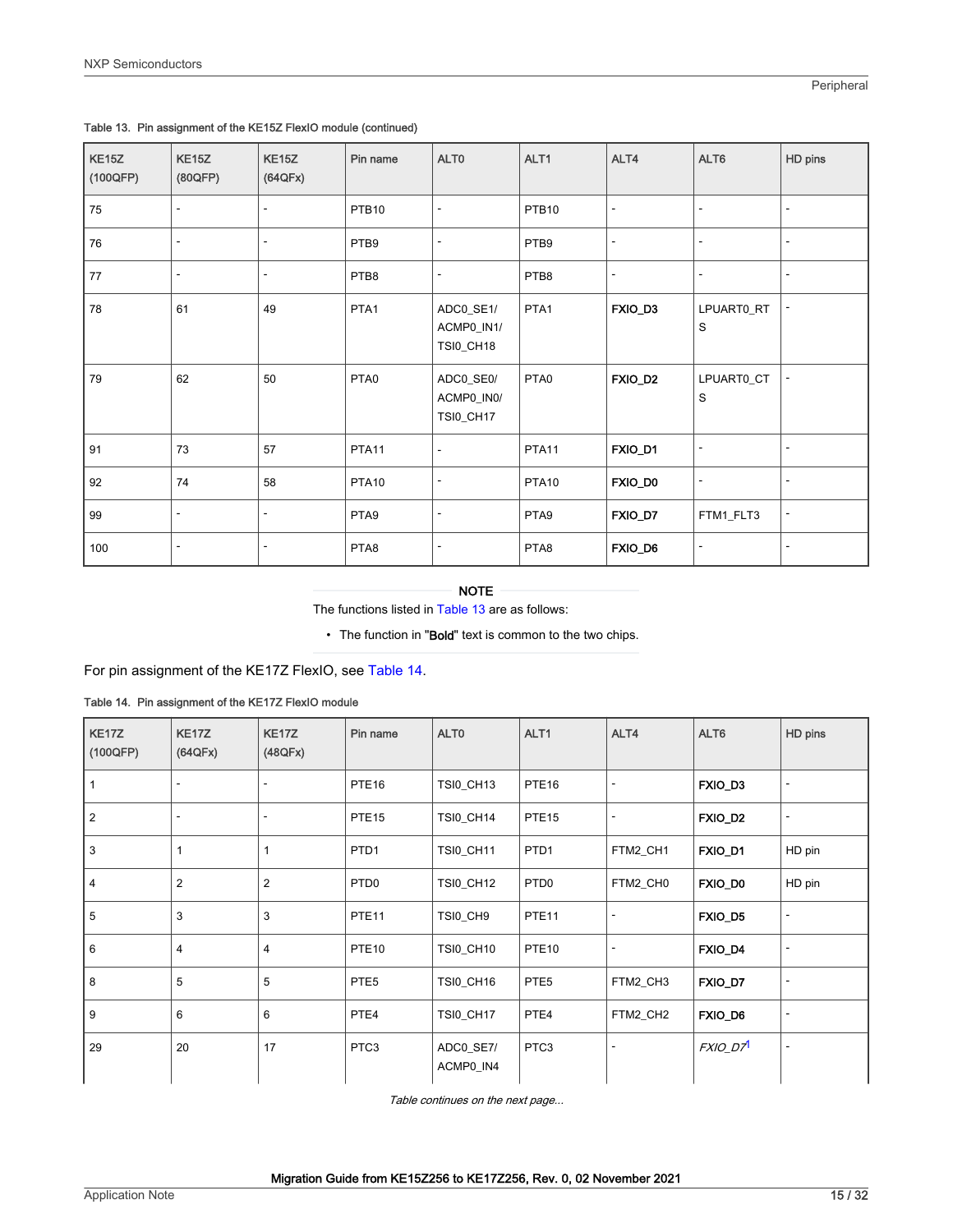| KE17Z<br>(100QFP) | KE17Z<br>(64QFx)         | KE17Z<br>(48QFx)         | Pin name          | ALT0                     | ALT1              | ALT4           | ALT6                     | HD pins                  |
|-------------------|--------------------------|--------------------------|-------------------|--------------------------|-------------------|----------------|--------------------------|--------------------------|
| 30                | 21                       | 18                       | PTC <sub>2</sub>  | ADC0_SE15/<br>ACMP0_IN5  | PTC <sub>2</sub>  | ÷,             | <b>FXIO_D61</b>          | $\overline{\phantom{a}}$ |
| 33                | 24                       | 21                       | PTD <sub>5</sub>  | ADC0_SE9                 | PTD <sub>5</sub>  | FXIO_D31       | TRGMUX_IN7               | $\blacksquare$           |
| 41                |                          |                          | PTD9              | <b>DISABLED</b>          | PTD9              |                | FXIO_D2 <sup>1</sup>     | $\overline{\phantom{a}}$ |
| 70                | 45                       | 33                       | PTD <sub>3</sub>  | <b>DISABLED</b>          | PTD <sub>3</sub>  | FXIO_D5        | TRGMUX_IN4               | $\overline{a}$           |
| 71                | 46                       | 34                       | PTD <sub>2</sub>  | TSI1_CH6                 | PTD <sub>2</sub>  | FXIO_D4        | TRGMUX_IN5               | $\overline{\phantom{a}}$ |
| 74                | $\overline{\phantom{a}}$ | ÷,                       | PTB11             | ÷,                       | PTB11             | $\blacksquare$ | <b>FXIO_D1</b>           | $\overline{\phantom{a}}$ |
| 75                | L,                       | $\overline{\phantom{a}}$ | PTB <sub>10</sub> | ÷,                       | PTB <sub>10</sub> | ÷,             | FXIO_D01                 | $\overline{\phantom{a}}$ |
| 76                | L.                       | ä,                       | PTB9              | L.                       | PTB9              |                | FXIO_D51                 | $\overline{\phantom{a}}$ |
| $77$              |                          |                          | PTB8              | ÷,                       | PTB8              | LPI2C0_SCL     | <b>FXIO_D41</b>          | ÷,                       |
| 78                | 49                       | 37                       | PTA1              | ACMP0_IN1/<br>TSI1_CH3   | PTA1              | FXIO_D3        | LPUART0_RT<br>S          | $\overline{a}$           |
| 79                | 50                       | 38                       | PTA0              | ACMP0_IN0/<br>TSI1_CH2   | PTA0              | FXIO_D2        | LPUART0_CT<br>S          | $\blacksquare$           |
| 91                | 57                       | ÷,                       | PTA11             | TSI0_CH4                 | PTA11             | FXIO_D1        | ä,                       | $\overline{\phantom{a}}$ |
| 92                | 58                       | $\blacksquare$           | PTA <sub>10</sub> | TSI0_CH5                 | PTA <sub>10</sub> | FXIO_D0        | $\overline{\phantom{a}}$ | $\blacksquare$           |
| 99                | $\overline{\phantom{a}}$ | ÷,                       | PTA9              | ÷,                       | PTA9              | FXIO_D7        | $\overline{\phantom{a}}$ | $\overline{\phantom{a}}$ |
| 100               | L.                       | $\blacksquare$           | PTA8              | $\overline{\phantom{0}}$ | PTA8              | FXIO_D6        | ÷,                       | $\overline{\phantom{a}}$ |
| 1. New pins       |                          |                          |                   |                          |                   |                |                          |                          |

<span id="page-15-0"></span>

| Table 14. Pin assignment of the KE17Z FlexIO module (continued) |  |  |
|-----------------------------------------------------------------|--|--|
|                                                                 |  |  |

The functions listed in [Table 14](#page-14-0) are as follows:

- The function in "Bold" text is common to the two chips.
- The function in "*italic*" text is unique to the current chip.

The KE17Z of 100LQFP package has eight more FlexIO pins than KE15Z, see [Table 14](#page-14-0).

### 5.7 Low-Power Universal Asynchronous Receiver / Transmitter (LPUART)

Both KE17Z and KE15Z have three LPUART modules, which are identical in function, but their pin assignments are different. For the pin assignment of the LPUART module in KE15Z, see Table 15.

Table 15. Pin assignment of the KE15Z LPUART module

| KE15Z (100QFP)   KE15Z (80QFP) |     | <b>KE15Z (64QFx)</b> | Pin name | ALT1 | ALT <sub>2</sub> | ALT <sub>3</sub> | ALT <sub>5</sub> | ALT6 |
|--------------------------------|-----|----------------------|----------|------|------------------|------------------|------------------|------|
| 15                             | ں ا |                      | PTB7     | PTB7 | LPI2C0 SCL       |                  |                  |      |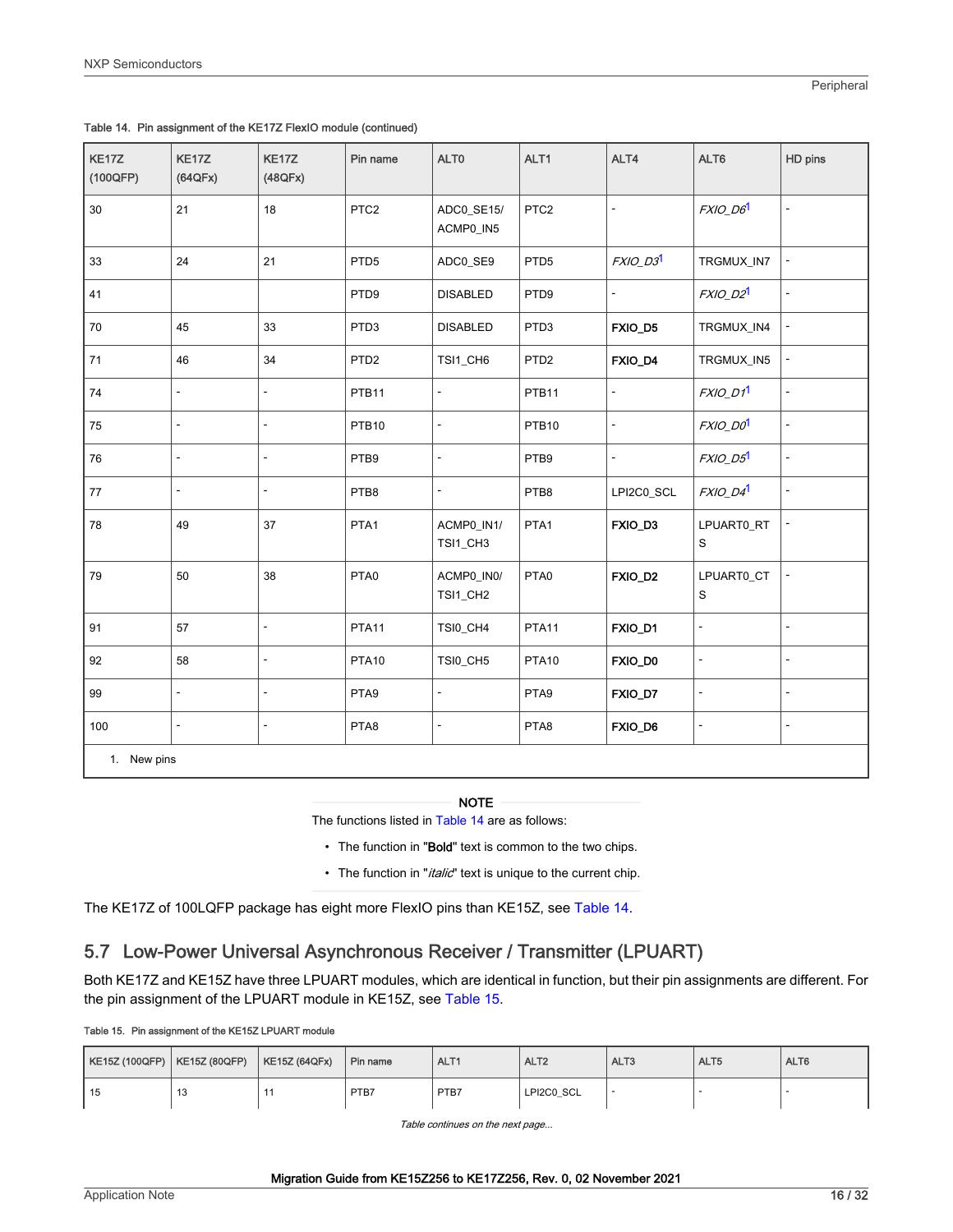|  |  | Table 15. Pin assignment of the KE15Z LPUART module (continued) |  |
|--|--|-----------------------------------------------------------------|--|
|--|--|-----------------------------------------------------------------|--|

| <b>KE15Z (100QFP)</b> | <b>KE15Z (80QFP)</b> | <b>KE15Z (64QFx)</b> | Pin name          | ALT1              | ALT <sub>2</sub> | ALT3           | ALT5           | ALT6           |
|-----------------------|----------------------|----------------------|-------------------|-------------------|------------------|----------------|----------------|----------------|
| 16                    | 14                   | 12                   | PTB6              | PTB6              | LPI2C0_SDA       |                |                |                |
| 18                    | 15                   | 13                   | PTE3              | PTE3              | FTM0_FLT0        | LPUART2_RTS    |                | TRGMUX_IN6     |
| 19                    | 16                   |                      | PTE <sub>12</sub> | PTE <sub>12</sub> | FTM0_FLT3        | LPUART2_TX     |                |                |
| 20                    | 17                   |                      | PTD17             | PTD17             | FTMO_FLT2        | LPUART2_RX     |                |                |
| 23                    | 20                   | 16                   | PTE9              | PTE9              | FTM0_CH7         | LPUART2_CTS    |                |                |
| 24                    |                      |                      | PTD <sub>14</sub> | PTD <sub>14</sub> |                  |                |                |                |
| 25                    |                      |                      | PTD <sub>13</sub> | PTD <sub>13</sub> |                  |                |                |                |
| 31                    | 26                   | 22                   | PTD7              | PTD7              | LPUART2_TX       | ä,             | $\blacksquare$ | $\blacksquare$ |
| 32                    | 27                   | 23                   | PTD6              | PTD6              | LPUART2_RX       |                |                |                |
| 33                    | 28                   | 24                   | PTD <sub>5</sub>  | PTD <sub>5</sub>  | FTM2_CH3         | LPTMR0_ALT2    | PWT_IN2        | TRGMUX_IN7     |
| 34                    | 29                   | $\Box$               | PTD <sub>12</sub> | PTD <sub>12</sub> | FTM2_CH2         | LPI2C1_HREQ    |                | LPUART2_RTS    |
| 35                    | 30                   |                      | PTD11             | PTD <sub>11</sub> | FTM2_CH1         | FTM2_QD_PHA    |                | LPUART2_CTS    |
| 53                    | 41                   | 33                   | PTB1              | PTB1              | LPUARTO_TX       | LPSPI0_SOUT    |                |                |
| 54                    | 42                   | 34                   | PTB0              | PTB0              | LPUARTO_RX       | LPSPI0_PCS0    | PWT_IN3        | ÷,             |
| 55                    | 43                   | 35                   | PTC9              | PTC9              | LPUART1_TX       | ÷,             |                | LPUARTO_RTS    |
| 56                    | 44                   | 36                   | PTC8              | PTC8              | LPUART1_RX       | $\blacksquare$ | ÷,             | LPUARTO_CTS    |
| 57                    | 45                   | 37                   | PTA7              | PTA7              | FTM0_FLT2        | $\Box$         | ÷,             | LPUART1_RTS    |
| 58                    | 46                   | 38                   | PTA6              | PTA6              | FTM0_FLT1        | LPSPI1_PCS1    | $\overline{a}$ | LPUART1_CTS    |
| 72                    | 59                   | 47                   | PTA3              | PTA3              |                  | LPI2C0_SCL     |                | LPUARTO_TX     |
| 73                    | 60                   | 48                   | PTA <sub>2</sub>  | PTA <sub>2</sub>  | ÷,               | LPI2C0_SDA     | L,             | LPUART0_RX     |
| 78                    | 61                   | 49                   | PTA1              | PTA1              | FTM1_CH1         | LPI2C0_SDAS    | FTM1_QD_PHA    | LPUARTO_RTS    |
| 79                    | 62                   | 50                   | PTA0              | PTA0              | FTM2_CH1         | LPI2C0_SCLS    | FTM2_QD_PHA    | LPUART0_CTS    |
| 80                    | 63                   | 51                   | PTC7              | PTC7              | LPUART1_TX       | ÷,             | ä,             |                |
| 81                    | 64                   | 52                   | PTC6              | PTC6              | LPUART1_RX       | L.             | L,             |                |
| 84                    | 67                   | 53                   | PTE6              | PTE6              | LPSPI0_PCS2      | ä,             | ÷,             | LPUART1_RTS    |
| 85                    | 68                   | 54                   | PTE <sub>2</sub>  | PTE <sub>2</sub>  | LPSPI0_SOUT      | LPTMR0_ALT3    | PWT IN3        | LPUART1_CTS    |
| 89                    | 71                   | 55                   | PTA <sub>13</sub> | PTA <sub>13</sub> | $\blacksquare$   | L.             |                |                |
| 90                    | 72                   | 56                   | PTA <sub>12</sub> | PTA <sub>12</sub> | $\overline{a}$   |                |                |                |
| 91                    | 73                   | 57                   | PTA11             | PTA11             | ÷,               | LPUARTO_RX     |                |                |
| 92                    | 74                   | 58                   | PTA <sub>10</sub> | <b>PTA10</b>      | -                | LPUARTO_TX     |                |                |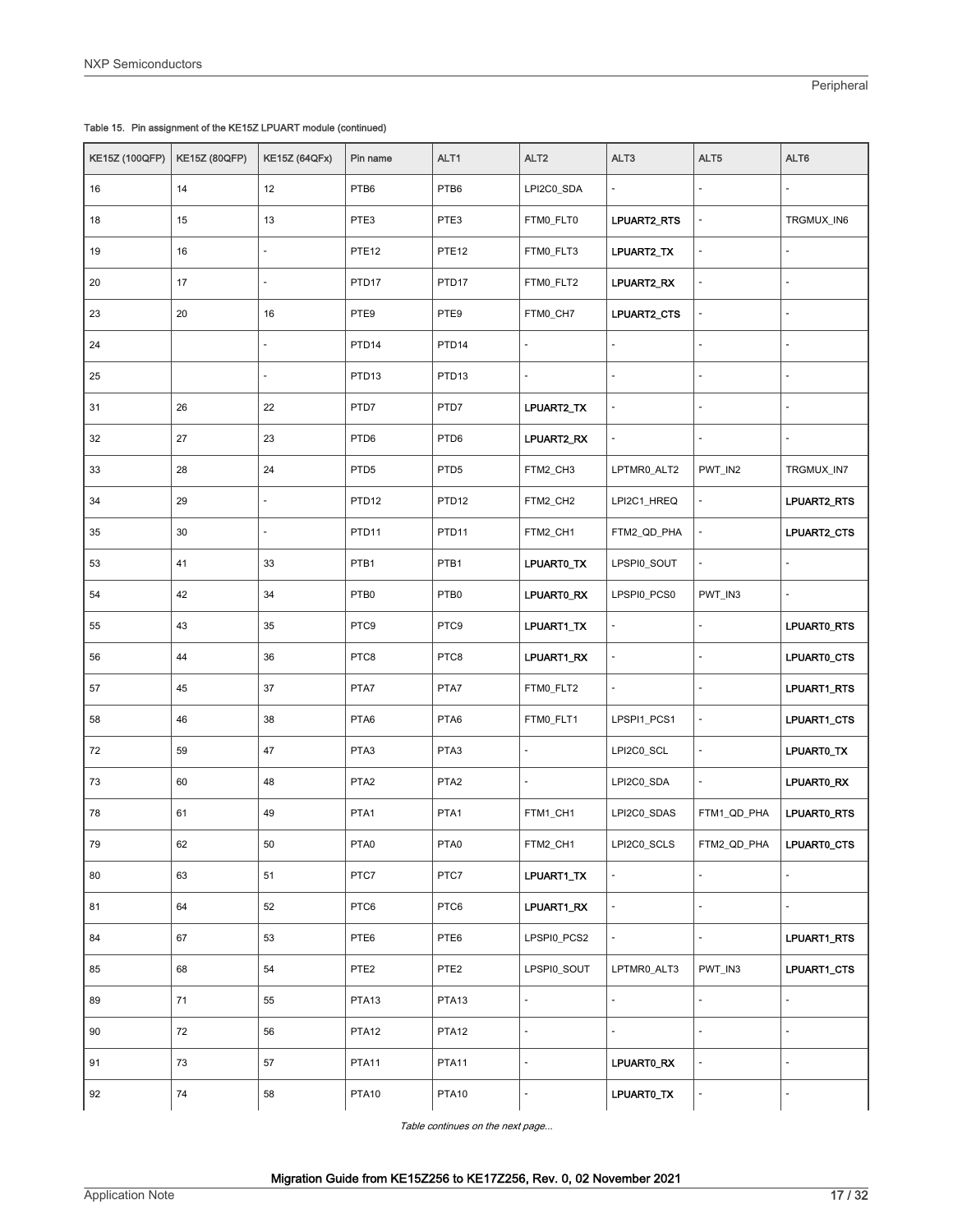<span id="page-17-0"></span>

| KE15Z (100QFP) | KE15Z (80QFP) | <b>KE15Z (64QFx)</b> | Pin name | ALT <sub>1</sub> | ALT <sub>2</sub> | ALT <sub>3</sub>  | ALT5      | ALT6        |
|----------------|---------------|----------------------|----------|------------------|------------------|-------------------|-----------|-------------|
| l 96           | 78            | 62                   | PTC4     | PTC4             | FTM1 CH0         | <b>RTC CLKOUT</b> | EWM IN    | FTM1 QD PHB |
| l 98           | 80            | 64                   | PTA4     | PTA4             |                  |                   | EWM OUT b |             |

The functions listed in [Table 15](#page-15-0) are as follows:

• The function in "Bold" text is common to the two chips.

### For the pin assignment of KE17Z LPUART module, see Table 16.

#### Table 16. Pin assignment of the KE17Z LPUART module

| KE17Z<br>(100QFP) | KE17Z (64QFx)            | <b>KE17Z (48QFx)</b>     | Pin name          | ALT1              | ALT <sub>2</sub> | ALT3                    | ALT5                     | ALT6                       | ALT7                         |
|-------------------|--------------------------|--------------------------|-------------------|-------------------|------------------|-------------------------|--------------------------|----------------------------|------------------------------|
| 15                | 11                       | 11                       | PTB7              | PTB7              | LPI2C0_SCL       | LPUARTO_TX <sup>1</sup> | $\blacksquare$           | $\overline{\phantom{a}}$   | $\overline{\phantom{a}}$     |
| 16                | 12                       | 12                       | PTB6              | PTB6              | LPI2C0_SDA       | LPUARTO_RX <sup>1</sup> | $\blacksquare$           | $\overline{\phantom{a}}$   | $\overline{\phantom{a}}$     |
| 18                | 13                       | 13                       | PTE3              | PTE3              | FTM0_FLT0        | LPUART2_RT<br>${\bf s}$ | $\blacksquare$           | TRGMUX_IN6                 | $\overline{\phantom{a}}$     |
| 19                | $\omega$                 | $\sim$                   | PTE <sub>12</sub> | PTE <sub>12</sub> | FTM0_FLT3        | LPUART2_TX              | $\blacksquare$           | $\overline{\phantom{a}}$   | TRGMUX_OUT<br>3              |
| 20                | $\overline{\phantom{a}}$ | $\blacksquare$           | PTD <sub>17</sub> | PTD <sub>17</sub> | FTM0_FLT2        | LPUART2_RX              | $\overline{\phantom{a}}$ | $\overline{\phantom{a}}$   | TRGMUX_OUT<br>$\sqrt{2}$     |
| 23                | 16                       | $\sim$                   | PTE9              | PTE9              | FTM0_CH7         | LPUART2_CT<br>s         |                          | ä,                         | $\blacksquare$               |
| 24                | $\omega$                 | $\sim$                   | PTD <sub>14</sub> | PTD <sub>14</sub> | $\omega$         | LPUART1_TX <sup>1</sup> | $\omega$                 | ä,                         | <b>CLKOUT</b>                |
| 25                | $\overline{\phantom{a}}$ | $\blacksquare$           | PTD <sub>13</sub> | PTD <sub>13</sub> | $\sim$           | LPUART1_RX <sup>1</sup> | $\overline{\phantom{a}}$ | $\overline{\phantom{a}}$   | $\overline{\phantom{a}}$     |
| 31                | 22                       | 19                       | PTD7              | PTD7              | LPUART2_TX       | $\Box$                  | $\blacksquare$           | $\blacksquare$             | $\overline{\phantom{a}}$     |
| 32                | 23                       | 20                       | PTD6              | PTD6              | LPUART2_RX       | $\sim$                  | $\blacksquare$           | $\overline{\phantom{a}}$   | $\overline{\phantom{a}}$     |
| 33                | 24                       | 21                       | PTD <sub>5</sub>  | PTD <sub>5</sub>  | FTM2_CH3         | LPTMR0_ALT2             | PWT_IN2                  | TRGMUX_IN7                 | LPUART2_CT<br>S <sup>1</sup> |
| 34                | $\blacksquare$           | $\omega$                 | PTD <sub>12</sub> | PTD <sub>12</sub> | FTM2_CH2         | $\Box$                  | $\blacksquare$           | LPUART2_RT<br>s            | $\overline{\phantom{a}}$     |
| 35                | $\overline{\phantom{a}}$ | $\blacksquare$           | PTD <sub>11</sub> | PTD11             | FTM2_CH1         | $\blacksquare$          | $\overline{\phantom{a}}$ | LPUART2_CT<br>$\mathbf{s}$ |                              |
| 53                | 33                       | 26                       | PTB1              | PTB1              | LPUARTO_TX       | LPSPI0_SOUT             | $\blacksquare$           | $\blacksquare$             | $\overline{\phantom{a}}$     |
| 54                | 34                       | 27                       | PTB <sub>0</sub>  | PTB0              | LPUARTO_RX       | LPSPI0_PCS0             | PWT_IN3                  | $\blacksquare$             | $\overline{\phantom{a}}$     |
| 55                | 35                       | $\overline{\phantom{a}}$ | PTC9              | PTC9              | LPUART1_TX       | $\blacksquare$          |                          | LPUART0_RT<br>s            |                              |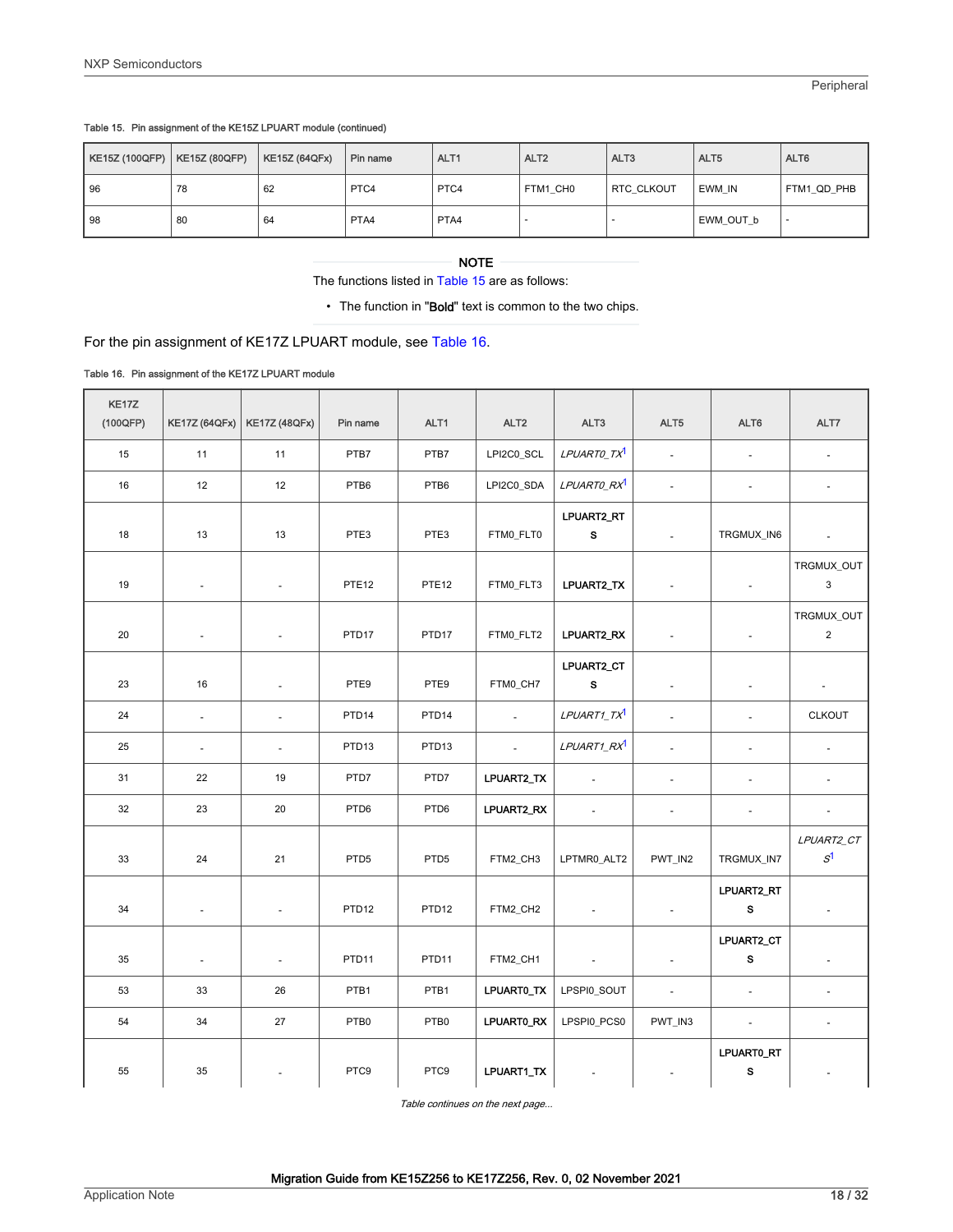<span id="page-18-0"></span>

| KE17Z<br>(100QFP) | <b>KE17Z (64QFx)</b> | <b>KE17Z (48QFx)</b>                                                  | Pin name          | ALT1              | ALT <sub>2</sub> | ALT3                     | ALT5                    | ALT6                      | ALT7                      |
|-------------------|----------------------|-----------------------------------------------------------------------|-------------------|-------------------|------------------|--------------------------|-------------------------|---------------------------|---------------------------|
| 56                | 36                   | $\omega$                                                              | PTC8              | PTC8              | LPUART1_RX       | $\sim$                   | ÷,                      | LPUART0_CT<br>s           | $\blacksquare$            |
| 57                | 37                   | 28                                                                    | PTA7              | PTA7              | FTMO_FLT2        | LPSPI0_PCS3              | ÷                       | LPUART1_RT<br>s           |                           |
| 58                | 38                   | 29                                                                    | PTA6              | PTA6              | FTMO_FLT1        |                          |                         | LPUART1_CT<br>$\mathbf s$ |                           |
| 72                | 47                   | 35                                                                    | PTA3              | PTA3              | $\blacksquare$   | LPI2C0_SCL               | $\bar{\phantom{a}}$     | LPUARTO_TX                | $\overline{\phantom{a}}$  |
| 73                | 48                   | 36                                                                    | PTA <sub>2</sub>  | PTA <sub>2</sub>  | $\omega$         | LPI2C0_SDA               | $\Box$                  | LPUART0_RX                | $\omega$                  |
| 78                | 49                   | 37                                                                    | PTA1              | PTA1              | FTM1_CH1         | LPI2C0_SDAS              | $\omega$                | LPUART0_RT<br>s           | TRGMUX_OUT<br>$\mathsf 0$ |
| 79                | 50                   | 38                                                                    | PTA0              | PTA0              | FTM2_CH1         | LPI2C0_SCLS              | $\bar{\phantom{a}}$     | LPUART0_CT<br>s           | TRGMUX_OUT<br>3           |
| 80                | 51                   | 39                                                                    | PTC7              | PTC7              | LPUART1_TX       | $\overline{\phantom{a}}$ | $\blacksquare$          | $\blacksquare$            | $\Box$                    |
| 81                | 52                   | 40                                                                    | PTC6              | PTC6              | LPUART1_RX       | $\blacksquare$           | $\blacksquare$          | $\blacksquare$            | $\blacksquare$            |
| 84                | 53                   | 41                                                                    | PTE6              | PTE6              | LPSPI0_PCS2      | $\overline{\phantom{a}}$ | ÷,                      | LPUART1_RT<br>s           |                           |
| 85                | 54                   | 42                                                                    | PTE <sub>2</sub>  | PTE <sub>2</sub>  | LPSPI0_SOUT      | LPTMR0_ALT3              | PWT_IN3                 | LPUART1_CT<br>S           |                           |
| 89                | 55                   | $\blacksquare$                                                        | PTA <sub>13</sub> | PTA <sub>13</sub> | $\Box$           | $\overline{\phantom{a}}$ | LPUARTO_RX <sup>1</sup> | $\overline{\phantom{a}}$  | $\blacksquare$            |
| 90                | 56                   | $\sim$                                                                | PTA <sub>12</sub> | PTA <sub>12</sub> | $\sim$           | $\omega$                 | LPUARTO_TX <sup>1</sup> | $\sim$                    | ä,                        |
| 91                | 57                   | $\omega$                                                              | PTA11             | PTA <sub>11</sub> | $\omega$         | LPUARTO_RX               | $\sim$                  | ÷,                        | $\blacksquare$            |
| 92                | 58                   | $\omega$                                                              | PTA <sub>10</sub> | <b>PTA10</b>      | $\omega$         | LPUART0_TX               | $\sim$                  | $\overline{\phantom{a}}$  | $\overline{\phantom{a}}$  |
| 96                | 62                   | 46                                                                    | PTC4              | PTC4              | FTM1_CH0         | LPUART1_RX <sup>1</sup>  | EWM_IN                  | $\overline{\phantom{a}}$  | SWD_CLK                   |
| 98                | 64                   | 48                                                                    | PTA4              | PTA4              | $\blacksquare$   | LPUART1_TX <sup>1</sup>  | EWM_OUT_b               | $\Box$                    | SWD_DIO                   |
|                   |                      | 1. Nine other pins in KE17Z that can be used as LPUART function pins. |                   |                   |                  |                          |                         |                           |                           |

The functions listed in [Table 16](#page-17-0) are as follows:

- The function in "Bold" text is common to the two chips.
- The function in "*italic*" text is unique to the current chip.

The pins that can be used as LPUART function in KE15Z also have the same function in KE17Z, see [Table 16](#page-17-0).

### 5.8 Low Power Serial Peripheral Interface (LPSPI)

The KE15Z has two LPSPI modules, while KE17Z has only one LPSPI module, so the pins can be used as SPI functions on the KE17Z and are also different from the KE15Z. For the pin assignment of the LPSPI module of KE15Z, see [Table 17.](#page-19-0)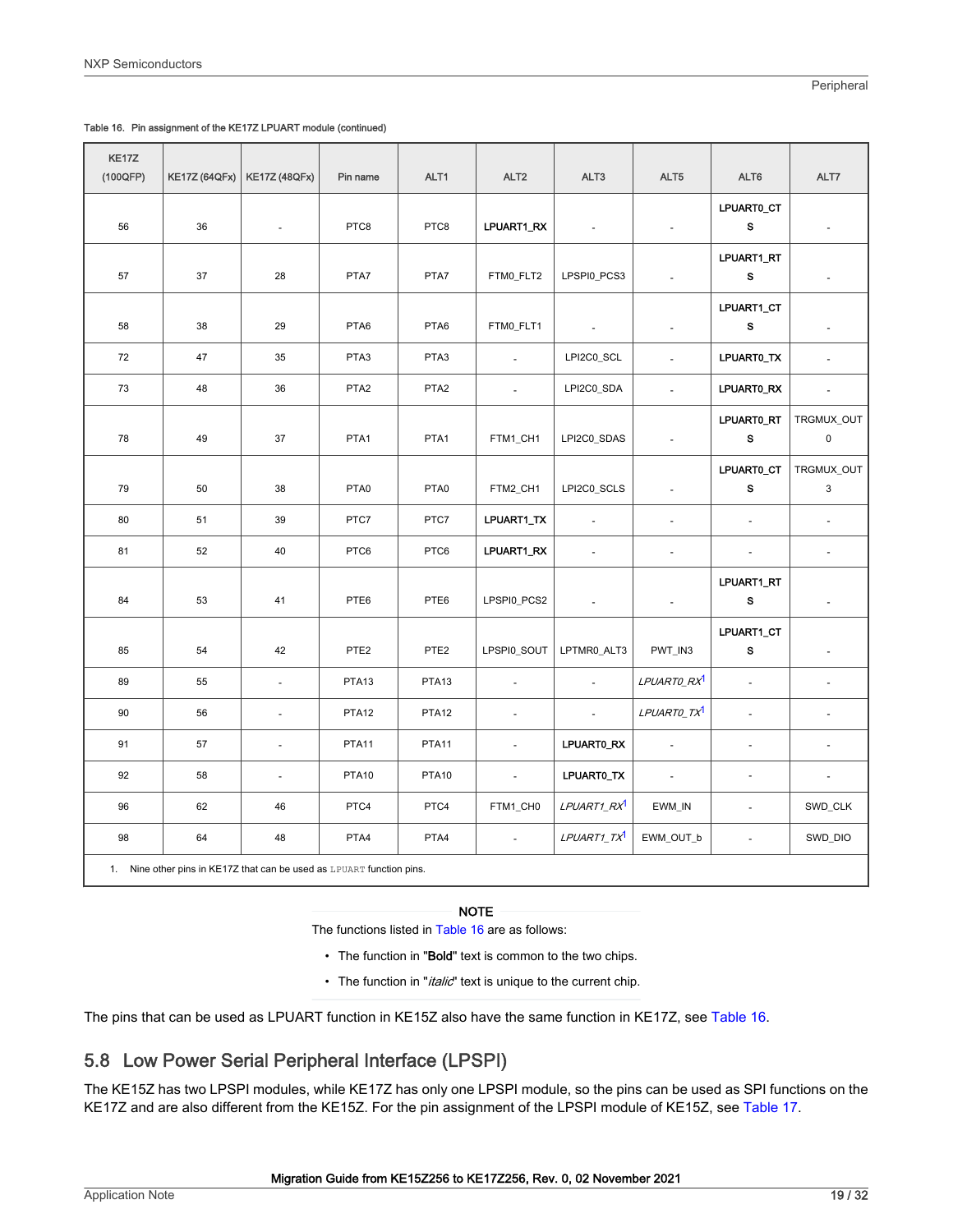<span id="page-19-0"></span>Table 17. Pin assignment of the KE15Z LPSPI module

| <b>KE15Z</b><br>(100QFP) | <b>KE15Z</b><br>(80QFP) | KE15Z<br>(64QFx) | Pin<br>name       | ALT <sub>0</sub>              | ALT1              | ALT <sub>2</sub> | ALT <sub>3</sub> | HD pins |
|--------------------------|-------------------------|------------------|-------------------|-------------------------------|-------------------|------------------|------------------|---------|
| 3                        | 1                       | 1                | PTD <sub>1</sub>  | TSI0_CH5                      | PTD1              | FTM0_CH3         | LPSPI1_SIN       | HD pin  |
| 4                        | $\overline{2}$          | $\overline{2}$   | PTD <sub>0</sub>  | TSI0_CH4                      | PTD <sub>0</sub>  | FTM0_CH2         | LPSPI1_SCK       | HD pin  |
| 27                       | 22                      | 18               | PTB5              | TSI0_CH9                      | PTB <sub>5</sub>  | FTM0_CH5         | LPSPI0_PCS1      | HD pin  |
| 28                       | 23                      | 19               | PTB4              | ACMP1_IN2/<br>TSI0_CH8        | PTB4              | FTM0_CH4         | LPSPI0_SOUT      | HD pin  |
| 47                       | 39                      | 31               | PTB3              | ADC0_SE7/<br><b>TSI0_CH21</b> | PTB <sub>3</sub>  | FTM1_CH1         | LPSPI0_SIN       |         |
| 48                       | 40                      | 32               | PTB <sub>2</sub>  | ADC0_SE6/<br>TSI0_CH20        | PTB <sub>2</sub>  | FTM1_CH0         | LPSPI0_SCK       |         |
| 53                       | 41                      | 33               | PTB1              | ADC0_SE5                      | PTB1              | LPUART0_TX       | LPSPI0_SOUT      |         |
| 54                       | 42                      | 34               | PTB0              | ADC0_SE4                      | PTB0              | LPUART0_RX       | LPSPI0_PCS0      |         |
| 58                       | 46                      | 38               | PTA6              | ADC0 SE2/<br>ACMP1_IN0        | PTA6              | FTM0_FLT1        | LPSPI1_PCS1      |         |
| 63                       | 50                      |                  | PTB17             |                               | PTB <sub>17</sub> | FTM0_CH5         | LPSPI1_PCS3      |         |
| 64                       | 51                      |                  | PTB <sub>16</sub> |                               | PTB <sub>16</sub> | FTM0_CH4         | LPSPI1_SOUT      |         |
| 65                       | 52                      |                  | PTB <sub>15</sub> |                               | PTB <sub>15</sub> | FTM0_CH3         | LPSPI1_SIN       |         |
| 66                       | 53                      | $\frac{1}{2}$    | PTB14             | ADC1_SE9                      | PTB <sub>14</sub> | FTM0_CH2         | LPSPI1_SCK       |         |
| 70                       | 57                      | 45               | PTD <sub>3</sub>  | ADC1_SE3                      | PTD <sub>3</sub>  |                  | LPSPI1_PCS0      |         |
| 71                       | 58                      | 46               | PTD <sub>2</sub>  | ADC1_SE2                      | PTD <sub>2</sub>  |                  | LPSPI1_SOUT      |         |
| 82                       | 65                      |                  | PTA <sub>16</sub> |                               | PTA <sub>16</sub> | FTM1_CH3         | LPSPI1_PCS2      |         |
| 83                       | 66                      |                  | PTA <sub>15</sub> |                               | PTA <sub>15</sub> | FTM1_CH2         | LPSPI0_PCS3      |         |
| 84                       | 67                      | 53               | PTE6              | ADC1_SE11                     | PTE6              | LPSPI0_PCS2      |                  |         |
| 85                       | 68                      | 54               | PTE <sub>2</sub>  | ADC1_SE10/<br>TSI0_CH19       | PTE <sub>2</sub>  | LPSPI0_SOUT      | LPTMR0_ALT3      |         |
| 93                       | 75                      | 59               | PTE <sub>1</sub>  | TSI0_CH14                     | PTE <sub>1</sub>  | LPSPI0_SIN       | LPI2C0_HREQ      | HD pin  |
| 94                       | 76                      | 60               | PTE0              | TSI0_CH13                     | PTE0              | LPSPI0_SCK       | TCLK1            | HD pin  |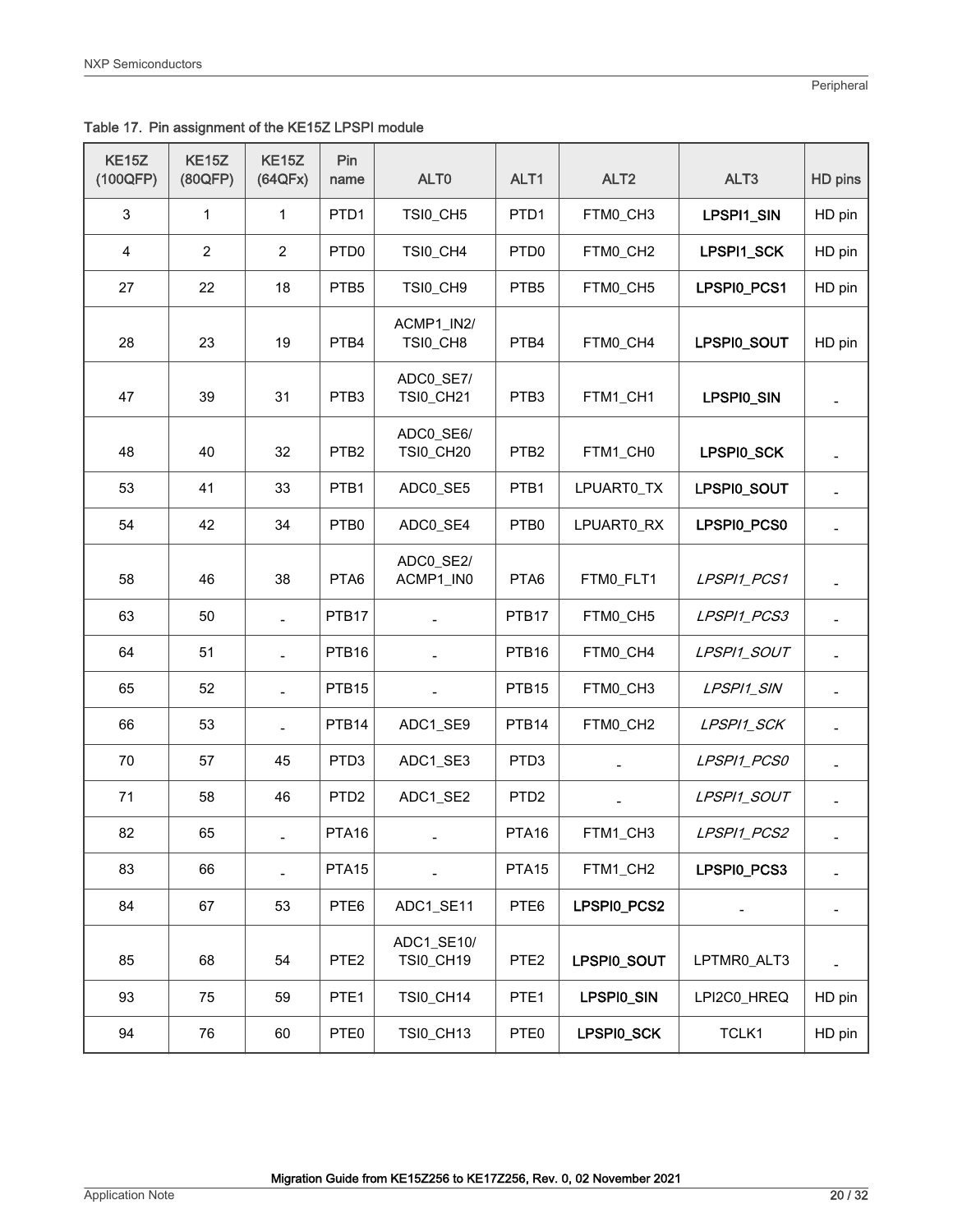The functions listed in [Table 17](#page-19-0) are as follows:

- The function in "Bold" text is common to the two chips.
- The function in "*italic*" text is unique to the current chip.

<span id="page-20-0"></span>For the pin assignment of the LPSPI module of KE17Z, see Table 18.

|  | Table 18. Pin assignment of the KE17Z LPSPI module |  |  |
|--|----------------------------------------------------|--|--|
|--|----------------------------------------------------|--|--|

| KE17Z<br>(100QFP) | KE17Z<br>(64QFx)         | KE17Z<br>(48QFx) | Pin<br>name       | ALT <sub>0</sub>              | ALT1              | ALT <sub>2</sub>  | ALT3                     | HD pins |
|-------------------|--------------------------|------------------|-------------------|-------------------------------|-------------------|-------------------|--------------------------|---------|
| $\mathbf{3}$      | 1                        | $\mathbf{1}$     | PTD <sub>1</sub>  | <b>TSI0_CH11</b>              | PTD1              | FTM0_CH3          |                          | HD pin  |
| 4                 | $\overline{2}$           | $\overline{2}$   | PTD <sub>0</sub>  | <b>TSI0_CH12</b>              | PTD <sub>0</sub>  | FTM0_CH2          |                          | HD pin  |
| 27                | 18                       | 15               | PTB <sub>5</sub>  | ADC0_SE3/<br>TSI0_CH23        | PTB5              | FTM0_CH5          | LPSPI0_PCS1              | HD pin  |
| 28                | 19                       | 16               | PTB4              | ADC0_SE5/<br><b>TSI0_CH24</b> | PTB4              | FTM0_CH4          | LPSPI0_SOUT              | HD pin  |
| 47                | 31                       | 24               | PTB3              | TSI1_CH18                     | PTB3              | FTM1_CH1          | LPSPI0_SIN               |         |
| 48                | 32                       | 25               | PTB <sub>2</sub>  | TSI1_CH17                     | PTB <sub>2</sub>  | FTM1_CH0          | LPSPI0_SCK               |         |
| 53                | 33                       | 26               | PTB <sub>1</sub>  | TSI1_CH16                     | PTB1              | LPUART0_TX        | LPSPI0_SOUT              |         |
| 54                | 34                       | 27               | PTB0              | TSI1_CH15                     | PTB0              | LPUART0 RX        | LPSPI0_PCS0              |         |
| 58                | 38                       | 29               | PTA6              | <b>TSI1_CH11</b>              | PTA6              | FTM0_FLT1         |                          |         |
| 63                | $\blacksquare$           | $\overline{a}$   | PTB <sub>17</sub> | $\overline{a}$                | PTB17             | FTM0_CH5          | $\overline{\phantom{a}}$ |         |
| 64                |                          | $\blacksquare$   | PTB <sub>16</sub> |                               | PTB <sub>16</sub> | FTM0_CH4          |                          |         |
| 65                |                          |                  | PTB <sub>15</sub> |                               | PTB <sub>15</sub> | FTM0_CH3          |                          |         |
| 66                |                          |                  | PTB <sub>14</sub> | <b>DISABLED</b>               | PTB <sub>14</sub> | FTM0_CH2          |                          |         |
| 70                | 45                       | 33               | PTD <sub>3</sub>  | <b>DISABLED</b>               | PTD <sub>3</sub>  |                   |                          |         |
| 71                | 46                       | 34               | PTD <sub>2</sub>  | TSI1_CH6                      | PTD <sub>2</sub>  | $\qquad \qquad -$ | $\overline{\phantom{a}}$ |         |
| 82                | $\overline{\phantom{a}}$ |                  | PTA <sub>16</sub> | $\overline{\phantom{a}}$      | PTA <sub>16</sub> | FTM1_CH3          |                          |         |
| 83                |                          |                  | PTA <sub>15</sub> |                               | PTA <sub>15</sub> | FTM1_CH2          | LPSPI0_PCS3              |         |
| 84                | 53                       | 41               | PTE6              | TSI0_CH0                      | PTE6              | LPSPI0_PCS2       |                          |         |
| 85                | 54                       | 42               | PTE <sub>2</sub>  | TSI0_CH1                      | PTE <sub>2</sub>  | LPSPI0_SOUT       | LPTMR0_ALT3              |         |
| 93                | 59                       | 43               | PTE <sub>1</sub>  | TSI0_CH6                      | PTE <sub>1</sub>  | LPSPI0_SIN        | LPI2C0_HREQ              | HD pin  |
| 94                | 60                       | 44               | PTE0              | TSI0_CH7                      | PTE0              | LPSPI0_SCK        | TCLK1                    | HD pin  |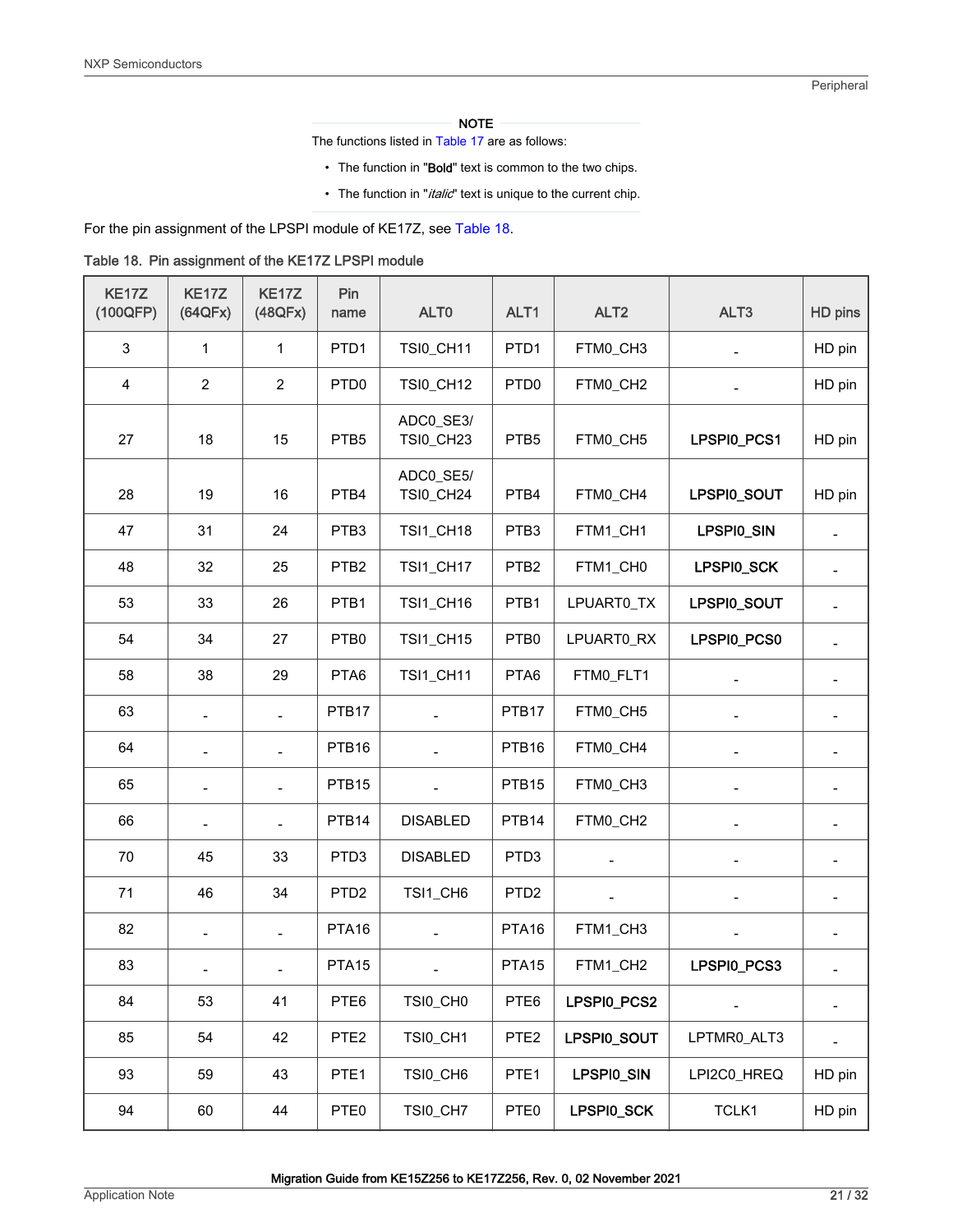The functions listed in [Table 18](#page-20-0) are as follows:

• The function in "Bold" text is common to the two chips.

<span id="page-21-0"></span>There are no pins used as LPSPI1 module in the KE17Z, the pin assignment of LPSPI0 module is the same as the KE15Z.

### 5.9 Low Power Inter-Integrated Circuit (LPI2C)

The KE15Z has two LPI2C module, while the KE17Z has only one LPI2C module, there is no LP12C1 module in the KE17Z, so there is no pin that can be used as LP12C1 function, the pin assignment of LP12C0 module is exactly the same as in the KE15Z. For more details, see Table 19 and [Table 20](#page-22-0).

#### Table 19. Pin assignment of the KE15Z LP12C module

| KE15Z<br>(100QFP) | KE15Z<br>(80QFP)    | <b>KE15Z (64QFx)</b> | Pin name          | ALT0                                        | ALT1              | ALT <sub>2</sub>         | ALT3           | ALT4           | HD pins                      |
|-------------------|---------------------|----------------------|-------------------|---------------------------------------------|-------------------|--------------------------|----------------|----------------|------------------------------|
| 15                | 13                  | 11                   | PTB7              | <b>EXTAL</b>                                | PTB7              | LPI2C0_SCL               | ÷,             | ÷,             | L,                           |
| 16                | 14                  | 12                   | PTB6              | <b>XTAL</b>                                 | PTB6              | LPI2C0_SDA               | ÷,             | $\overline{a}$ | $\omega$                     |
| 34                | 29                  |                      | PTD <sub>12</sub> | ÷,                                          | PTD <sub>12</sub> | FTM2_CH2                 | LPI2C1_HREQ    |                | L,                           |
| 41                | 33                  | ÷,                   | PTD9              | ACMP1_IN5                                   | PTD9              | LPI2C1_SCL               |                | FTM2_FLT3      | $\qquad \qquad \blacksquare$ |
| 42                | 34                  | ÷,                   | PTD8              | $\overline{a}$                              | PTD8              | LPI2C1_SDA               |                | FTM2_FLT2      | $\overline{a}$               |
| 43                | 35                  | 27                   | PTC17             | ADC0_SE15                                   | PTC17             | FTM1_FLT3                | $\overline{a}$ | LPI2C1_SCLS    |                              |
| 44                | 36                  | 28                   | PTC16             | ADC0_SE14                                   | PTC16             | FTM1_FLT2                |                | LPI2C1_SDAS    |                              |
| 72                | 59                  | 47                   | PTA3              | ADC1_SE1                                    | PTA3              |                          | LPI2C0_SCL     | EWM_IN         | ÷,                           |
| 73                | 60                  | 48                   | PTA <sub>2</sub>  | ADC1_SE0                                    | PTA <sub>2</sub>  | $\overline{\phantom{a}}$ | LPI2C0_SDA     | EWM_OUT_b      | $\overline{a}$               |
| 74                | $\overline{a}$      | $\overline{a}$       | PTB11             | $\overline{a}$                              | PTB11             | L.                       | LPI2C0_HREQ    |                | $\overline{a}$               |
| 75                | $\blacksquare$      | $\blacksquare$       | PTB <sub>10</sub> | $\blacksquare$                              | PTB <sub>10</sub> |                          | LPI2C0_SDAS    |                | Ξ                            |
| 76                | $\bar{\phantom{a}}$ | $\overline{a}$       | PTB9              | ÷,                                          | PTB9              | ä,                       | LPI2C0_SCLS    |                | ÷,                           |
| 78                | 61                  | 49                   | PTA1              | ADC0_SE1/<br>ACMP0_IN1/<br><b>TSI0_CH18</b> | PTA1              | FTM1_CH1                 | LPI2C0_SDAS    | FXIO_D3        | $\sim$                       |
| 79                | 62                  | 50                   | PTA0              | ADC0_SE0/<br>ACMP0_IN0/<br><b>TSI0_CH17</b> | PTA0              | FTM2_CH1                 | LPI2C0_SCLS    | FXIO_D2        | ÷,                           |
| 89                | 71                  | 55                   | PTA <sub>13</sub> | $\blacksquare$                              | PTA <sub>13</sub> |                          |                | LPI2C1_SCLS    |                              |
| 90                | 72                  | 56                   | PTA <sub>12</sub> | $\blacksquare$                              | PTA <sub>12</sub> |                          |                | LPI2C1_SDAS    |                              |
| 93                | 75                  | 59                   | PTE <sub>1</sub>  | <b>TSI0_CH14</b>                            | PTE <sub>1</sub>  | LPSPI0_SIN               | LPI2C0_HREQ    | LPI2C1_SCL     | HD pin                       |
| 94                | 76                  | 60                   | PTE0              | <b>TSI0_CH13</b>                            | PTE0              | LPSPI0_SCK               | TCLK1          | LPI2C1_SDA     | HD pin                       |
| 95                | 77                  | 61                   | PTC5              | <b>TSI0_CH12</b>                            | PTC5              | FTM2_CH0                 | RTC_CLKOUT     | LPI2C1_HREQ    |                              |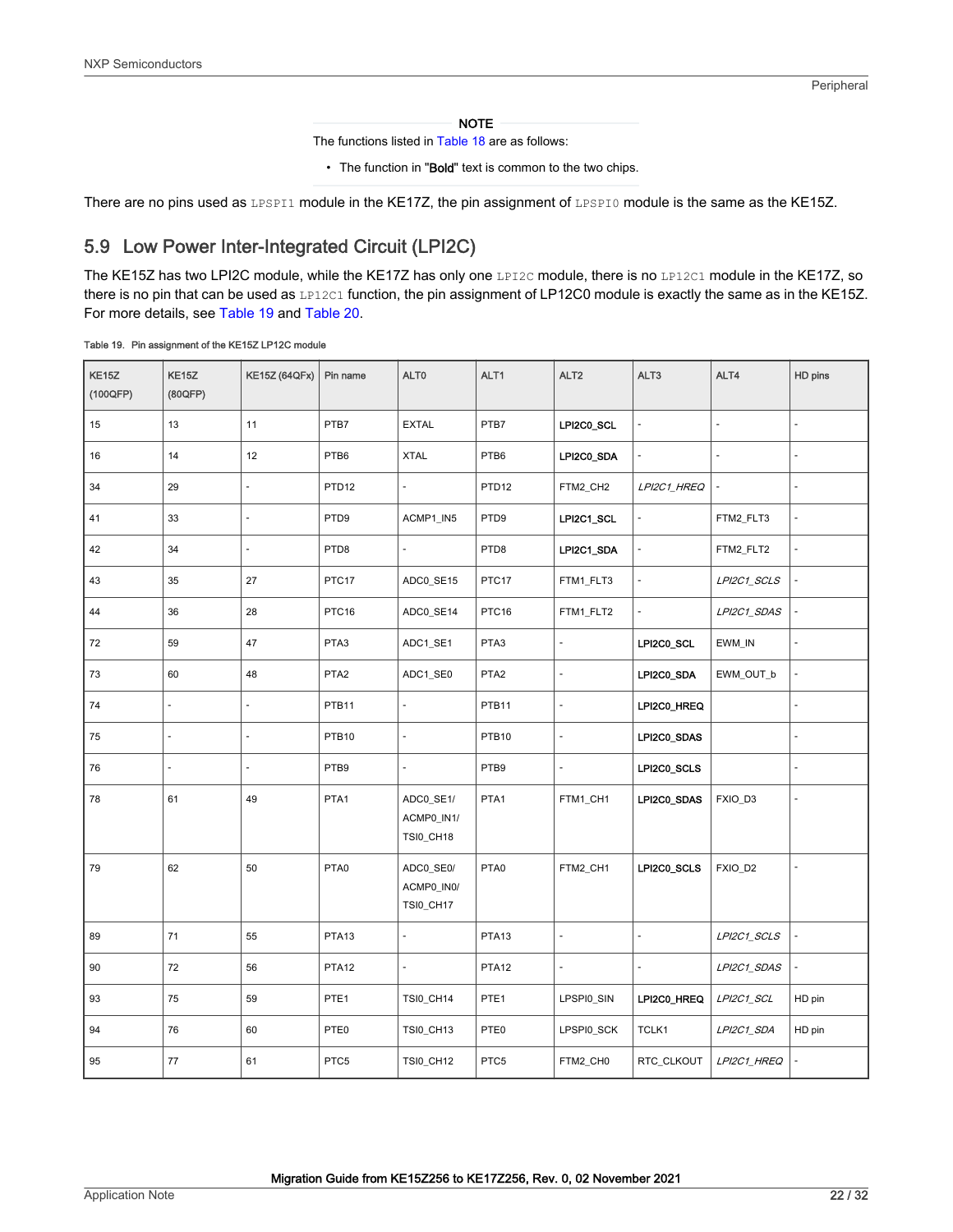The functions listed in [Table 19](#page-21-0) are as follows:

- The function in "Bold" text is common to the two chips.
- The function in "*italic*" text is unique to the current chip.

#### <span id="page-22-0"></span>Table 20. Pin assignment of the KE17Z LPI2C module

| KE17Z<br>(100QFP) | <b>KE17Z (64QFx)</b>     | <b>KE17Z (48QFx)</b>     | Pin name          | ALT0                           | ALT1              | ALT <sub>2</sub>    | ALT3           | ALT4                     | HD pins        |
|-------------------|--------------------------|--------------------------|-------------------|--------------------------------|-------------------|---------------------|----------------|--------------------------|----------------|
| 15                | 11                       | 11                       | PTB7              | <b>EXTAL</b>                   | PTB7              | LPI2C0_SCL          | LPUART0_TX     | $\sim$                   | $\overline{a}$ |
| 16                | 12                       | 12                       | PTB6              | <b>XTAL</b>                    | PTB6              | LPI2C0 SDA          | LPUART0_RX     |                          | $\overline{a}$ |
| 34                | ÷,                       | ÷,                       | PTD <sub>12</sub> |                                | PTD <sub>12</sub> | FTM2_CH2            |                |                          | $\overline{a}$ |
| 41                | $\overline{\phantom{a}}$ | $\blacksquare$           | PTD9              | <b>DISABLED</b>                | PTD9              | $\bar{\phantom{a}}$ |                | $\blacksquare$           | -              |
| 42                | $\overline{\phantom{a}}$ | ÷,                       | PTD8              | ÷,                             | PTD8              | FTM0_CH7            | $\blacksquare$ | $\overline{\phantom{a}}$ | $\Box$         |
| 43                | 27                       |                          | PTC17             | ADC0_SE12/<br><b>TSI1_CH22</b> | PTC17             |                     |                |                          | Ĭ.             |
| 44                | 28                       | ÷,                       | PTC16             | ADC0_SE14/<br><b>TSI1_CH21</b> | PTC16             |                     |                | $\overline{a}$           | $\overline{a}$ |
| 72                | 47                       | 35                       | PTA3              | TSI1_CH5                       | PTA3              | $\overline{a}$      | LPI2C0_SCL     | EWM_IN                   | L.             |
| 73                | 48                       | 36                       | PTA <sub>2</sub>  | TSI1_CH4                       | PTA <sub>2</sub>  | $\bar{\phantom{a}}$ | LPI2C0_SDA     | EWM_OUT_b                | ä,             |
| 74                | $\blacksquare$           | $\overline{\phantom{a}}$ | PTB11             | ÷,                             | PTB11             | FTM0_CH1            | LPI2C0_HREQ    |                          | ÷,             |
| 75                | ÷,                       |                          | PTB <sub>10</sub> |                                | PTB <sub>10</sub> | FTM0_CH0            | LPI2C0_SDAS    |                          | ÷,             |
| 76                | $\blacksquare$           | ÷,                       | PTB9              | ÷,                             | PTB9              | $\bar{\phantom{a}}$ | LPI2C0_SCLS    | $\blacksquare$           | L              |
| 78                | 49                       | 37                       | PTA1              | ACMP0_IN1/<br>TSI1_CH3         | PTA1              | FTM1_CH1            | LPI2C0_SDAS    | FXIO_D3                  | L              |
| 79                | 50                       | 38                       | PTA0              | ACMP0_IN0/<br>TSI1_CH2         | PTA0              | FTM2_CH1            | LPI2C0_SCLS    | FXIO_D2                  | $\overline{a}$ |
| 80                | 51                       | 39                       | PTC7              | TSI1_CH1                       | PTC7              | LPUART1_TX          | ä,             | $\frac{1}{2}$            | ÷,             |
| 90                | 56                       |                          | PTA <sub>12</sub> | TSI0_CH3                       | PTA <sub>12</sub> |                     |                |                          | L              |
| 93                | 59                       | 43                       | PTE <sub>1</sub>  | TSI0_CH6                       | PTE <sub>1</sub>  | LPSPI0_SIN          | LPI2C0_HREQ    |                          | HD pin         |
| 94                | 60                       | 44                       | PTE0              | TSI0_CH7                       | PTE0              | LPSPI0_SCK          | TCLK1          | $\overline{a}$           | HD pin         |
| 95                | 61                       | 45                       | PTC5              | TSI0_CH8                       | PTC5              | FTM2_CH0            |                | $\overline{\phantom{a}}$ | ÷,             |

#### NOTE

The functions listed in Table 20 are as follows:

• The function in "Bold" text is common to the two chips.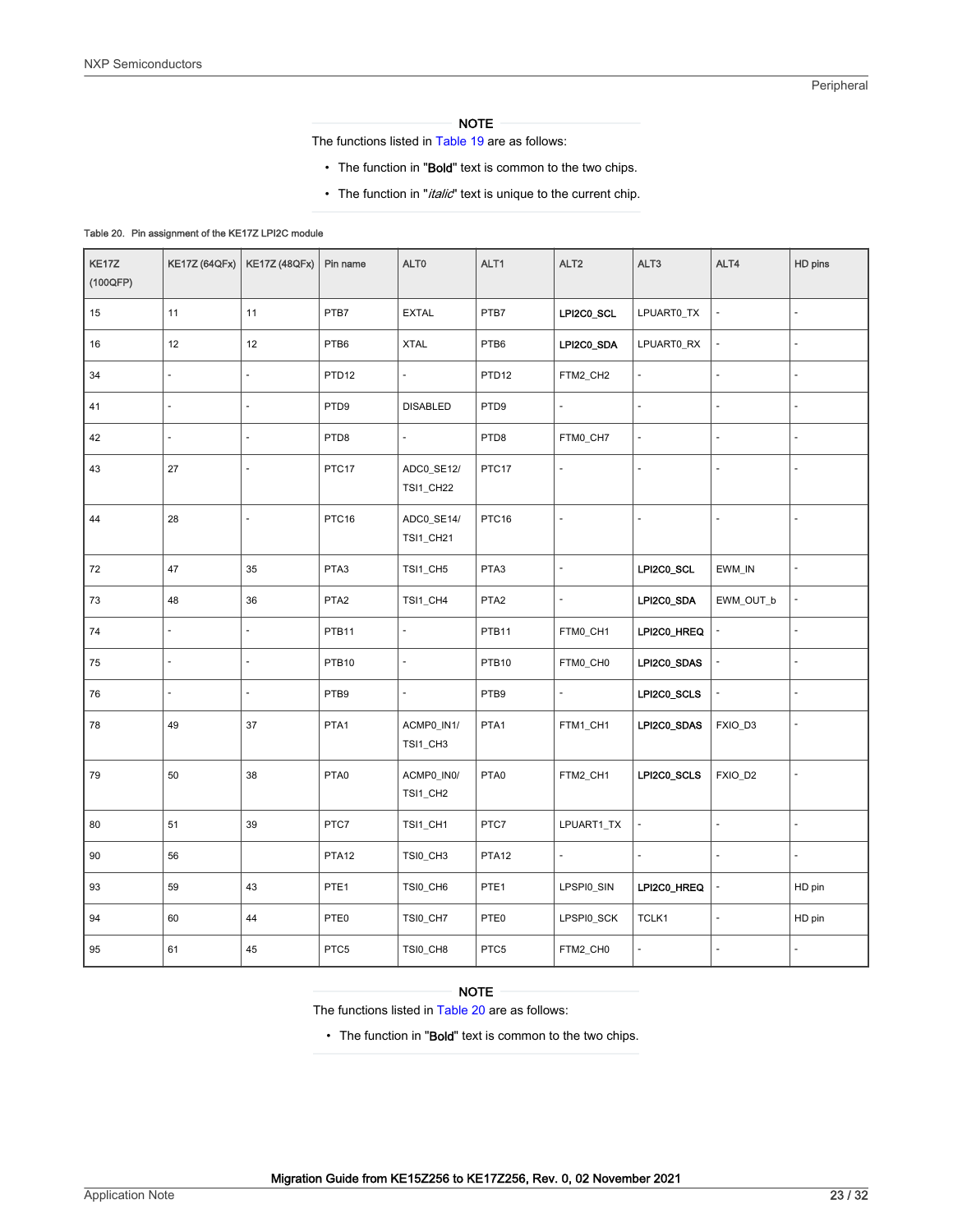### <span id="page-23-0"></span>5.10 Trigger Mux (TRGMUX)

Compared with the KE15Z, due to the different peripheral resources, the number of trigger controllers of the peripherals in the Trigger Mux (TRGMUX) module is also different. The KE17Z does not have the following trigger controller.

- TRGMUX\_ADC1
- TRGMUX\_CMP1
- TRGMUX\_PDB0
- TRGMUX\_LPUART1
- TRGMUX\_LPI2C1
- TRGMUX\_LPSPI1

Since there are two TSI modules in the KE17Z, the TRGMUX TSI1 register is added to the TRGMUX module. The external input and output pins of the TRGMUX module in KE17Z and KE15Z are also different. For the pin assignment of the TRGMUX in KE15Z, see Table 21.

| <b>KE15Z</b><br>(100QFP) | KE <sub>15</sub> Z<br>(80QFP) | <b>KE15Z</b><br>(64QFx)      | Pin<br>Name       | ALT <sub>0</sub>       | ALT1              | ALT6                     | ALT7                         | <b>HD</b><br>pins        |
|--------------------------|-------------------------------|------------------------------|-------------------|------------------------|-------------------|--------------------------|------------------------------|--------------------------|
| 1                        | $\overline{\phantom{a}}$      | $\qquad \qquad \blacksquare$ | PTE <sub>16</sub> |                        | PTE <sub>16</sub> | FXIO_D3                  | TRGMUX_OUT7                  |                          |
| $\sqrt{2}$               | $\overline{\phantom{m}}$      | $\overline{a}$               | PTE <sub>15</sub> |                        | PTE <sub>15</sub> | FXIO_D2                  | TRGMUX_OUT6                  | $\overline{\phantom{a}}$ |
| 3                        | $\mathbf{1}$                  | $\mathbf{1}$                 | PTD <sub>1</sub>  | TSI0_CH5               | PTD <sub>1</sub>  | FXIO_D1                  | TRGMUX_OUT2                  | HD<br>pin                |
| $\overline{4}$           | $\overline{2}$                | $\overline{2}$               | PTD <sub>0</sub>  | TSI0_CH4               | PTD <sub>0</sub>  | FXIO_D0                  | TRGMUX_OUT1                  | HD<br>pin                |
| 5                        | 3                             | $\mathsf 3$                  | PTE <sub>11</sub> | TSI0_CH3               | PTE <sub>11</sub> | FXIO_D5                  | TRGMUX_OUT5                  |                          |
| $\,6\,$                  | 4                             | $\overline{\mathbf{4}}$      | PTE <sub>10</sub> | TSI0_CH2               | PTE <sub>10</sub> | FXIO_D4                  | TRGMUX_OUT4                  | $\overline{\phantom{a}}$ |
| 7                        | 5                             | -                            | PTE <sub>13</sub> |                        | PTE <sub>13</sub> |                          |                              |                          |
| 17                       | $\overline{\phantom{a}}$      | $\qquad \qquad -$            | PTE <sub>14</sub> |                        | PTE <sub>14</sub> | $\overline{\phantom{a}}$ | $\qquad \qquad \blacksquare$ |                          |
| 18                       | 15                            | 13                           | PTE3              | <b>TSI0_CH24</b>       | PTE3              | TRGMUX_IN6               | $\qquad \qquad -$            |                          |
| 19                       | 16                            | $\overline{a}$               | PTE <sub>12</sub> |                        | PTE <sub>12</sub> |                          | $\overline{\phantom{a}}$     |                          |
| 20                       | 17                            | $\overline{a}$               | PTD <sub>17</sub> |                        | PTD17             |                          | $\overline{\phantom{a}}$     |                          |
| 27                       | 22                            | 18                           | PTB5              | TSI0_CH9               | PTB <sub>5</sub>  | TRGMUX_IN0               | ACMP1_OUT                    | HD<br>Pin                |
| 28                       | 23                            | 19                           | PTB4              | ACMP1_IN2/<br>TSI0_CH8 | PTB4              | TRGMUX_IN1               |                              | HD<br>Pin                |
| 33                       | 28                            | 24                           | PTD <sub>5</sub>  | TSI0_CH6               | PTD <sub>5</sub>  | TRGMUX_IN7               | $\overline{\phantom{0}}$     |                          |

Table 21. Pin assignment of the KE15Z TRGMUX module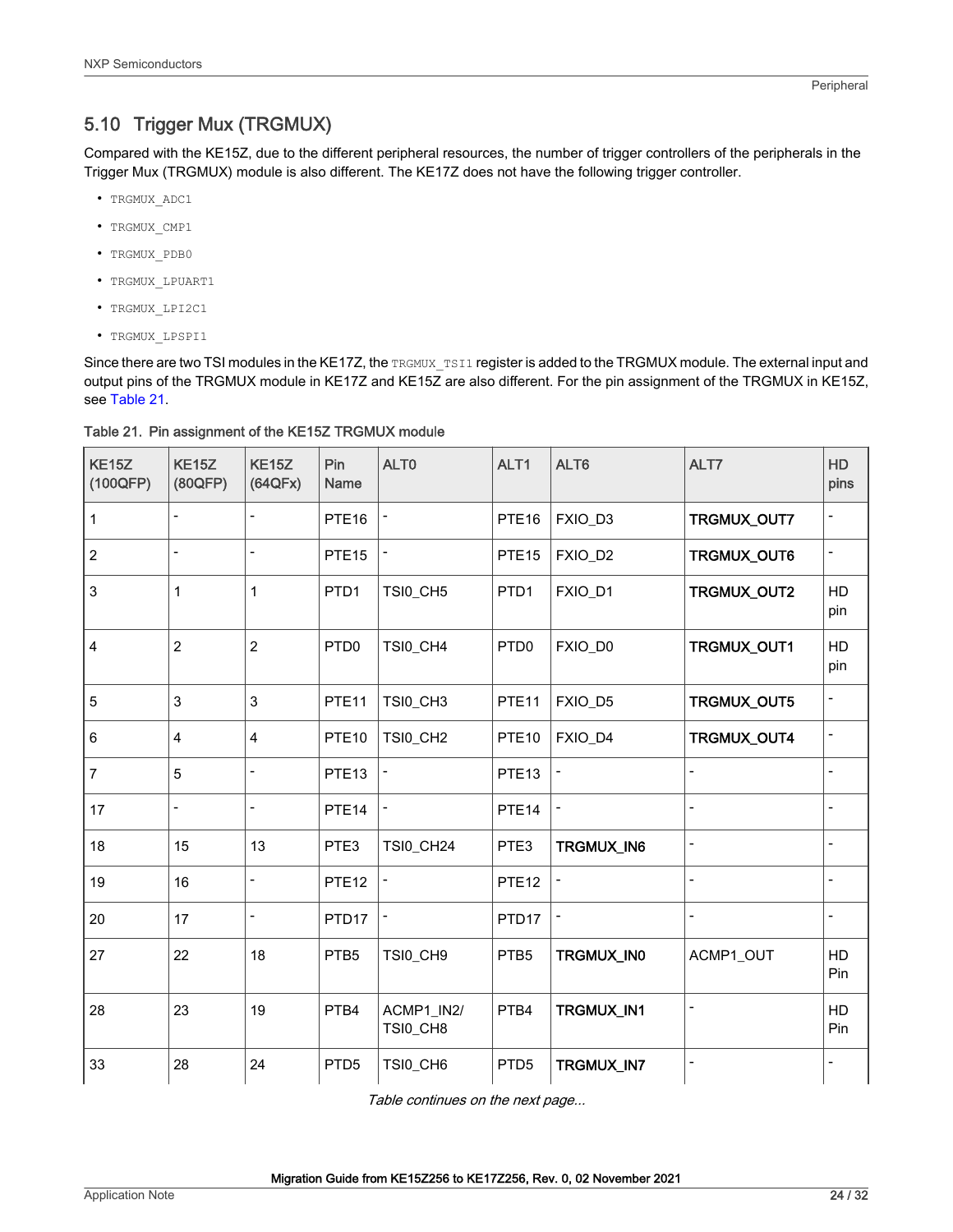| <b>KE15Z</b><br>(100QFP) | <b>KE15Z</b><br>(80QFP) | <b>KE15Z</b><br>(64QFx) | Pin<br>Name      | ALT0                                        | ALT1             | ALT6        | ALT7        | <b>HD</b><br>pins |
|--------------------------|-------------------------|-------------------------|------------------|---------------------------------------------|------------------|-------------|-------------|-------------------|
| 47                       | 39                      | 31                      | PTB <sub>3</sub> | ADC0_SE7/<br><b>TSI0_CH21</b>               | PTB <sub>3</sub> | TRGMUX_IN2  |             |                   |
| 48                       | 40                      | 32                      | PTB <sub>2</sub> | ADC0_SE6/<br><b>TSI0_CH20</b>               | PTB <sub>2</sub> | TRGMUX_IN3  |             |                   |
| 70                       | 57                      | 45                      | PTD3             | ADC1_SE3                                    | PTD <sub>3</sub> | TRGMUX_IN4  | NMI_b       |                   |
| 71                       | 58                      | 46                      | PTD <sub>2</sub> | ADC1_SE2                                    | PTD <sub>2</sub> | TRGMUX_IN5  |             |                   |
| 78                       | 61                      | 49                      | PTA1             | ADC0_SE1/<br>ACMP0_IN1/<br><b>TSI0_CH18</b> | PTA1             | LPUART0_RTS | TRGMUX_OUT0 |                   |
| 79                       | 62                      | 50                      | PTA0             | ADC0_SE0/<br>ACMP0_IN0/<br><b>TSI0_CH17</b> | PTA0             | LPUART0_CTS | TRGMUX_OUT3 |                   |
| 99                       | -                       |                         | PTA <sub>9</sub> |                                             | PTA <sub>9</sub> | FTM1_FLT3   |             |                   |
| 100                      |                         |                         | PTA8             |                                             | PTA8             |             |             |                   |

<span id="page-24-0"></span>Table 21. Pin assignment of the KE15Z TRGMUX module (continued)

The functions listed in [Table 21](#page-23-0) are as follows:

• The function in "Bold" text is common to the two chips.

For the pin assignment of the KE17Z TRGMUX module, see Table 22.

Table 22. Pin assignment of the KE17Z TRGMUX module

| <b>KE17Z</b><br>(100QFP) | KE <sub>17</sub> Z<br>(64QFx) | <b>KE17Z</b><br>(48QFx) | Pin<br>name       | ALT <sub>0</sub>      | ALT <sub>1</sub>  | ALT <sub>6</sub>    | ALT7               | <b>HD</b><br>pins |
|--------------------------|-------------------------------|-------------------------|-------------------|-----------------------|-------------------|---------------------|--------------------|-------------------|
| $\vert$ 1                | $\overline{\phantom{a}}$      |                         | PTE <sub>16</sub> | TSI0 CH13             | PTE <sub>16</sub> | FXIO D3             | TRGMUX_OUT7        |                   |
| $\vert$ 2                | $\overline{\phantom{a}}$      |                         | PTE <sub>15</sub> | TSI0 CH14             | PTE <sub>15</sub> | FXIO D <sub>2</sub> | TRGMUX_OUT6        |                   |
| 3                        | 1                             | 1                       | PTD <sub>1</sub>  | <b>TSI0_CH11</b>      | PTD <sub>1</sub>  | FXIO D1             | TRGMUX_OUT2        | HD.<br>pin        |
| $ 4\rangle$              | $\overline{2}$                | 2                       | PTD <sub>0</sub>  | <b>TSI0_CH12</b>      | PTD <sub>0</sub>  | FXIO DO             | TRGMUX_OUT1        | HD.<br>pin        |
| 5                        | 3                             | 3                       | PTE <sub>11</sub> | TSI0_CH9              | PTE <sub>11</sub> | FXIO_D5             | <b>TRGMUX OUT5</b> |                   |
| l 6                      | 4                             | $\overline{4}$          | PTE <sub>10</sub> | TSI0 CH <sub>10</sub> | PTE <sub>10</sub> | FXIO D4             | TRGMUX_OUT4        |                   |
| 7                        | -                             |                         | PTE <sub>13</sub> | <b>TSI0_CH15</b>      | PTE <sub>13</sub> | -                   | <b>TRGMUX OUT5</b> |                   |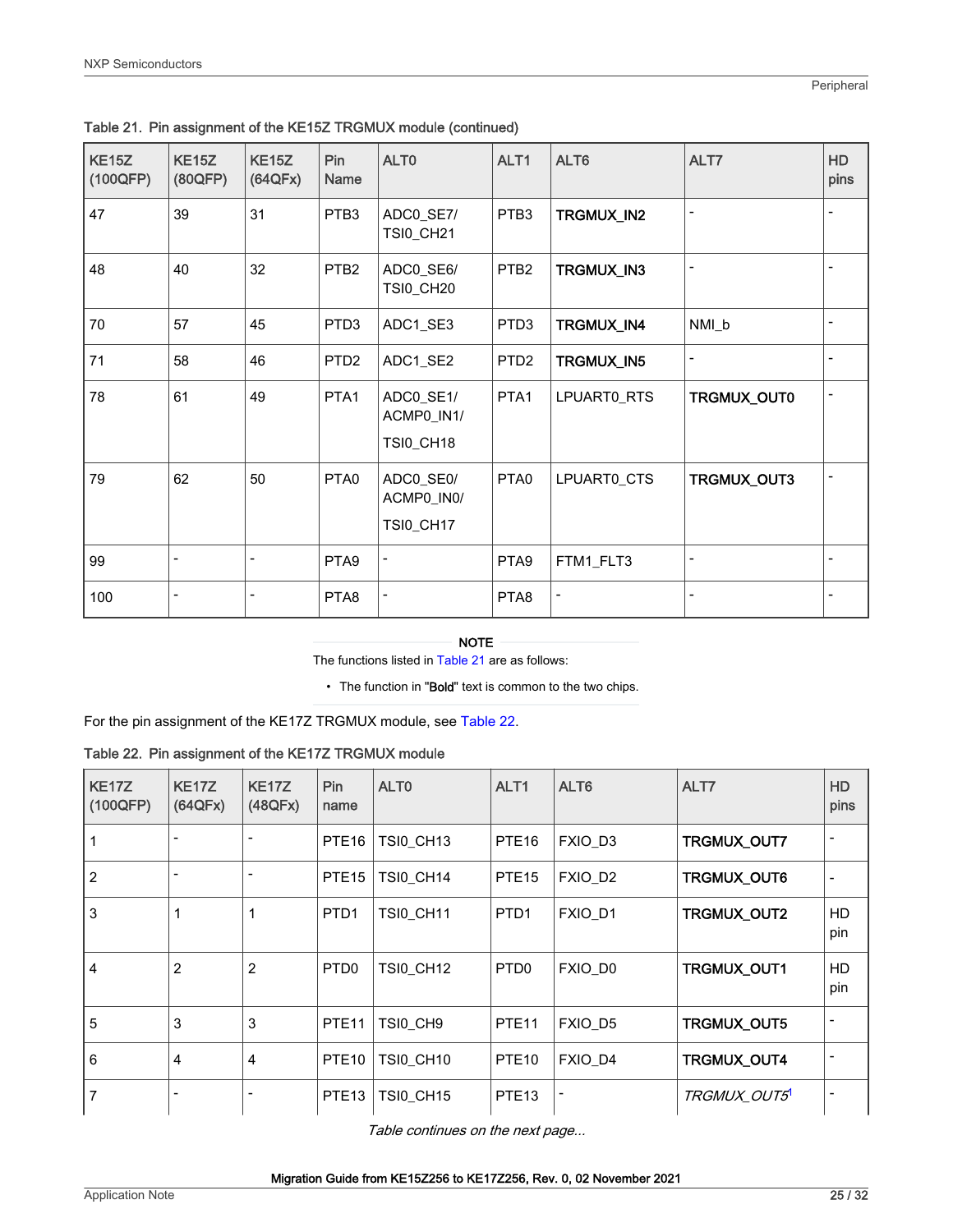<span id="page-25-0"></span>

|  |  | Table 22. Pin assignment of the KE17Z TRGMUX module (continued) |  |  |  |  |  |
|--|--|-----------------------------------------------------------------|--|--|--|--|--|
|--|--|-----------------------------------------------------------------|--|--|--|--|--|

| KE17Z<br>(100QFP) | <b>KE17Z</b><br>(64QFx)      | <b>KE17Z</b><br>(48QFx)  | Pin<br>name       | ALT <sub>0</sub>                                          | ALT1              | ALT6                         | ALT7                     | HD<br>pins               |
|-------------------|------------------------------|--------------------------|-------------------|-----------------------------------------------------------|-------------------|------------------------------|--------------------------|--------------------------|
| 17                | $\blacksquare$               |                          | PTE <sub>14</sub> |                                                           | PTE <sub>14</sub> |                              | TRGMUX_OUT4              |                          |
| 18                | 13                           | 13                       | PTE3              | ADC0_SE6/<br>TSI0_CH18                                    | PTE3              | TRGMUX_IN6                   |                          |                          |
| 19                | $\overline{a}$               | $\overline{a}$           | PTE <sub>12</sub> |                                                           | PTE <sub>12</sub> | $\qquad \qquad \blacksquare$ | TRGMUX_OUT3              | $\overline{a}$           |
| 20                | $\overline{\phantom{m}}$     | $\overline{\phantom{0}}$ | PTD <sub>17</sub> | $\qquad \qquad \blacksquare$                              | PTD <sub>17</sub> | -                            | TRGMUX_OUT2 <sup>1</sup> | $\overline{a}$           |
| 27                | 18                           | 15                       | PTB5              | ADC0_SE3/<br>TSI0_CH23                                    | PTB5              | TRGMUX_IN0                   | $\overline{\phantom{0}}$ | HD<br>pin                |
| 28                | 19                           | 16                       | PTB4              | ADC0_SE5/<br>TSI0_CH24                                    | PTB4              | TRGMUX_IN1                   | $\blacksquare$           | HD<br>pin                |
| 33                | 24                           | 21                       | PTD <sub>5</sub>  | ADC0_SE9                                                  | PTD <sub>5</sub>  | TRGMUX_IN7                   | LPUART2_CTS              |                          |
| 47                | 31                           | 24                       | PTB3              | TSI1_CH18                                                 | PTB3              | TRGMUX_IN2                   |                          |                          |
| 48                | 32                           | 25                       | PTB <sub>2</sub>  | TSI1_CH17                                                 | PTB <sub>2</sub>  | TRGMUX_IN3                   |                          |                          |
| 70                | 45                           | 33                       | PTD3              | <b>DISABLED</b>                                           | PTD <sub>3</sub>  | TRGMUX_IN4                   | NMI_b                    | $\overline{\phantom{0}}$ |
| 71                | 46                           | 34                       | PTD <sub>2</sub>  | TSI1_CH6                                                  | PTD <sub>2</sub>  | TRGMUX_IN5                   | $\overline{a}$           |                          |
| 78                | 49                           | 37                       | PTA1              | ACMP0_IN1/<br>TSI1_CH3                                    | PTA1              | LPUART0_RTS                  | TRGMUX_OUT0              |                          |
| 79                | 50                           | 38                       | PTA0              | ACMP0_IN0/<br>TSI1_CH2                                    | PTA0              | LPUART0_CTS                  | TRGMUX_OUT3              |                          |
| 99                | $\qquad \qquad \blacksquare$ |                          | PTA9              | $\blacksquare$                                            | PTA9              | -                            | TRGMUX_OUT1              | $\overline{a}$           |
| 100               | $\qquad \qquad \blacksquare$ |                          | PTA8              | $\blacksquare$                                            | PTA8              | -                            | TRGMUX_OUTO              | $\overline{a}$           |
|                   |                              |                          |                   | 1. The KE17Z has six TRGMUX OUT pins more than the KE15Z. |                   |                              |                          |                          |

The functions listed in [Table 22](#page-24-0) are as follows:

- The function in "Bold" text is common to the two chips.
- The function in "*italic*" text is unique to the current chip.

The TRGMUX module of the KE15Z has eight external input pins and eight TRGMUX\_OUT pins. The KE17Z has six TRGMUX\_OUT pins more than the KE15Z, see [Table 22.](#page-24-0)

### 5.11 Real Time Clock (RTC)

The KE17Z does not have an RTC module, so it cannot be used as a wake-up source in  $\text{stop}/\text{vLPS}$  mode.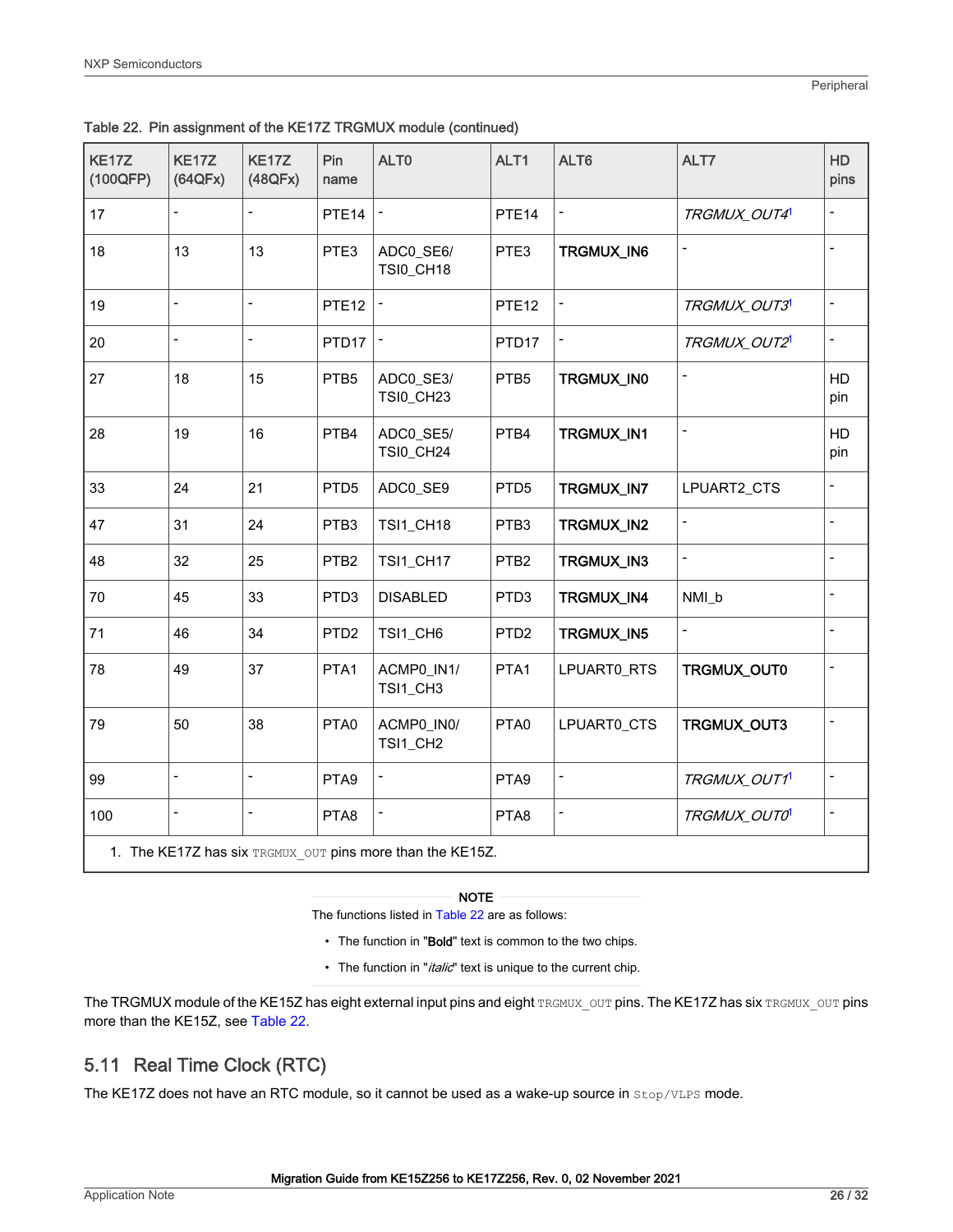# <span id="page-26-0"></span>6 System

This section compares the differences between KE15Z256 and KE17Z256 at the system level.

### 6.1 Reset and boot

The KE17Z only supports booting from flash, not from ROM. Therefore, the definition of Flash Option Register (FTFA\_FOPT) is different. For the definition of FTFA\_FOPT of the KE17Z, see Table 23.

| <b>Bit</b> | <b>Field</b>  | Value | <b>Definition</b>                                                                                                                                                                                                                                                                                                                                                                                                                     |  |  |  |  |
|------------|---------------|-------|---------------------------------------------------------------------------------------------------------------------------------------------------------------------------------------------------------------------------------------------------------------------------------------------------------------------------------------------------------------------------------------------------------------------------------------|--|--|--|--|
| 7          | Reserved      |       | Reserved for future expansion                                                                                                                                                                                                                                                                                                                                                                                                         |  |  |  |  |
| 6          | Reserved      |       | Reserved for future expansion                                                                                                                                                                                                                                                                                                                                                                                                         |  |  |  |  |
| $5 - 4$    | Reserved      |       | Reserved for future expansion                                                                                                                                                                                                                                                                                                                                                                                                         |  |  |  |  |
| 3          | RESET_PIN_CFG |       | Enables/disables control for the RESET pin.                                                                                                                                                                                                                                                                                                                                                                                           |  |  |  |  |
|            |               | 0     | RESET b pin is disabled following a POR and cannot be enabled as reset function. When<br>this option is selected, there could be a short period of contention during a POR ramp<br>where the device drives the pin low prior to establishing the setting of this option and<br>releasing the reset function on the pin. When the RESET pin is disabled and configured<br>as a GPIO output, it operates as a pseudo open-drain output. |  |  |  |  |
|            |               |       | This bit is preserved through system resets and low-power modes. When RESET b pin<br>function is disabled, it cannot be used as a source for low-power mode wake-up.                                                                                                                                                                                                                                                                  |  |  |  |  |
|            |               |       | <b>NOTE</b><br>When the reset pin has been disabled and security has been enabled<br>by means of the FSEC register, a mass erase can be performed only<br>by setting both the Mass Erase and System Reset Request fields in the<br>MOM-AP register.                                                                                                                                                                                   |  |  |  |  |
|            |               | 1     | RESET b pin is dedicated. The port is configured with pullup enabled, open-drain, passive<br>filter enable.                                                                                                                                                                                                                                                                                                                           |  |  |  |  |
| 2          | NMI DIS       |       | Enables/disables control for the NMI function.                                                                                                                                                                                                                                                                                                                                                                                        |  |  |  |  |
|            |               | 0     | NMI interrupts are always blocked. The associated pin continues to default to NMI b pin<br>controls with internal pullup enabled. When MM1 b pin function is disabled, it cannot be<br>used as a source for low-power mode wake-up.                                                                                                                                                                                                   |  |  |  |  |
|            |               |       | If the NMI function is not required, either for an interrupt or wake-up source, it is<br>recommended that the NMI function be disabled by clearing NMI DIS.                                                                                                                                                                                                                                                                           |  |  |  |  |
|            |               | 1     | NMI b pin/interrupts reset default to enabled.                                                                                                                                                                                                                                                                                                                                                                                        |  |  |  |  |
| 1          | Reserved      |       | Reserved for future expansion                                                                                                                                                                                                                                                                                                                                                                                                         |  |  |  |  |
| 0          | <b>LPBOOT</b> |       | Controls the reset value of clock divider of IRC48M to feed the core clock. Larger divide value<br>selections produce lower average power consumption during POR and reset sequencing and after<br>reset exit. The recovery times are also extended.                                                                                                                                                                                  |  |  |  |  |
|            |               | 0     | Low-power boot: Core and system clock divider (DIVCORE) is 0x1 (divide by 2).                                                                                                                                                                                                                                                                                                                                                         |  |  |  |  |
|            |               | 1     | Normal boot: Core and system clock divider (DIVCORE) is 0x0 (divide by 1).                                                                                                                                                                                                                                                                                                                                                            |  |  |  |  |

Table 23. Flash option register (FTFA\_FOPT) definition

In the KE15Z;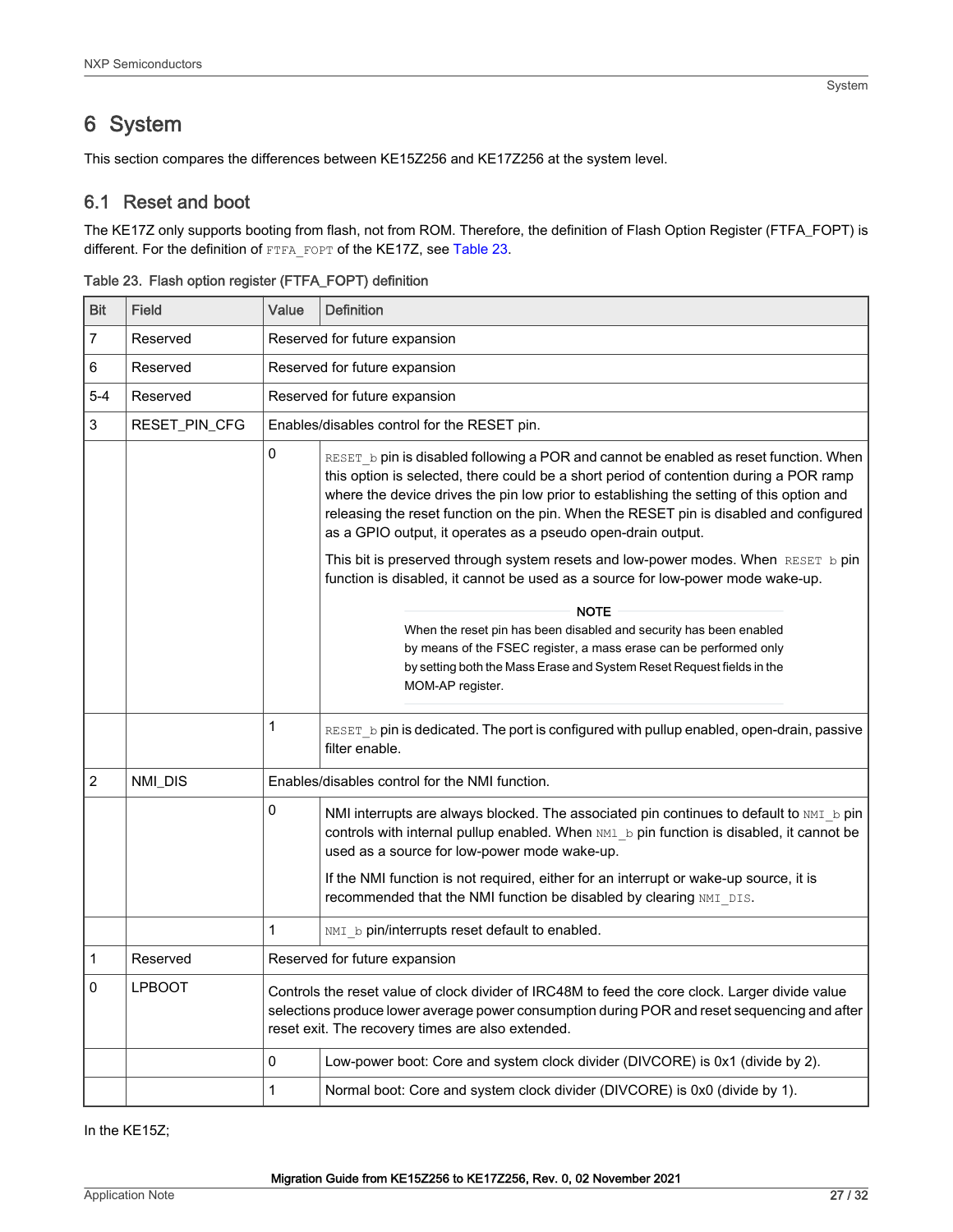- <span id="page-27-0"></span>• bit-1, of FTFA is BOOTPIN OPT
- bit-6, and bit-7 is BOOTSRC SEL

But these bits are not used in the KE17Z.

### 6.2 Memory-Mapped Divide and Square Root (MMDVSQ)

There is no MMDVSQ module in the KE17Z, so it does not support hardware integer division operations, including 32/32 signed (SDIV) and unsigned (UDIV) calculations.

### 6.3 Bit Manipulation Engine (BME)

The KE17Z has no BME module.

## 7 Software

The first few sections of this application note have compared the differences in KE17Z and KE15Z system resources in detail. This section introduces how to quickly port applications from the KE15Z platform to the KE17Z platform with the software aspect.

### 7.1 SDK driver

Since the KE17Z does not have RTC, PDB, and MMDVSQ modules, the KE17Z SDK does not provide driver files for these modules.

### 7.1.1 Start\_up file

Compared with KE15Z, KE17Z lacks some peripheral modules, so their interrupt vector table is different, see Table 24.

| <b>Address</b>                  | Vector          | <b>IRQ</b>                   | <b>NVIC IPR</b><br>register<br>number |                | KE15Z source module   KE17Z source module |  |  |  |
|---------------------------------|-----------------|------------------------------|---------------------------------------|----------------|-------------------------------------------|--|--|--|
| Arm core system handler vectors |                 |                              |                                       |                |                                           |  |  |  |
| 0x0000_0000                     | $\Omega$        |                              |                                       | <b>CSTACK</b>  | <b>CSTACK</b>                             |  |  |  |
| 0x0000_0004                     | 1               |                              | $\overline{\phantom{0}}$              | Reset_Handler  | Reset_Handler                             |  |  |  |
| 0x0000_0008                     | $\overline{2}$  | ۰                            |                                       | <b>NMI</b>     | <b>NMI</b>                                |  |  |  |
| 0x0000_000C                     | 3               | $\qquad \qquad \blacksquare$ | $\overline{\phantom{a}}$              | Hardfault      | Hardfault                                 |  |  |  |
| 0x0000_0010                     | $\overline{4}$  | $\overline{\phantom{a}}$     | $\overline{\phantom{a}}$              | $\overline{a}$ | $\overline{\phantom{a}}$                  |  |  |  |
| 0x0000_0014                     | 5               | $\overline{\phantom{a}}$     | $\overline{\phantom{a}}$              |                |                                           |  |  |  |
| 0x0000_0018                     | $6\phantom{1}6$ | -                            |                                       |                |                                           |  |  |  |
| 0x0000_001C                     | $\overline{7}$  |                              |                                       |                |                                           |  |  |  |
| 0x0000_0020                     | 8               | $\overline{\phantom{a}}$     | $\qquad \qquad \blacksquare$          |                |                                           |  |  |  |
| 0x0000_0024                     | 9               |                              |                                       |                |                                           |  |  |  |

### Table 24. Interrupt vector table comparison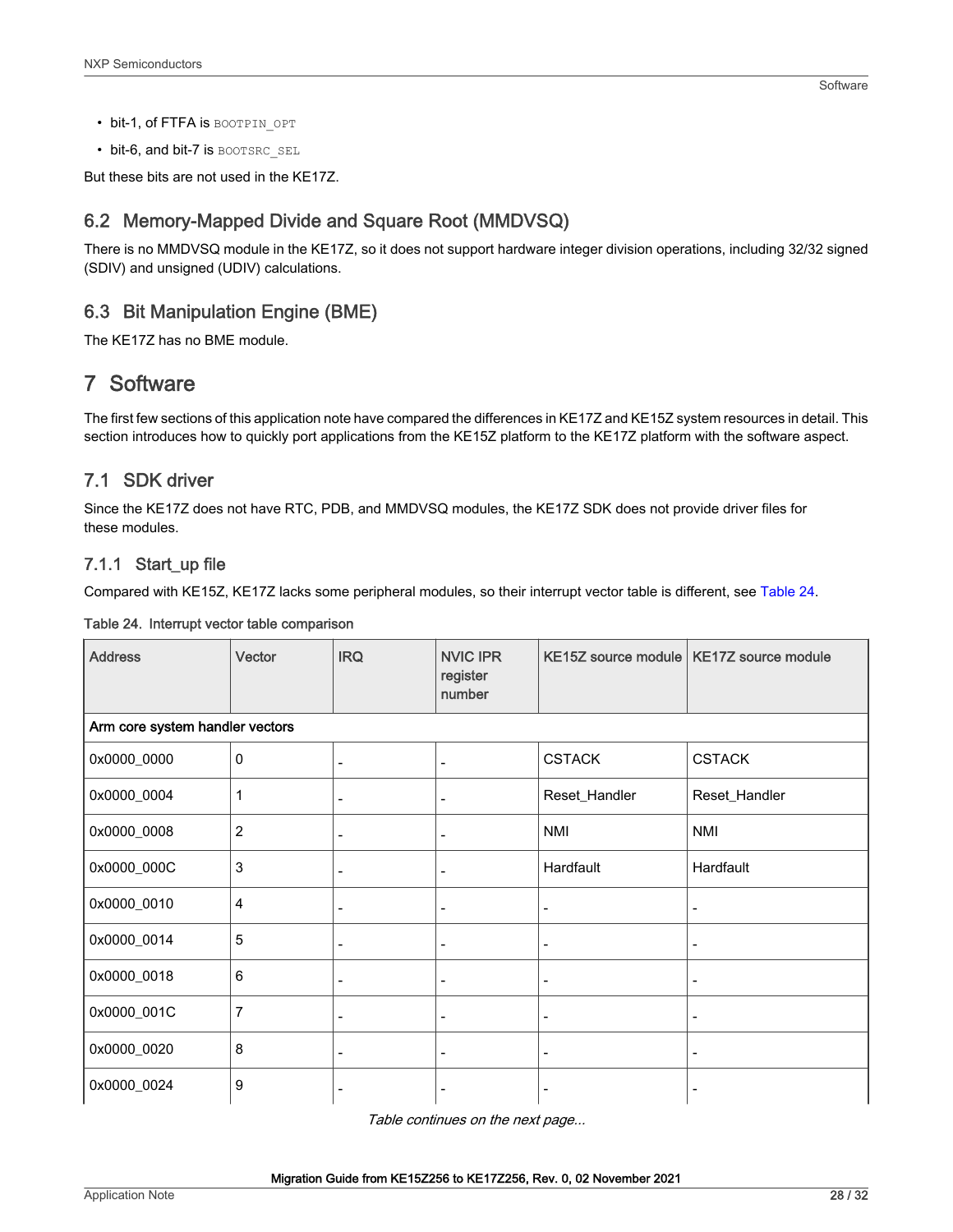### Table 24. Interrupt vector table comparison (continued)

| <b>Address</b>               | Vector | <b>IRQ</b>               | <b>NVIC IPR</b><br>register<br>number | <b>KE15Z source module</b> | <b>KE17Z</b> source module |  |  |
|------------------------------|--------|--------------------------|---------------------------------------|----------------------------|----------------------------|--|--|
| 0x0000_0028                  | 10     | $\overline{\phantom{0}}$ | $\qquad \qquad \blacksquare$          | $\overline{\phantom{a}}$   | $\overline{\phantom{a}}$   |  |  |
| 0x0000_002C                  | 11     | $\overline{a}$           | $\overline{\phantom{m}}$              | SVCall                     | SVCall                     |  |  |
| 0x0000_0030                  | 12     | $\overline{a}$           | $\frac{1}{2}$                         | $\overline{a}$             | $\blacksquare$             |  |  |
| 0x0000_0034                  | 13     | ÷                        | $\overline{a}$                        | ÷                          | $\overline{\phantom{a}}$   |  |  |
| 0x0000_0038                  | 14     | $\overline{a}$           | $\overline{\phantom{m}}$              | PendSV                     | PendSV                     |  |  |
| 0x0000_003C                  | 15     |                          | ÷                                     | Systick                    | Systick                    |  |  |
| Non-core on platform vectors |        |                          |                                       |                            |                            |  |  |
| 0x0000_0040                  | 16     | 0                        | $\pmb{0}$                             | DMA_04                     | DMA_04                     |  |  |
| 0x0000_0044                  | 17     | 1                        | 0                                     | DMA_15                     | <b>DMA_15</b>              |  |  |
| 0x0000_0048                  | 18     | $\overline{c}$           | 0                                     | DMA_26                     | DMA_26                     |  |  |
| 0x0000_004C                  | 19     | 3                        | 0                                     | DMA_37                     | DMA_37                     |  |  |
| 0x0000_0050                  | 20     | 4                        | 1                                     | DMA_Error                  | DMA_Error                  |  |  |
| OFF platform IRQ vectors     |        |                          |                                       |                            |                            |  |  |
| 0x0000_0054                  | 21     | $\overline{5}$           | 1                                     | Flash Memory               | Flash Memory               |  |  |
| 0x0000_0058                  | 22     | 6                        | 1                                     | <b>PMC</b>                 | <b>PMC</b>                 |  |  |
| 0x0000_005C                  | 23     | $\overline{7}$           | 1                                     | PORTAE                     | <b>PORTAE</b>              |  |  |
| 0x0000_0060                  | 24     | 8                        | $\boldsymbol{2}$                      | LPI2C0                     | LPI2C0                     |  |  |
| 0x0000_0064                  | 25     | $\overline{a}$           | $\overline{\phantom{m}}$              | LPI2C1                     | $\overline{\phantom{a}}$   |  |  |
| 0x0000_0068                  | 26     | 10                       | $\overline{2}$                        | LPSPI0                     | LPSPI0                     |  |  |
| 0x0000_006C                  | 27     | $\overline{a}$           | $\qquad \qquad \blacksquare$          | LPSPI1                     | $\frac{1}{2}$              |  |  |
| 0x0000_0070                  | 28     | 12                       | 3                                     | LPUART0                    | LPUART0                    |  |  |
| 0x0000_0074                  | 29     | 13                       | $\mathbf{3}$                          | LPUART1                    | LPUART1                    |  |  |
| 0x0000_0078                  | 30     | 14                       | $\mathbf{3}$                          | LPUART2                    | LPUART2                    |  |  |
| 0x0000_007C                  | 31     | 15                       | $\ensuremath{\mathsf{3}}$             | ADC0                       | ADC0                       |  |  |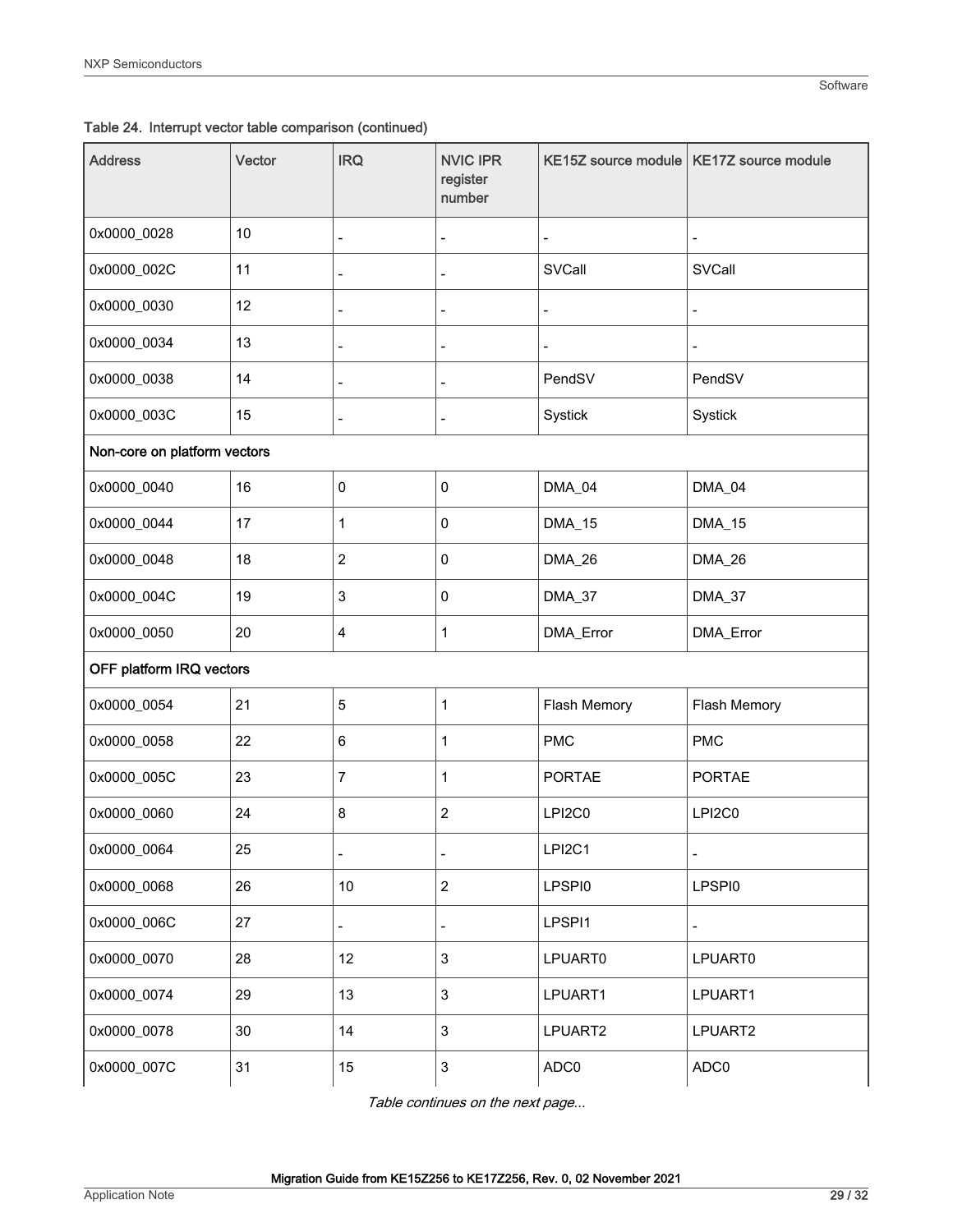| <b>Address</b> | Vector | <b>IRQ</b>               | <b>NVIC IPR</b><br>register<br>number |                  | KE15Z source module   KE17Z source module |
|----------------|--------|--------------------------|---------------------------------------|------------------|-------------------------------------------|
| 0x0000_0080    | 32     | 16                       | $\overline{4}$                        | CMP <sub>0</sub> | CMP <sub>0</sub>                          |
| 0x0000_0084    | 33     | 17                       | $\overline{4}$                        | FTM0             | FTM0                                      |
| 0x0000_0088    | 34     | 18                       | 4                                     | FTM1             | FTM1                                      |
| 0x0000_008C    | 35     | 19                       | 4                                     | FTM2             | FTM2                                      |
| 0x0000_0090    | 36     | $\overline{\phantom{0}}$ | $\overline{\phantom{m}}$              | <b>RTC</b>       |                                           |
| 0x0000_0094    | 37     | $\overline{a}$           | $\overline{a}$                        | CMP1             |                                           |
| 0x0000_0098    | 38     | 22                       | 5                                     | <b>LPIT</b>      | LPIT                                      |
| 0x0000_009C    | 39     | 23                       | 5                                     | FlexIO           | FlexIO                                    |
| 0x0000_00A0    | 40     | 24                       | 6                                     | <b>TSI</b>       | TSI0                                      |
| 0x0000_00A4    | 41     | 25                       | $6\phantom{1}6$                       | PDB <sub>0</sub> | TSI1                                      |
| 0x0000_00A8    | 42     | 26                       | $6\phantom{1}6$                       | <b>PORTBCD</b>   | <b>PORTBCD</b>                            |
| 0x0000_00AC    | 43     | 27                       | 6                                     | <b>SCG</b>       | <b>SCG</b>                                |
| 0x0000_00B0    | 44     | 28                       | 7                                     | WDOG_EWM         | WDOG_EWM                                  |
| 0x0000_00B4    | 45     | 29                       | $\overline{7}$                        | PWT_LPTMR        | PWT_LPTMR                                 |
| 0x0000_00B8    | 46     |                          | $\overline{\phantom{0}}$              | ADC1             |                                           |
| 0x0000_00BC    | 47     | 31                       | $\overline{7}$                        | <b>RCM</b>       | <b>RCM</b>                                |

Table 24. Interrupt vector table comparison (continued)

The interrupt vector table is defined in the startup file (startup\_MKE15Z7.s), so when migrating from the KE15Z platform to the KE17Z platform, the startup file must be replaced.

### 7.1.2 Linker file

As detailed in the section [SRAM memory,](#page-2-0) the SRAM sizes of KE15Z and KE17Z are different, so in the linker file, the address range of the usable SRAM is also different. For details, see Table 25 and [Table 26.](#page-30-0)

| Table 25. SRAM address range in the linker file of the KE15Z |  |  |  |  |  |  |
|--------------------------------------------------------------|--|--|--|--|--|--|
|                                                              |  |  |  |  |  |  |

| Define symbol | <b>SRAM</b> address |
|---------------|---------------------|
| m_data_start  | 0x1FFFE000          |
| m_data_end    | 0x20005FFF          |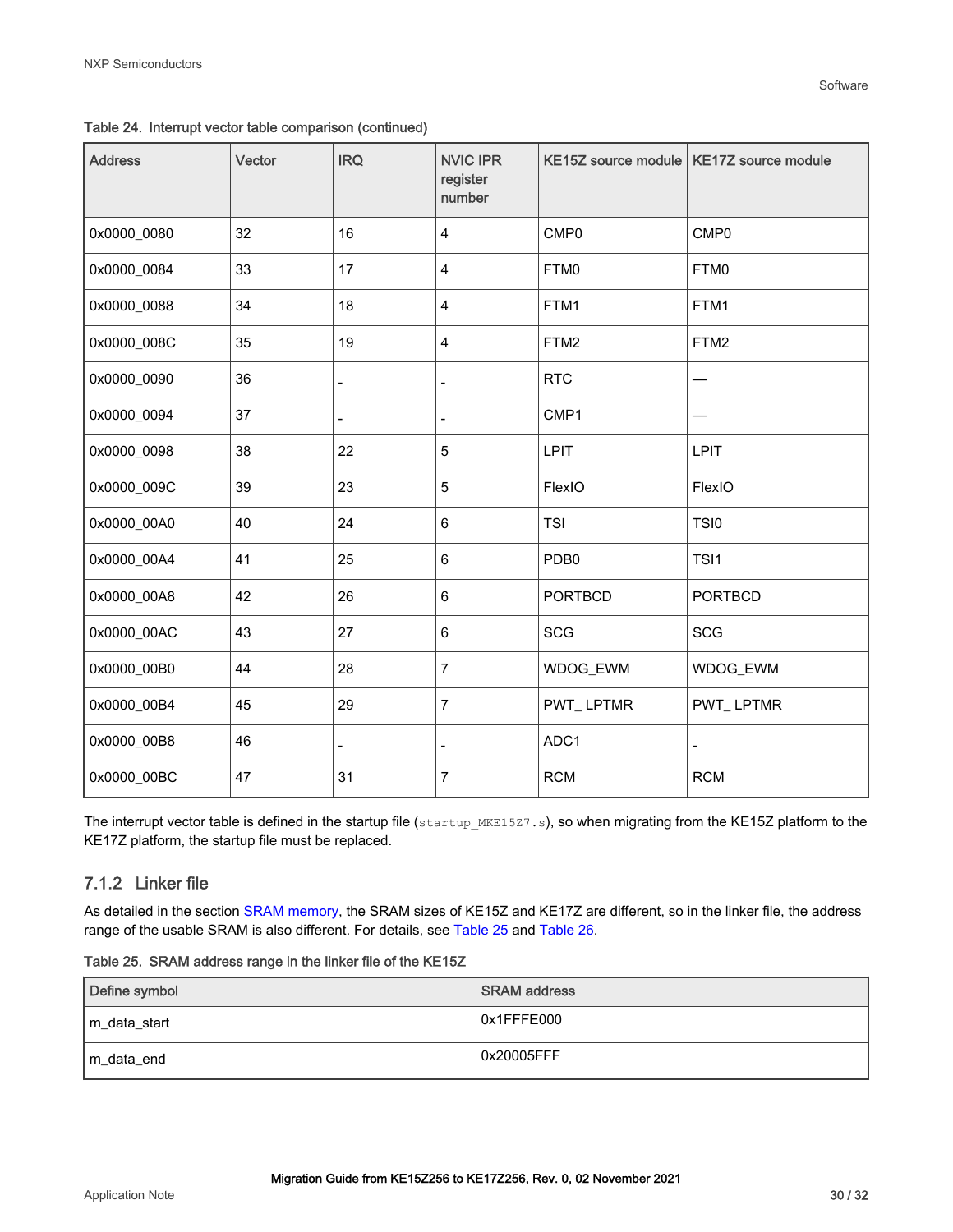| Define symbol | <b>SRAM</b> address |
|---------------|---------------------|
| m_data_start  | 0x1FFFC000          |
| m_data_end    | 0x20007FFF          |

#### <span id="page-30-0"></span>Table 26. SRAM address range in the linker file of the KE17Z

Therefore, when porting the code, the linker file of the KE17Z should be used to replace the linker file of the KE15Z.

# 8 Conclusion

This application note compares the differences in system resources and software between KE15Z and KE17Z. Customers can refer to this document to quickly migrate projects from KE15Z to KE17Z.

### 9 References

- Kinetis KE17Z/13Z/12Z with up to 256 KB Flash Reference Manual (document [KE1xZP100M72SF1RM](https://www.nxp.com/doc/KE1xZP100M72SF1RM))
- Kinetis KE1xZ256 Sub-Family Reference Manual (document [KE1xZP100M72SF0RM](https://www.nxp.com/doc/KE1XZP100M72SF0RM))

### 10 Revision history

Table 27 summarizes the changes done to this document since the initial release.

### Table 27. Revision number

| Revision number | Date             | Substantive changes |  |  |
|-----------------|------------------|---------------------|--|--|
| l 0             | 02 November 2021 | Initial release     |  |  |